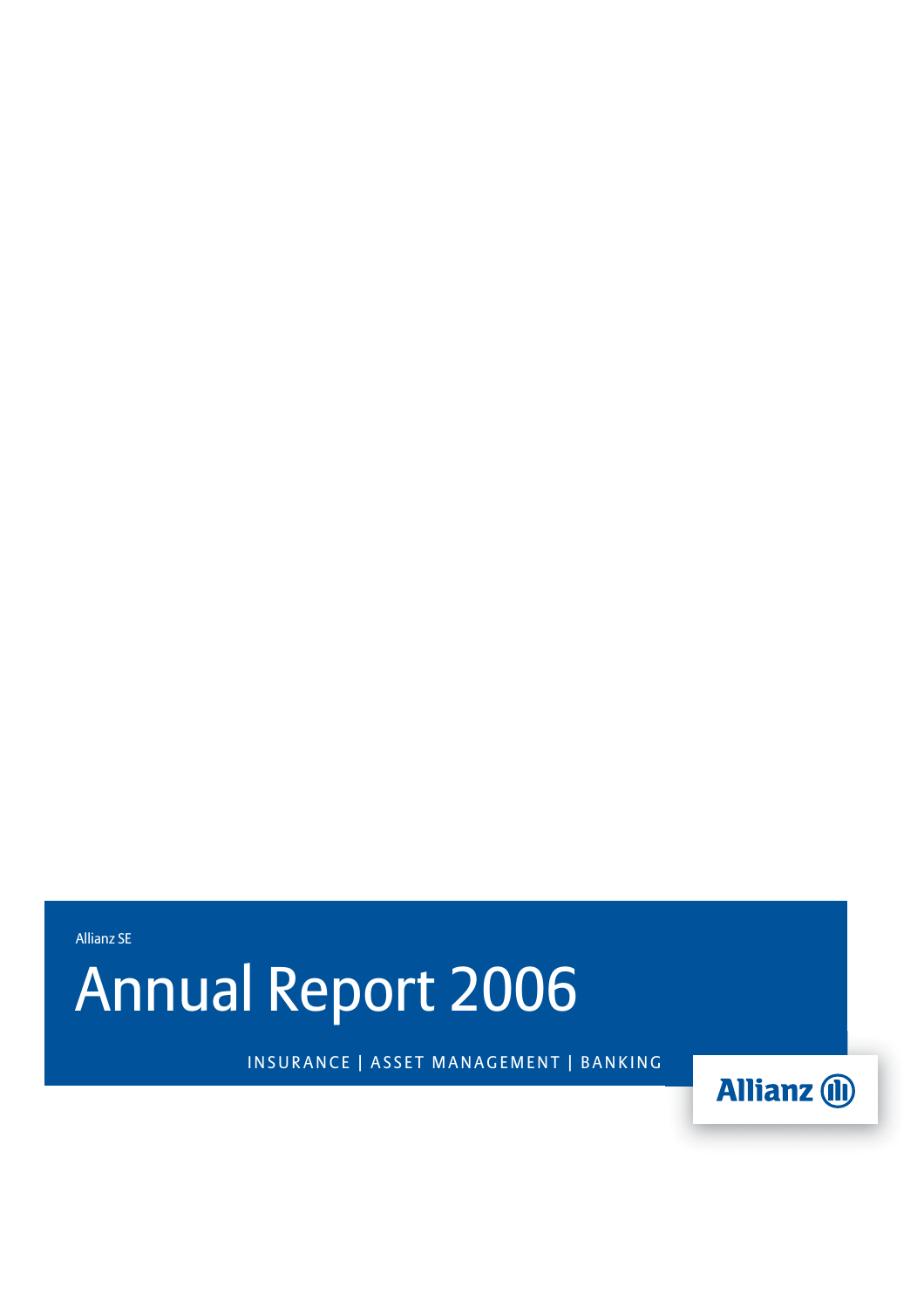# Allianz SE 2006 at a Glance

|                                                 |               | 2006   | Change<br>from<br>previous<br>year in % | 2005   | Change<br>from<br>previous<br>year in % | 2004   | Change<br>from<br>previous<br>year in % | Details on<br>page |
|-------------------------------------------------|---------------|--------|-----------------------------------------|--------|-----------------------------------------|--------|-----------------------------------------|--------------------|
| Gross premiums written                          | $∈$ mn        | 4,386  | (9.5)                                   | 4,849  | (7.9)                                   | 5,265  | (4.2)                                   | 12                 |
| Retention                                       | in %          | 65.5   |                                         | 68.5   |                                         | 70.4   |                                         |                    |
| Loss ratio on own account Property/             |               |        |                                         |        |                                         |        |                                         |                    |
| Casualty                                        | in %          | 60.7   |                                         | 62.6   |                                         | 58.2   |                                         | 10                 |
| Cost ratio on own account Property/             |               |        |                                         |        |                                         |        |                                         |                    |
| Casualty                                        | in %          | 27.6   |                                         | 26.9   |                                         | 26.7   |                                         | 10                 |
| Combined ratio on own account                   |               |        |                                         |        |                                         |        |                                         |                    |
| Property/Casualty                               | in %          | 88.3   |                                         | 89.5   |                                         | 84.9   |                                         | 10                 |
| Underwriting result on own account              | $\notin$ mn   | 365    |                                         | (125)  |                                         | 44     |                                         | 12                 |
| Non-underwriting result                         | $\notin$ mn   | 2,687  | 146.4                                   | 1,090  | (17.6)                                  | 1,324  | 30.9                                    | 11                 |
| Earnings before taxes                           | $\notin$ mn   | 3,052  | 216.2                                   | 965    | (29.4)                                  | 1,368  | 75.3                                    | 11                 |
| Taxes                                           | $\notin$ mn   | 965    |                                         | 466    |                                         | 335    |                                         | 11                 |
| Net income                                      | $\epsilon$ mn | 4,017  | 180.7                                   | 1,431  | (16.0)                                  | 1,703  | 74.1                                    | 11                 |
| Investments under management                    | $\notin$ mn   | 84,624 | 8.7                                     | 77,842 | 8.3                                     | 71,885 | (12.1)                                  | 13                 |
| Shareholders' equity                            | $\notin$ mn   | 36,649 | 23.6                                    | 29,660 | 11.0                                    | 26,721 | 39,329.0                                | 13                 |
| Shareholders' equity as percent of net          |               |        |                                         |        |                                         |        |                                         |                    |
| premium income                                  | in %          | 1274.8 |                                         | 892.5  |                                         | 720.5  |                                         |                    |
| Insurance reserves                              | $∈$ mn        | 13,873 | (7.9)                                   | 15,069 | (17.0)                                  | 18,147 | (3.9)                                   |                    |
| Dividend per share                              | €             | 3.80   |                                         | 2.00   |                                         | 1.75   |                                         | 28                 |
| Dividend payment                                | $∈$ mn        | 1,642  |                                         | 811    |                                         | 674    |                                         | 28                 |
| Share price at year end <sup>1)</sup>           | €             | 154.76 |                                         | 127.94 |                                         | 97.60  |                                         |                    |
| Market capitalization at year end <sup>2)</sup> | € bn          | 66.9   |                                         | 51.9   |                                         | 35.9   |                                         |                    |

1)Adjusted for capital measures (capital increase)

2) Excluding treasury shares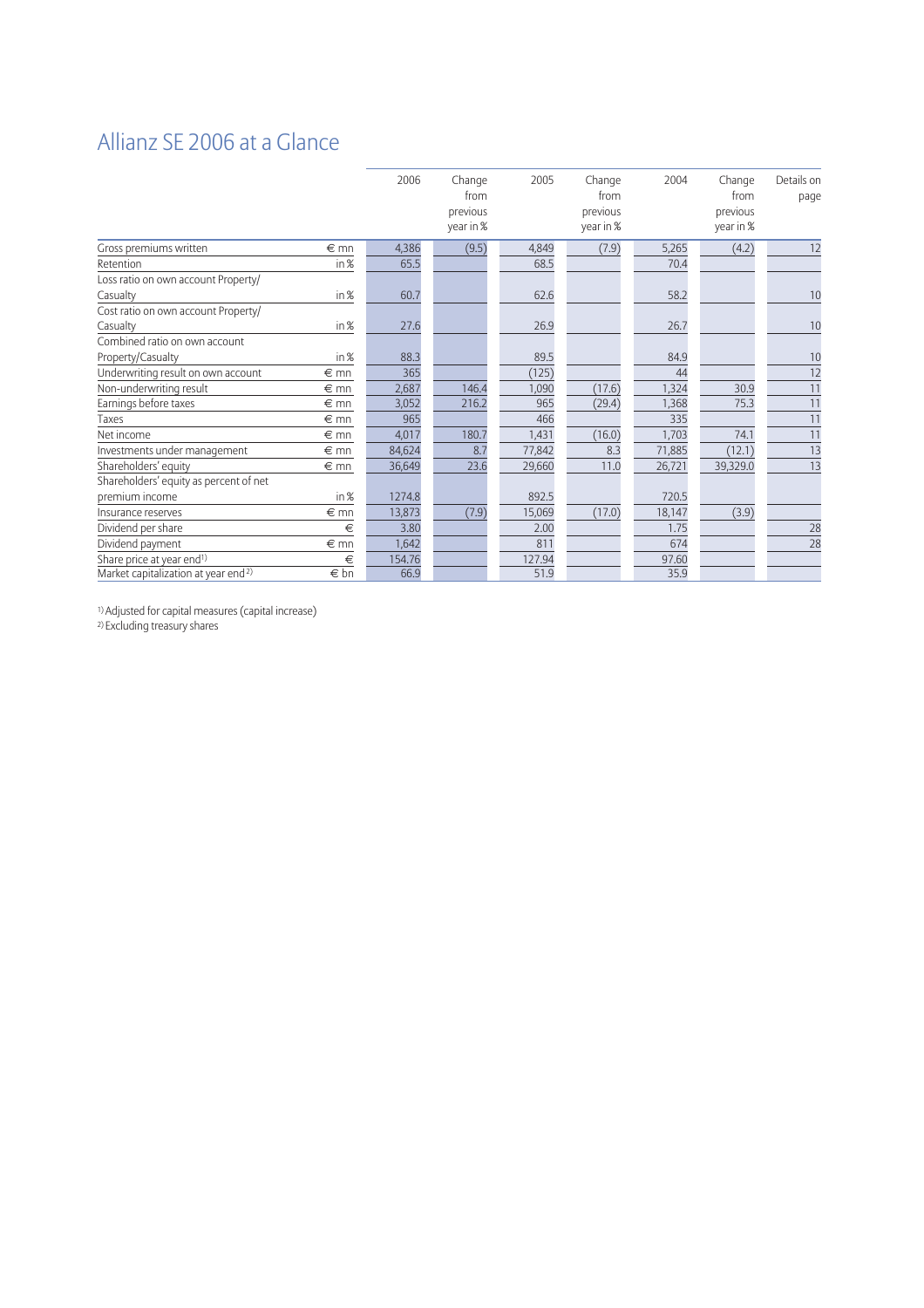# Table of Content

- [2 Report of the Supervisory Board](#page-3-0)
- 
- [8 Supervisory Board](#page-9-0)

#### [9 Board of Management](#page-10-0)

#### [10 Management Report of Allianz SE](#page-11-0)

- 10 Development overview
- [11 Net income and profit](#page-12-0)
- 
- 
- [13 Development of investments](#page-14-0)
- 
- 
- [15 Risk Report](#page-16-0)
- [18 Statements in accordance with section 289 paragraph 4 of the German Commercial Code and explanations](#page-19-0)
- 
- [27 Our Employees](#page-28-0)
- 28 Outlook
- 

#### [30 Financial Statements](#page-31-0)

#### 33 Notes to the Financial Statements

- 33 Legal Regulations
- 
- [36 Supplementary Information on Assets](#page-39-0)
- [38 Supplementary Information on Equity and Liabilities](#page-41-0)
- [44 Supplementary Information to the Income Statement](#page-47-0)
- 
- [50 Auditor's Report](#page-53-0)
- [51 Mandates of the Members of the Supervisory Board](#page-54-0)
- [53 Mandates of the Members of Board of Management](#page-56-0)

To go directly to any chapter, simply click  $\blacktriangleright\blacktriangleright$ on the headline or the page number.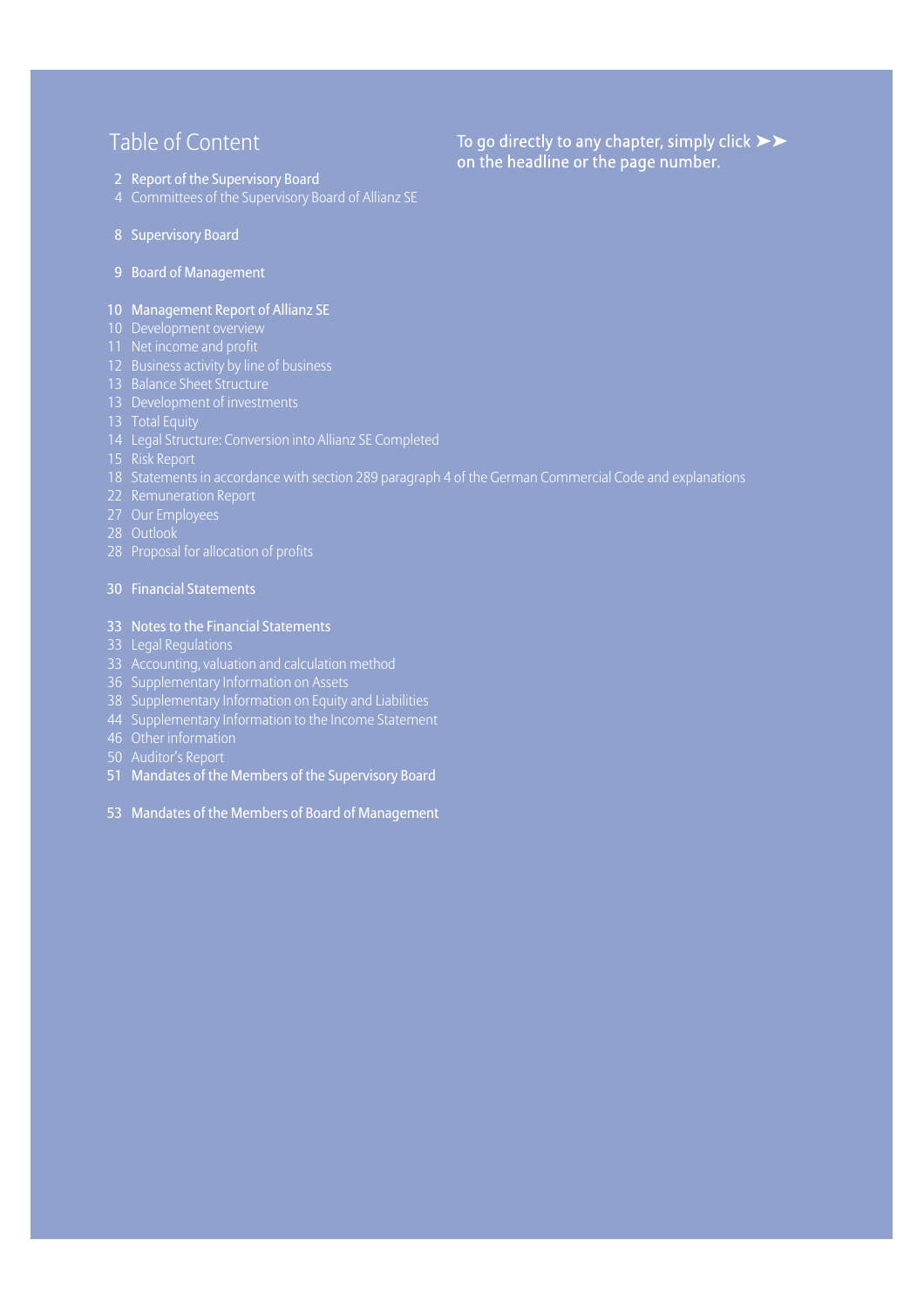# <span id="page-3-0"></span>Supervisory Board Report



## Ladies and Gentlemen,

During the entire reporting year, the Supervisory Board observed the duties incumbent upon it in accordance with the law and the Statutes. We advised the Management Board in the running of the business and supervised the management of the company. The Supervisory Board was directly involved in decisions of fundamental importance.

Within the framework of its monitoring and advisory activities, the Supervisory Board was regularly provided by the Management Board, both verbally and in writing, with timely and comprehensive information on the course of business, the financial and economic development of the Allianz Group and of Allianz SE, including the risk situation and the management of risk as well as the company strategy. In Supervisory Board meetings, on the basis of reporting from the Management Board, we discussed in detail the development of the business and important decisions

and business matters. As far as necessary under the law or the Statutes, the Supervisory Board passed resolutions after detailed examination. In addition we took care of the Management Board's planning for the financial year 2007 and medium term planning. For the past financial year, explanations of any deviation from plans and objectives in the course of the business were presented to us and examined by us on the basis of the documents provided.

The Supervisory Board met in total six times during financial year 2006. The Allianz AG Supervisory Board met in February, March, May and in September. The constitutive meeting of the Allianz SE Supervisory Board also took place in September. The first regular meeting of the Allianz SE Supervisory Board was held in December. In between meetings the Management Board kept us informed in writing of important issues. In addition the chairman of the Supervisory Board was continually kept up to date on major developments and decisions.

## Merger of RAS into Allianz AG, transformation of Allianz AG into a European Company (SE)

An important area of our advisory and supervisory activity was the merger of the Italian Allianz subsidiary RAS Holding S.p.A. (RAS) into Allianz AG and the necessary preparations for this. We discussed and checked all this in our meetings in March, May and September on the basis of verbal reports from the Management Board and written material. In two cases, the Supervisory Board passed written resolutions on this. In addition to its ordinary meetings, the Standing Committee twice took decisions through the medium of telephone conference calls. One of the decisions dealt with the conclusion of a settlement with those shareholders who had started actions in law to contest the merger. In the settlement that was reached the plaintiffs agreed to withdraw their actions in consideration for our assuming their lawyers' costs, so that these actions no more stood in the way of the merger and transformation of the company. The Supervisory Board also closely monitored the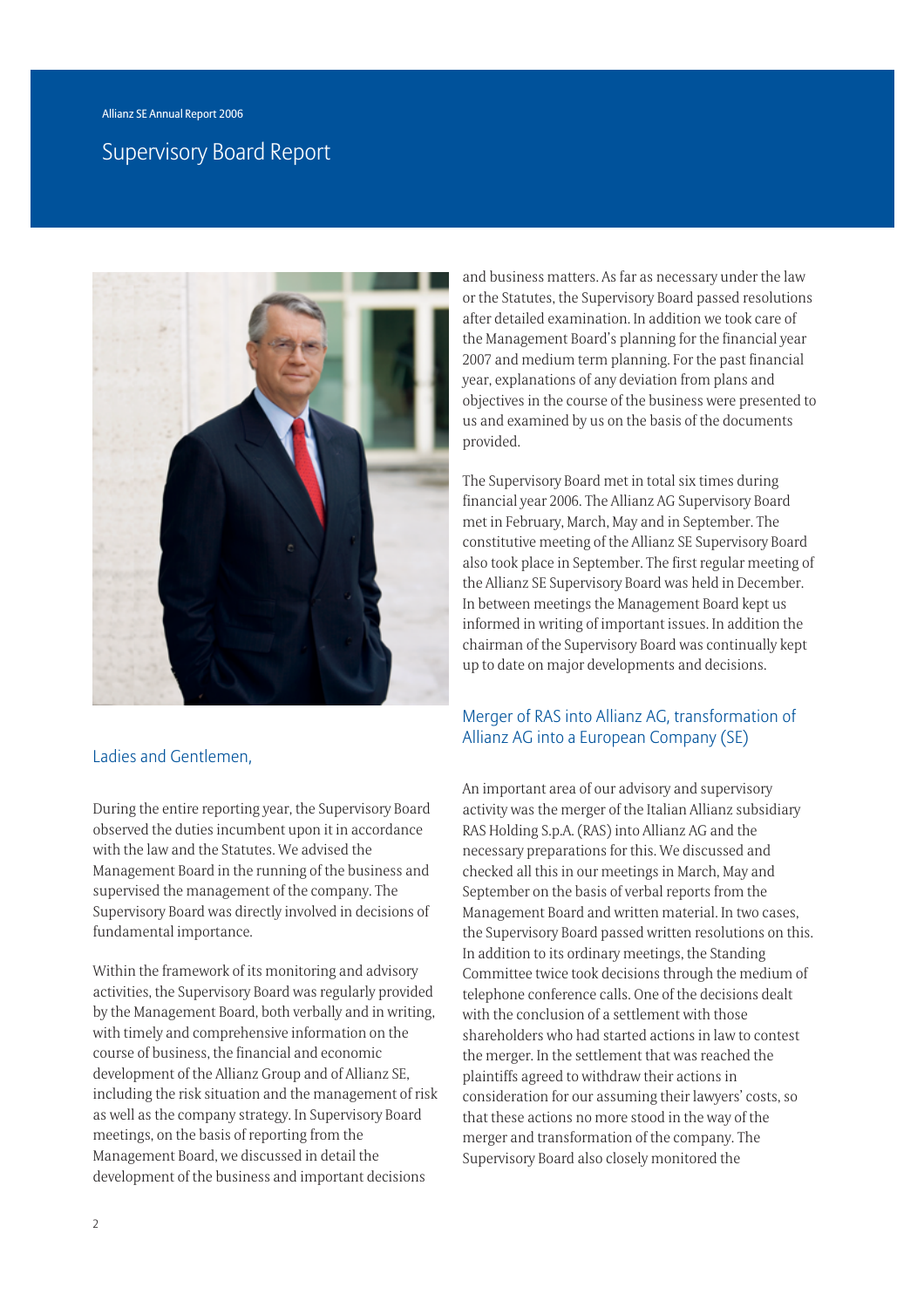negotiations over the future participation of employees in Allianz SE, in conjunction with the merger and transformation of the company. These negotiations ended on September 20, 2006 with the signing of the Agreement concerning the Participation of Employees in Allianz SE. The merger became effective with registration in the Commercial Register on October 13, 2006. At the same time Allianz took on the form of a European Company (Societas Europaea – SE) and its company name is now Allianz SE.

# Reorganization of our insurance business in Germany

At our meetings in March, May, September and December, the Management Board kept us informed of progress in the reorganization of our German insurance business. We appraised ourselves with the new business organization headed up by the insurance holding company for Germany, Allianz Deutschland AG, and concerned ourselves with Allianz Beratungs- und Vertriebs-AG, the consulting and marketing company responsible for all sales activity. Finally we were consulted on the concept for business locations and employment in Germany and its implementation.

# Planned buy-out of minority interests in AGF and Allianz Lebensversicherungs-AG

In January and February 2007 in two extraordinary telephone conference calls and one extraordinary meeting of the Standing Committee as well as an extraordinary meeting of the Supervisory Board we dealt with the tender offer to buy the minority interests in the French Allianz subsidiary AGF. At the same time we considered the decision by Allianz Deutschland AG to make an offer to purchase the minority shareholdings in Allianz Lebensversicherungs-AG. Both transactions were approvingly noted by the Supervisory Board. The Standing Committee gave its formal consent to purchase 100% of AGF. In addition, the Standing Committee gave its approval to the Management Board's decision to exercise Authorized Capital 2006/I in order to create the Allianz shares offered as part of the consideration for the acquisition of AGF shares. Again in March 2007 and on the basis of a presentation of the Management Board we concerned ourselves in the Supervisory Board plenum

with the tender offer to the minority shareholders in AGF and Allianz Lebensversicherungs-AG.

# Restructuring of Dresdner Bank AG

In addition to regular reports on turnover and results of our banking business segment we were informed in the September and December meetings of developments at Dresdner Bank and its restructuring into the business divisions Private & Corporate Clients and Investment Banking. We were able to satisfy ourselves that Dresdner Bank, after having amortized its equity costs in 2005, was able in 2006 to increase profitability and obtain a post-tax return on equity employed of 10.9 %, excluding restructuring costs. We will continue to follow developments at Dresdner Bank very closely.

# Financial situation and profitability

In every Supervisory Board meeting throughout financial year 2006 (except the constitutive meeting of the Allianz SE Supervisory Board) the Management Board reported on turnover and results in the group and gave further details on how business was running in each individual business segment and reported on the financial situation. This was then discussed in the Supervisory Board. The Management Board explained that the capital base was further strengthened and that the group's high rating was once again assured.

# Other issues

We were kept continually up to date by the Management Board on current capital investment projects. In our September 2006 meeting we appraised ourselves of the main points of the reform of the health care system in Germany and possible consequences for private health insurance business; in addition we took a look at the planned reform of the law on insurance contracts. In our September and December meetings we were brought up-to-date on the current state of settlement of claims arising out of the World Trade Center loss. One of the subjects of our March and December meetings was also the completed concentration of our industrial insurance business in Allianz Global Corporate & Specialty AG and the objectives of this realignment. In addition to regular information updates on risk exposures the Management Board gave a presentation to our September meeting on risk management at Allianz SE.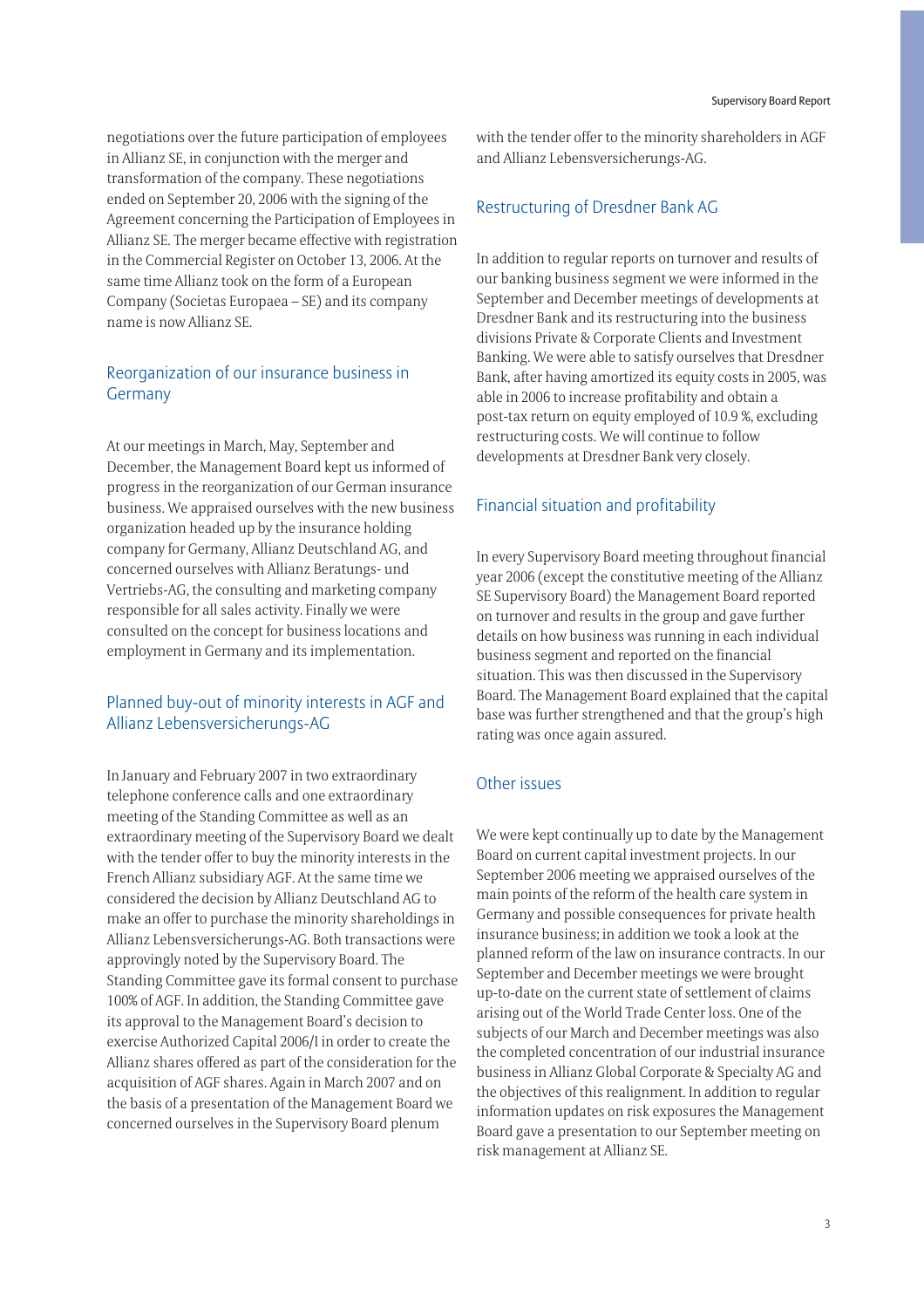#### <span id="page-5-0"></span>Allianz SE Annual Report 2006

As in previous years, we unanimously welcomed the decision of the Management Board to offer Allianz shares to employees of the Allianz Group in 22 different countries at preferential terms.

## Corporate Governance and declaration of compliance

We were involved in the further development of corporate governance standards in the organization on an ongoing basis. On December 18, 2006 the Management Board and the Supervisory Board issued our declaration of compliance in accordance with Section 161 of the German Stock Corporation Act (*Aktiengesetz*) and put it up on the company website on a permanent basis where it can be consulted at will. Allianz SE is in compliance with all recommendations of the Government Commission German Corporate Governance Code, also those in the June 12, 2006 version of the Code.

In our December meeting, without the presence of the Management Board, we monitored once again the efficiency of our work. We worked on the implementation of measures agreed upon in the previous year to improve efficiency and discussed further possibilities to improve the workings of the Supervisory Board, in particular to improve the efficiency of the work done in the committees.

In the context of the transformation into an SE the Supervisory Board in its December meeting adopted new rules of procedure. These replaced the temporary procedures that the SE Supervisory Board had adopted at its constitutive meeting in September and which were only designed to remain in force until the employee representatives joined the Supervisory Board. These new rules of procedure were necessary so as to bring the existing Allianz AG Supervisory Board rules of procedure into line with the provisions in the SE Regulation, the German SE Implementation Act (*SE-Einführungsgesetz*) and the newly enacted Statutes of Allianz SE. In the course of adopting these new procedures we took a look at the split of responsibilities between the Supervisory Board plenary sessions and committees and also set up a new Risk Committee.

Further explanations on corporate governance in the Allianz Group are available in the combined Management and Supervisory Board report in Allianz Group's annual report. The Allianz website at www.allianz.com/cg also contains further information on corporate governance.

## Committee activities

In order to efficiently exercise its functions, the Supervisory Board has set up an Audit Committee, a Standing Committee and a Personnel Committee and in December 2006 it also set up a Risk Committee. These committees prepare resolutions and the work of Supervisory Board plenary sessions. Also, in adequate cases authority to take decision has been delegated to committees themselves. The Conciliation Committee no longer exists because the German Co-Determination Act (*Mitbestimmungsgesetz*), which provides for such a committee, does not apply to Allianz SE. The current composition of these committees is set out in the following list.

## Committees of the Supervisory Board of Allianz SE

#### As of December 31, 2006

Chairman of the Supervisory Board Dr. Henning Schulte-Noelle

Deputy Chairpersons of the Supervisory Board Dr. Gerhard Cromme Claudia Eggert-Lehmann

#### Audit Committee

Dr. Gerhard Cromme (Chairman) Dr. Wulf H. Bernotat Igor Landau Jean-Jacques Cette Jörg Reinbrecht

### Personnel Committee

Dr. Henning Schulte-Noelle (Chairman) Dr. Gerhard Cromme Claudia Eggert-Lehmann

### Risk Committee

Dr. Henning Schulte-Noelle (Chairman) Dr. Wulf H. Bernotat Prof. Dr. Renate Köcher Godfrey Robert Hayward Margit Schoffer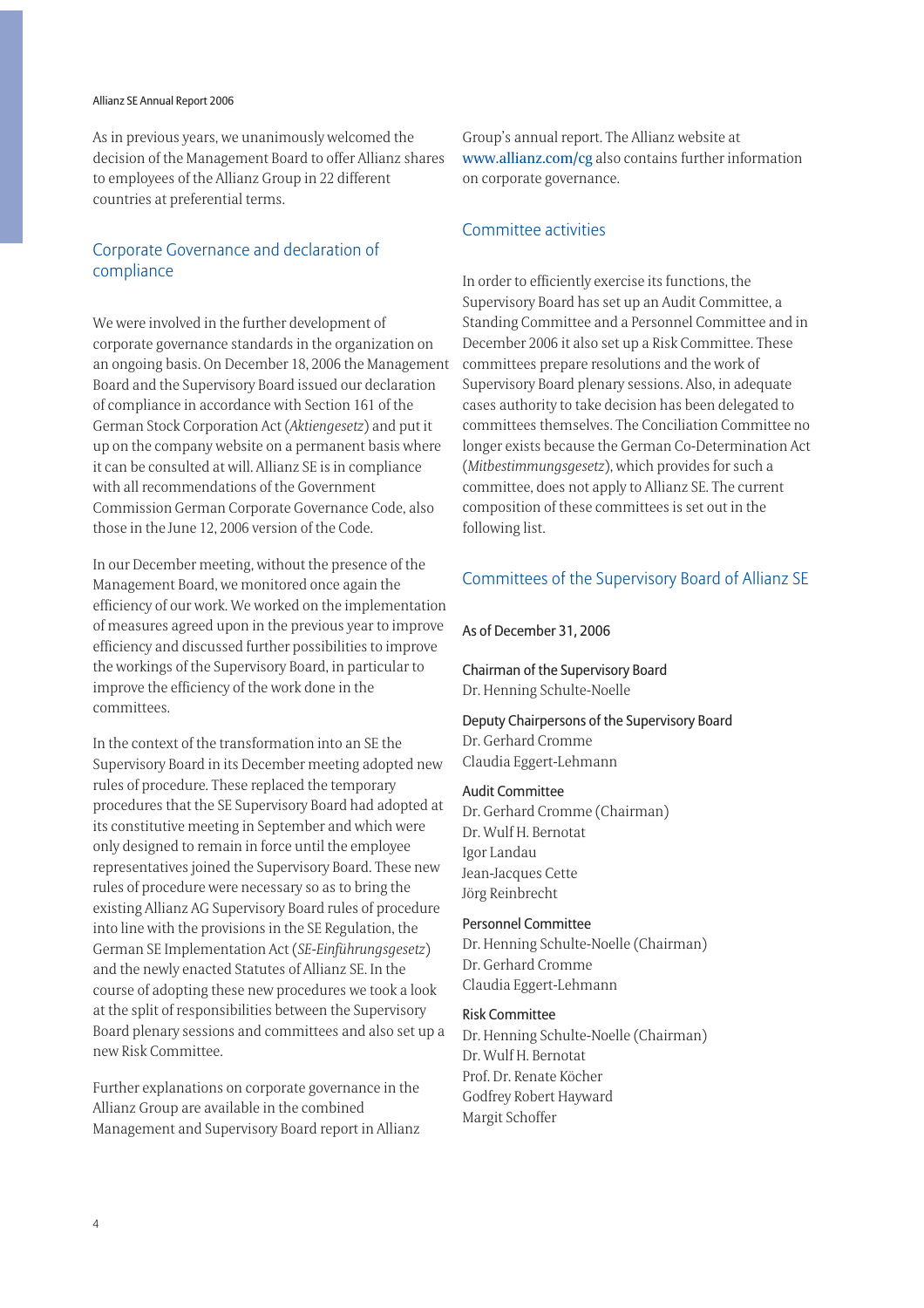#### Standing Committee

Dr. Henning Schulte-Noelle (Chairman) Dr. Gerhard Cromme Dr. Franz B. Humer Claudia Eggert-Lehmann Rolf Zimmermann

During financial year 2006 the Standing Committee held three meetings (two as part of Allianz AG and one as part of Allianz SE) and two telephone conference calls dealing primarily with implementing the merger of RAS into Allianz AG, the transformation into an SE, the employee share purchase program and questions of corporate governance. The Personnel Committee met on two occasions. The meetings dealt with staffing matters as well as the structure and amount of Management Board remuneration. No occasion arose that necessitated calling a meeting of the former Conciliation Committee.

The Audit Committee held five meetings in financial year 2006 (four as part of Allianz AG and one as part of Allianz SE). Together with the auditors the committee discussed and checked the Allianz SE and Allianz Group annual accounts, the management reports, the auditor's reports and the US Form 20-F report. In addition the committee checked the quarterly financial statements and together with the auditors went through details of the auditor's review of the quarterly financial statements. After carrying out these checks the Audit Committee had no objections to raise. In addition the committee decided on the different audit assignments to be carried out and set the main audit objectives. Furthermore the measures that are taken to bring about compliance with the provisions of the US Sarbanes Oxley Act in respect of efficiency of internal control systems for financial reporting were discussed. In the reporting year too, the company asked the auditors to check that the provisions of section 404 of the Sarbanes Oxley Act are being complied with. In addition assignments to the auditors for services not connected to the audit itself were discussed. The head of Group Audit reported to the committee on the audit plan for 2007 and on the main points that resulted from the audit process in financial year 2006.

The newly established Risk Committee held no meetings in the last financial year. Its future role will be to supervise the establishment and maintenance of the risk management and risk control system and its organization and development. Furthermore it monitors

consistency risk strategy with overall business strategy and appraises itself of the general risk situation and any particular risk developments. Within the framework of the audit of the annual accounts and management reports, this committee is responsible for prior verification of any particular risk-related statements and for reporting to the Audit Committee on the results of this preliminary review.

The Supervisory Board was kept regularly and comprehensively up-to-date on the workings of the different committees.

## Audit of annual accounts and consolidated financial statements

KPMG Deutsche Treuhand-Gesellschaft AG Wirtschaftsprüfungsgesellschaft, Munich, audited the financial statements of Allianz SE and Allianz Group as well as the respective management reports and issued their certification without any reservations. The consolidated financial statements were prepared in accordance with International Financial Reporting Standards (IFRS). In addition the quarterly financial statements were reviewed by KPMG.

The financial statements and the KPMG auditor's report for financial year 2006 were made available to all members of the Supervisory Board in a timely manner. The financial statements and the results of the KPMG audit were discussed on a provisional basis by the Audit Committee in their meeting held on February 21, 2007. The final accounts and KPMG auditor's reports were examined by the Audit Committee in its meeting on March 13, 2007 and in the Supervisory Board plenary session on March 14, 2007. The auditors took part in these discussions. They gave an account of the main findings of the audit and were available for any questions or further information.

On the basis of our own review of the financial statements of Allianz SE and Allianz Group, the management report and the group management report and the recommendation for appropriation of earnings, we made no objections and agreed with the result of the KPMG audit. We approved the financial statements for Allianz SE and Allianz Group drawn up by the Management Board; the individual accounts are therefore adopted. We concur with the proposal of the Management Board as to the appropriation of earnings.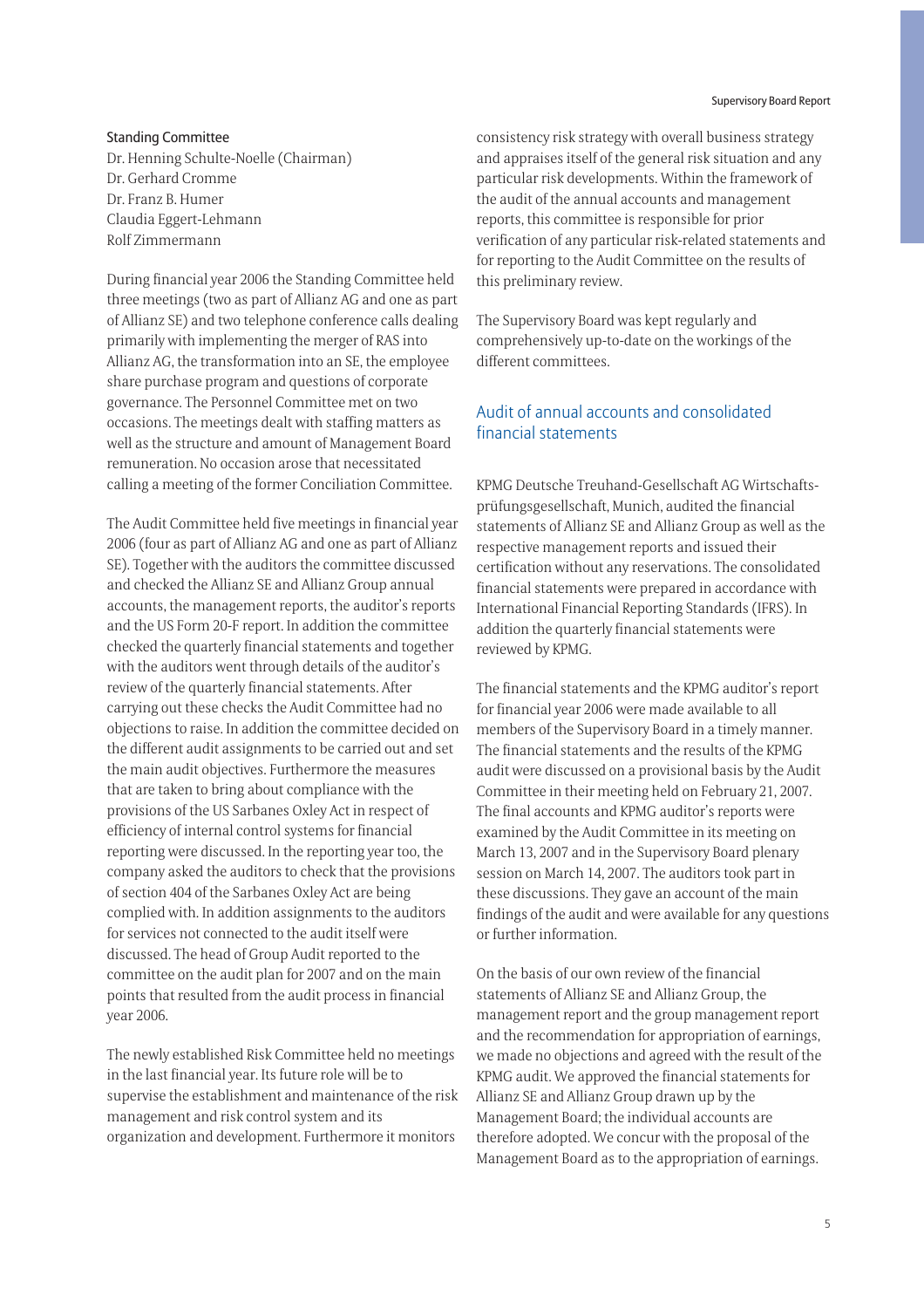## Explanations appending to the management report's statements in accordance with section 289 paragraph 4 and section 315 paragraph 4 of the German Commercial Code

For the first time in financial year 2006 the German Act on the Implementation of the EU Takeover Directive of July 8, 2006 lays down in section 289 paragraph 4 and section 315 paragraph 4 of the German Commercial Code (Handelsgesetzbuch) supplementary information obligations relating to the management report. The Supervisory Board is obliged to make a statement relating to this in accordance with section 171 paragraph 2 sentence 2 of the German Stock Corporation Act. The Management Board has provided the necessary information and it can be found on pages 18 to 21. We concur with the explanations provided by the Management Board and in addition would like to point out the following:

Allianz SE issues registered shares with restricted transferability. Under German stock corporation law in case of registered shares only those persons who appear in the share register are deemed by the company to be shareholders. This is particularly important for such things as taking part in general meetings and making use of voting rights. Appearing in the share register also facilitates direct communications with the shareholders. In this way, for instance, all shareholders can be personally invited to attend general meetings. The restriction on share transferability goes right back to the creation of Allianz in 1890. This practice is widespread in the insurance industry in Germany. In accordance with the Statutes, the company will only withhold the approval necessary for transfer of shares when this is for extraordinary reasons and is considered to be in the interest of the company. For several decades no such case has occurred. With the standardization of share transfer processes, the restriction on share transferability does not cause any delay in the registration in the share register and does not impede in any way the quotation of the shares on stock exchanges.

The authorisation explained in the management report to buy back or make use of treasury shares or issue convertible bonds or bonds with warrants or issue new shares out of authorized capital enables the Management Board to raise capital swiftly and flexibly taking advantage of attractive financing opportunities as and when they arise on the markets and, for example, offer Allianz stock as consideration when making

acquisitions of participations. Furthermore Allianz stock can be offered to employees of the Allianz Group. The authorisation to deal in own stock for trading purposes is especially useful for Dresdner Bank giving it the possibility to deal in Allianz stock.

The so-called "change of control" clause in Management Board members' contracts of employment for the eventuality that a member should leave the board following a change in control is explained in the remuneration report on pages 24 to 25 of this report. The Supervisory Board considers this arrangement to be justified. It is only effective when one shareholder alone or acting with other shareholders, holds more than 50% of voting rights in Allianz SE. Furthermore, it only applies if there is a close link between leaving the board and the change of control, in that the provision requires that within 12 months of the change of control the Supervisory Board terminates the appointment of the Management Board member concerned or the member leaves on the basis of an agreement or the member relinquishes, on account of materially diminished responsibilities, his or her appointment. The Supervisory Board also considers the amounts mentioned in this arrangement to be justified. Only in the case the remaining un-served period of the service contract is less than three years the compensation is higher than the remuneration for the remaining un-served period of the service contract. In such cases the amount of fixed remuneration and annual bonus claimable is increased corresponding to a period of three years. The same rules apply when a Management Board appointment is not renewed prior to the expiry of two years after the change in control. The change of control arrangement is designed to contribute to the independency of the Management Board's opinion in the event of a possible change in control.

The Supervisory Board also considers the inclusion of a change of control clause in so-called Group Equity Incentive Plans to be justified; further details can be found on pages 24 to 25 of this report. In providing for the non application, in the event of a change of control, of any limitation on the period for exercising rights under such plans, account is taken of the fact that the conditions under which the share price moves are very different when there is a change in control.

The rules explained on page 20 of this report whereby holders of profit participation certificates may cancel their participation certificates on change of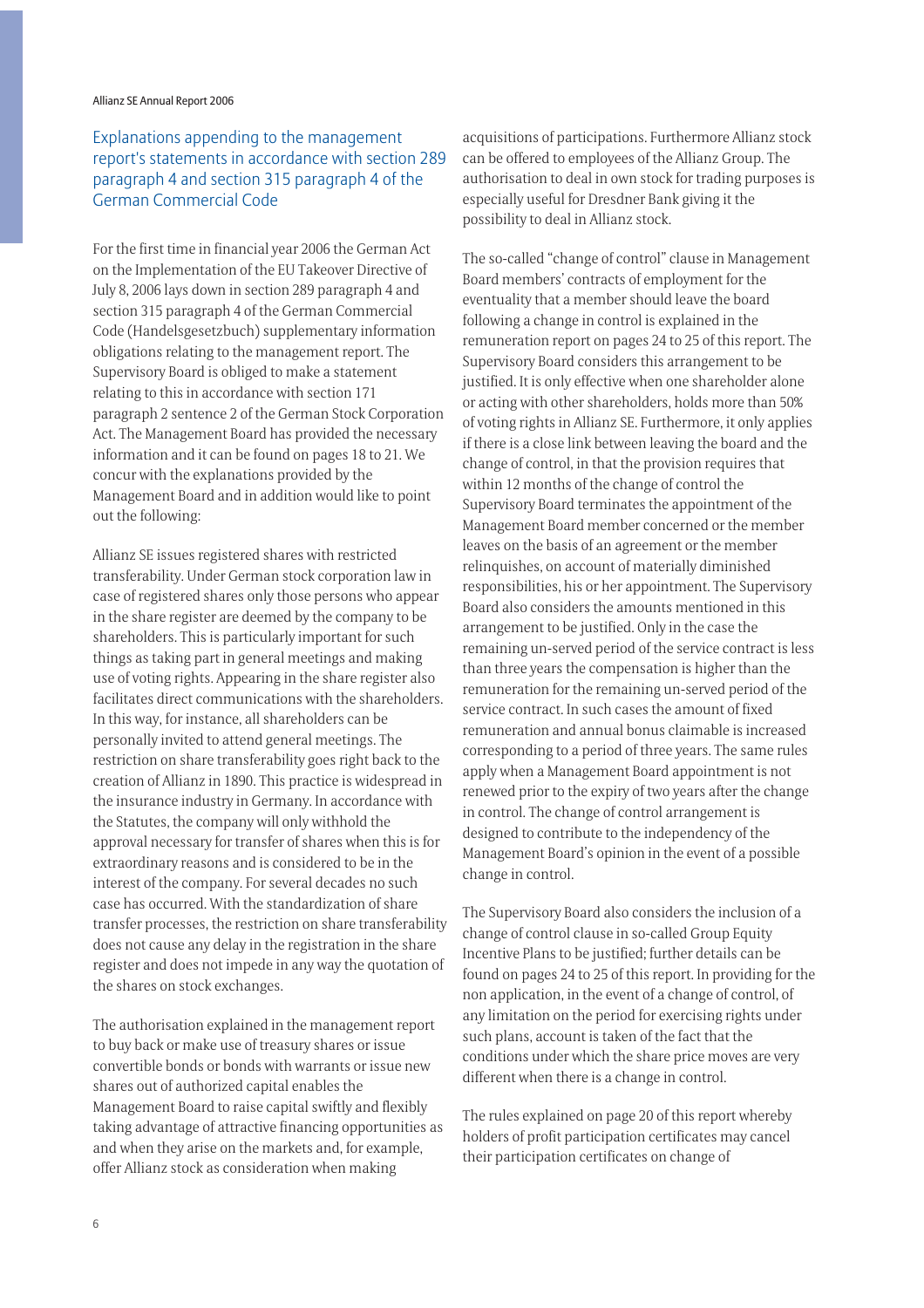control and receive a compensation on the basis of the terms and conditions of the participation certificate, are, in our opinion, justified too, and correspond to usual market practice for the defense of the interests of holders of participation certificates.

## Members of the Supervisory and Management Boards

With the transformation into an SE the appointments of the members of the previous Allianz AG Supervisory Board came to an end. We have thanked the departing members of the Supervisory Board for their much appreciated work on our board.

As part of this transformation the Supervisory Board has been reduced to twelve members and is now composed of six shareholder representatives and six employee representatives. The six shareholder representatives in the Allianz SE Supervisory Board were appointed through the Statutes that formed part of the merger plan resolved at the Shareholders' General Meeting of February 8, 2006. The shareholder representatives on the first Allianz SE Supervisory Board are Professor Dr. Renate Köcher, Dr. Wulf H. Bernotat, Dr. Gerhard Cromme, Dr. Franz B. Humer, Mr Igor Landau and Dr. Henning Schulte-Noelle.

The employee representatives on the Allianz SE Supervisory Board were nominated in the Agreement concerning the Participation of Employees in Allianz SE signed on September 20, 2006, and appointed by the local court of Munich on October 27, 2006. The employee representatives on the Allianz SE Supervisory Board are Ms Claudia Eggert-Lehmann and Ms Margit Schoffer as well as Mr Jean-Jacques Cette, Mr Godfrey Robert Hayward, Mr Jörg Reinbrecht and Mr Rolf Zimmermann. For the first time employee representatives from EU states outside Germany have been appointed as

Supervisory Board members of Allianz SE and these are Mr Cette from France and Mr Hayward from the UK.

The newly constituted Supervisory Board has elected Dr. Henning Schulte-Noelle as chairman. The Supervisory Board elected as deputy chairpersons Dr. Gerhard Cromme upon proposal of the shareholder representatives and Ms Claudia Eggert-Lehmann upon proposal of the employee representatives.

The appointments of Allianz AG Management Board members also expired on the effective date of the transformation. They were all re-appointed by the Supervisory Board as members of the Allianz SE Management Board. The position of labour director within the meaning of section 33 of the German Co-determination Act no longer exists in Allianz SE. In accordance with the Agreement concerning the Participation of Employees in Allianz SE, the Management Board has appointed the former labour director, Dr. Gerhard Rupprecht, as Management Board member responsible for work and social welfare. The Supervisory Board has approved this appointment.

The Supervisory Board would like to thank all Allianz Group employees for the great effort they have put into our business over the past year.

Munich, March 14, 2007

For the Supervisory Board:

with beach

Dr. Henning Schulte-Noelle Chairman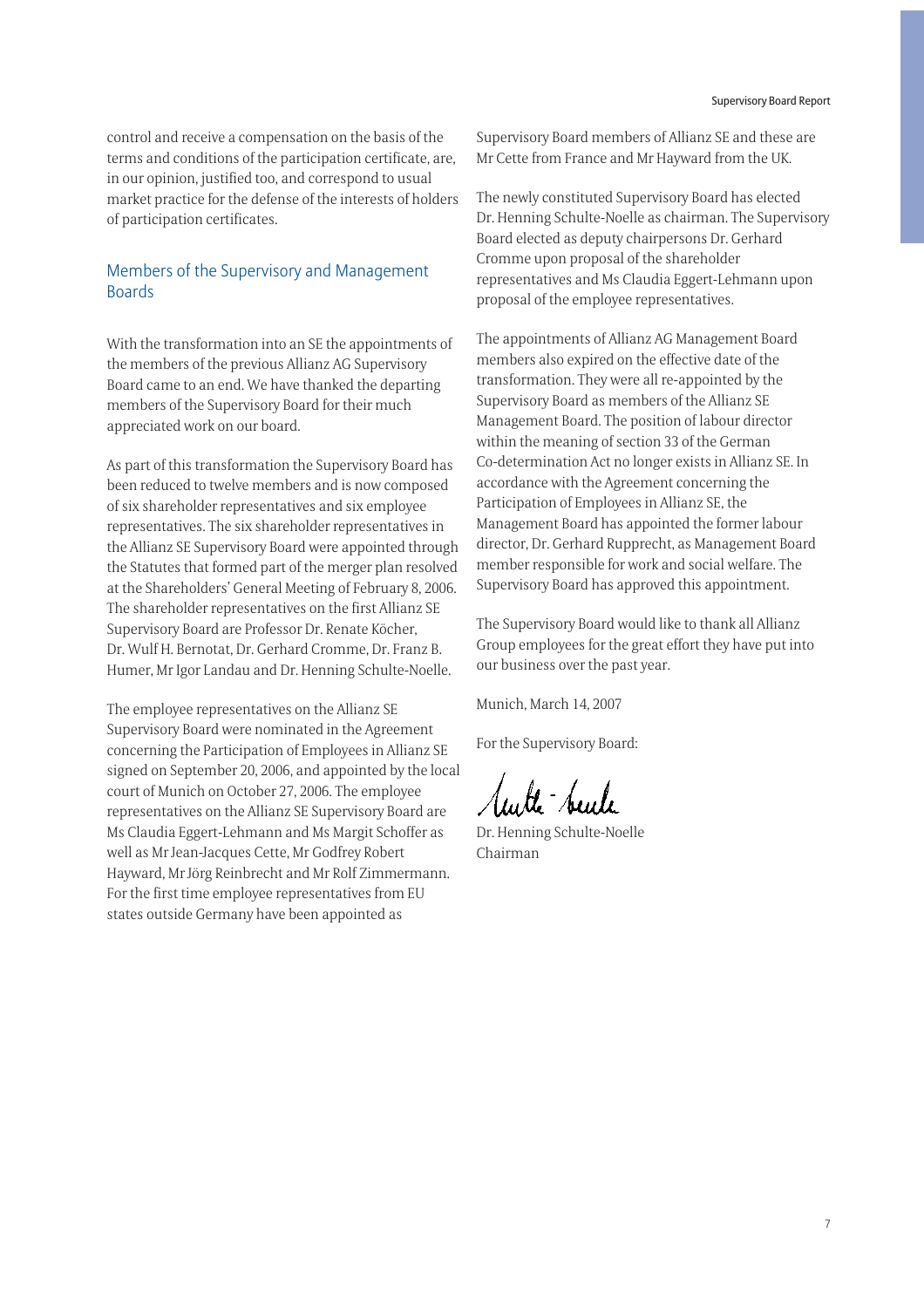# <span id="page-9-0"></span>Supervisory Board

#### Dr. Henning Schulte-Noelle

Chairman Former Chairman of the Board of Management Allianz AG

Dr. Gerhard Cromme Vice Chairman Chairman of the Supervisory Board ThyssenKrupp AG

Claudia Eggert-Lehmann Vice Chairman Employee, Dresdner Bank AG

Dr. Wulf H. Bernotat Chairman of the Board of Management E.ON AG

Norbert Blix until October 13, 2006 Vice Chairman Employee, Allianz Versicherungs-AG

Dr. Diethart Breipohl until October 13, 2006 Former Member of the Board of Management of Allianz AG

Jean-Jacques Cette since October 27, 2006 Secretary of the Group commission AGF, Assurances Générales de France

Hinrich Feddersen until October 13, 2006 Former Member of the Board of Management at ver.di

Franz Fehrenbach until October 13, 2006 Chairman of the Supervisory Board Robert Bosch GmbH

Peter Haimerl until October 13, 2006 Employee, Dresdner Bank AG

Godfrey Robert Hayward since October 27, 2006 Employee, Allianz Cornhill Insurance plc, UK

Prof. Dr. Rudolf Hickel until October 13, 2006 Professor of finance, University of Bremen

## Dr. Franz B. Humer President of the Board of Management and Chief Executive Officer F. Hoffmann-La Roche AG

Prof. Dr. Renate Köcher Chairman Institut für Demoskopie Allensbach

Igor Landau Member of the Board of Management Sanofi-Aventis S. A.

Dr. Max Link until October 13, 2006 Employee, Allianz Versicherungs-AG

Iris Mischlau-Meyrahn until October 13, 2006 Employee, Allianz Lebensversicherungs-AG

Karl Neumeier until October 13, 2006 Employee, Allianz Versicherungs-AG

Jörg Reinbrecht since October 27, 2006 Union secretary, ver.di Bundesverwaltung

Sultan Salam until October 13, 2006 Employee, Dresdner Bank AG

Dr. Manfred Schneider until October 13, 2006 Chairman of the Supervisory Board Bayer AG

Margit Schoffer Employee, Dresdner Bank AG

Prof. Dr. Dennis J. Snower until October 13, 2006 President Institut für Weltwirtschaft, University of Kiel

Rolf Zimmermann since October 27, 2006 Employee, Allianz Versicherungs-AG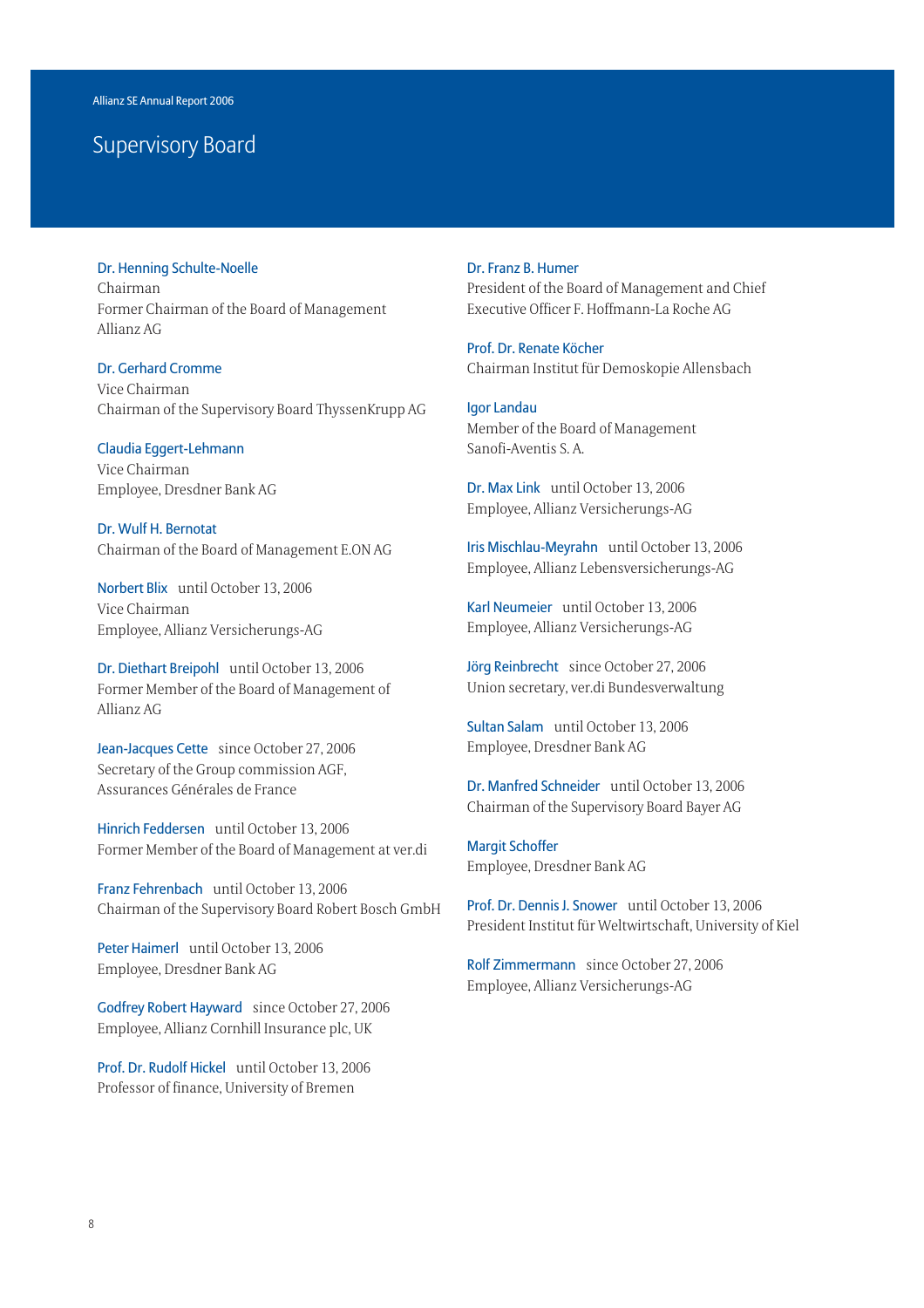# <span id="page-10-0"></span>Board of Management

Michael Diekmann Chairman of the Board of Management

Dr. Paul Achleitner Finance

Clement B. Booth Insurance Anglo Broker Markets / Global Lines

Jan R. Carendi Insurance NAFTA

Enrico Cucchiani Insurance Europe I

Dr. Joachim Faber Asset Management Worldwide

Dr. Helmut Perlet Controlling, Reporting, Risk

Dr. Gerhard Rupprecht Insurance Germany, Director responsible for Work and Social Welfare

Jean-Philippe Thierry Insurance Europe II

Dr. Herbert Walter Banking Worldwide

Dr. Werner Zedelius Insurance Growth Markets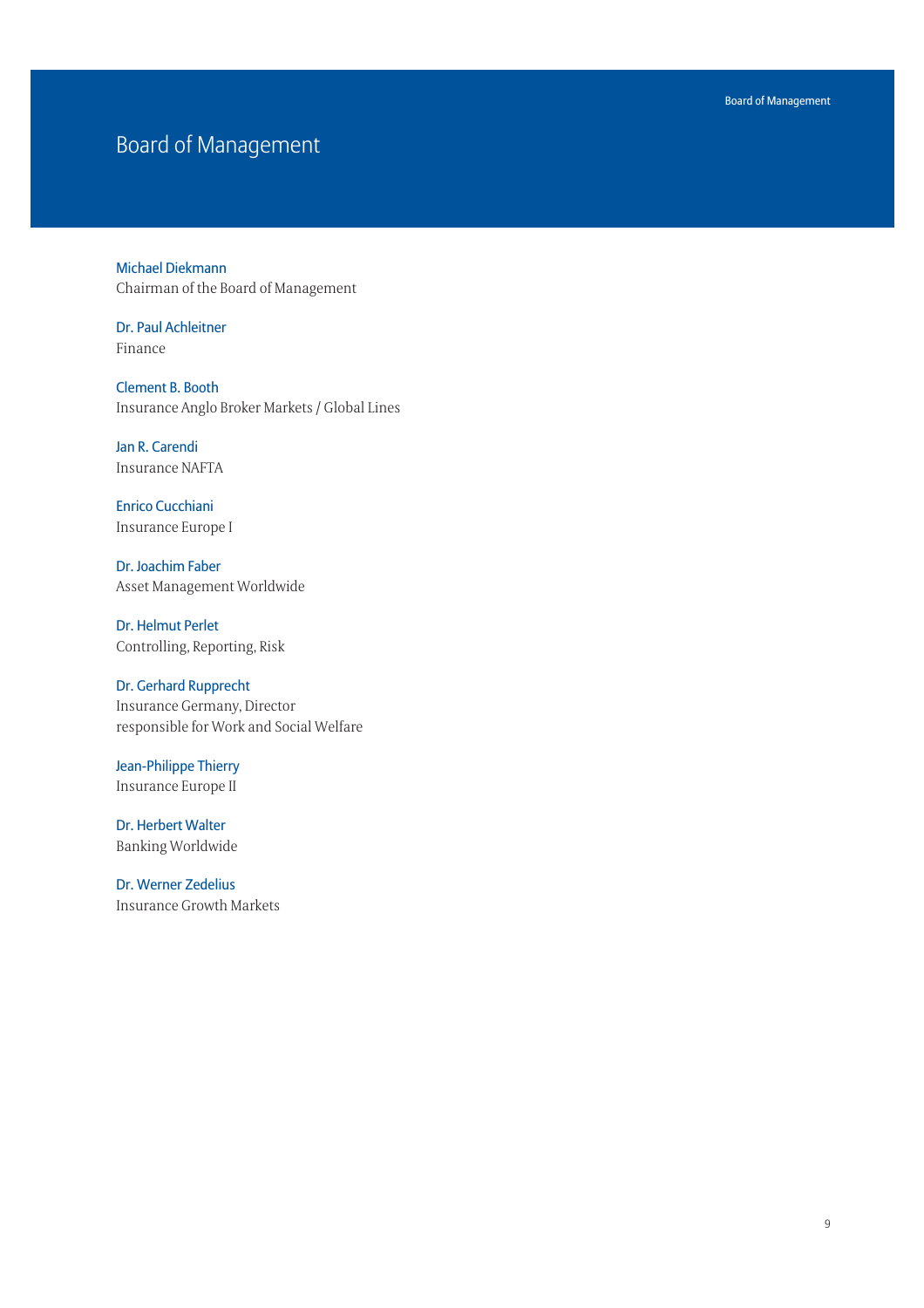# <span id="page-11-0"></span>Development overview

- Gross premiums declined 9.5 percent to  $\epsilon$  4.4 billion.
- The underwriting profit (before equalization reserve) improved to  $\epsilon$  315.3 (265.6) million.
- The non-insurance profit grew to  $\epsilon$  3,719.7 (2,526.7) million.
- Profit totaled  $\in$  2,009 (820) million.
- It is proposed to increase the dividend per share from  $\epsilon$  2.00 to  $\epsilon$  3.80.

### Premium Development

In fiscal year 2006 gross premiums fell by 9.5 percent to  $\in$  4.4 (4.8) billion. Contributing to lower earned premiums for own account of  $\in$  2.9 (3.3) billion. The (Allianz Versicherungs-AG, München und Vereinte Spezial Versicherungs AG, München) increase in the self retention of Allianz Sachversicherung (Allianz Versicherungs-AG, München und Vereinte Spezial Versicherung AG, München) and the transfer of the group's business to Allianz Global Corporate & Specialty AG contributed substantially to this development (-€ 283 million), additionally a decline in premiums resulted from reduced cessions of domestic cedents (-€ 175 million), while in particular in Eastern Europe, Asia, and in the Middle East and North Africa region an increase of premium income ( $+ \epsilon$  55 million) was registered.

The share of gross premiums contributed by companies outside Germany increased to 34.4 (31.1) percent. Our branches in Singapore and Labuan (Malaysia) together achieved a premium income of  $\epsilon$  426.5 (393.0) million. Dubai branch increased sales to  $\in$  73.2 (65.8) million.

## Underwriting Result

Compared to last year, the underwriting result (before equalization reserve) improved to a profit of  $\epsilon$  315.3 (265.6) million. The main factors driving this result were as follows:

- Compared to the previous year, the costs from large losses and natural disasters decreased.
- In the renewal negotiations for fiscal year 2006 we obtained, as in the previous year, risk-adequate

prices and attractive reinsurance terms and conditions.

• Since the underwriting results of the Allianz Group's primary insurers maintained a high level, Allianz SE also achieved a good underwriting result.

As a result of an overall low level of losses, the loss ratio for own account property/casualty reinsurance dropped to 60.7 (62.6) percent.

The cost ratio for own account for property/casualty reinsurance was 27.6 (26.9) percent. This increase related primarily to higher expenses for reinsurance commissions.

Taking advantage of a regulatory option, we have merged several lines of business into one and written back their equalization reserves. Across all lines of business, a total of € 49.3 million was released from the equalization reserves (previous year: increase of € 391.1 million), which led to an underwriting result of € 364.6 million (previous year: loss of  $\epsilon$  125.4 million).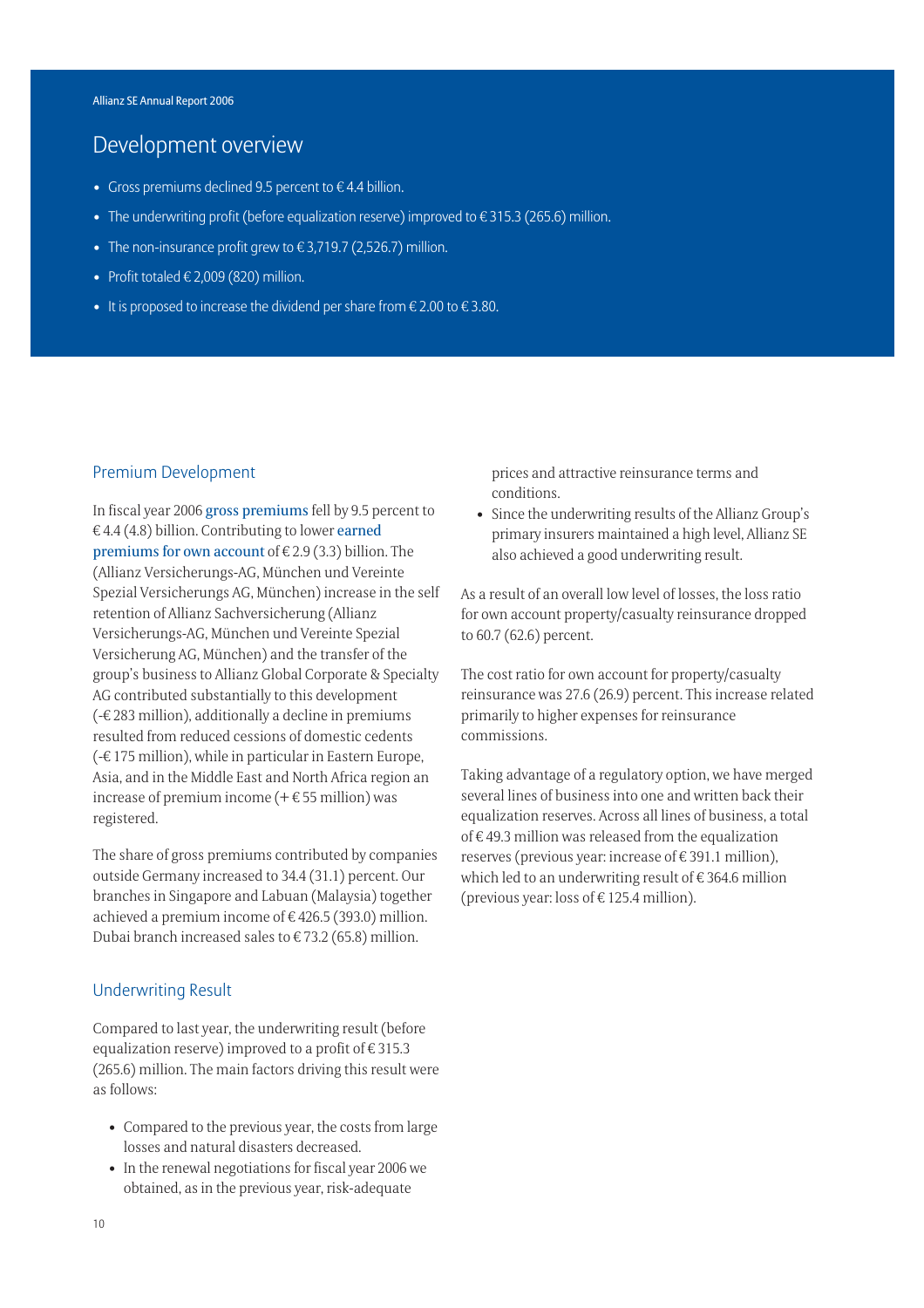<span id="page-12-0"></span>The result from investments rose by  $\epsilon$  1.192.9 million to € 3,719.7 million. The following table shows a breakdown of the developments for the results from investments.

|                                    | 2006        | 2005     | Change    |
|------------------------------------|-------------|----------|-----------|
|                                    | $\notin$ mn | $\in$ mn | € mn      |
| Investment income                  |             |          |           |
| Gains from disposals               | 125.3       | 1,172.0  | (1,046.7) |
| Income from long-term equity       | 1,657.9     | 821.2    | 836.7     |
| Income from write-ups              | 129.6       | 195.3    | (65.7)    |
| Income from profit pooling, profit |             |          |           |
| transfer and profit transfer       |             |          |           |
| agreements                         | 3,314.9     | 2,029.1  | 1,285.8   |
| Income from other capital          |             |          |           |
| investment                         | 695,4       | 755,6    | (60,2)    |
| Subtotal                           | 5,923.1     | 4,973.2  | 949.9     |
| <b>Investment Expenses</b>         |             |          |           |
| Write-down of investment           | 434.2       | 83.5     | 350.7     |
| Expenses for the management of     |             |          |           |
| investments, interest and other    |             |          |           |
| investment-related expenses        | 1,666.9     | 1,459.3  | 207.6     |
| Expenses for losses taken over     | 32.3        | 349.8    | (317.5)   |
| Losses from disposals              | 70.0        | 553.8    | (483.8)   |
| Subtotal                           | 2,203.4     | 2,446.4  | (243.0)   |
| Total                              | 3,719.7     | 2,526.8  | 1,192.9   |

The decline of profit from the disposal of investments is attributable to the fact that in 2006 the unrealized gains crystallized on disposal of investments are significantly less than prior year.

Significantly higher dividends from equity holdings increased revenue from long-term equity investments. Income from write-ups declined due to less favorable development in the interest and currency markets.

#### Income from profit-pooling and profit transfer

agreements grew noticeably. This results in particular from a significantly better profit reporting of Allianz Deutschland AG, of Allianz Global Corporate & Specialty AG and from the dividend paid by Dresdner Bank AG through an intermediate holding company. A reduced portfolio of intra-group lendings and the further decline in income from claims on deposits due to actuarial factors slightly reduced the income from other capital investments.

The increase in depreciation on investments results from fair value adjustments of participating interests resulting from profit distribution. Furthermore, the interest rate increase necessitated additional write-downs on our bond portfolio.

# Expenses for investment management, interest expenses and other investment-related expenses

increased, above all, due to higher internal Allianz Group interest expenses incurred in connection with the change in the participating interest structure at our subsidiary RAS SpA in 2005.

The loss from disposal of investments resulted mostly from performance-driven restructuring in the actively managed bond portfolios. The significant decline compared to prior year balance is primarily due to special effects in the previous year.

From the investment result,  $\epsilon$  185.4 (199.5) million was credited to the underwriting account as technical interest income.

The other non-underwriting result improved to a loss of € -846.9 (-1,236.6) million, primarily because the reserve for potential losses from derivative financial instruments was reduced from € 630.9 to 349.7 million.

Overall, a non-underwriting profit of  $\epsilon$  2,687.3 (1,090.6) million and an insurance profit of  $\epsilon$  364.6 (-125.4) million resulted in earnings before taxes of € 3,051.9 (965.2) million.

# Net income and profit

Tax proceeds rose to  $\epsilon$  965.3 (466.0) million. This was primarily due to the necessary capitalization of a claim against the tax authorities for ratable payment of the entire corporate income tax receivable of € 313 million according to the tax credit method resulting from a change in legal requirements through SEStEG (new German Reorganization Tax Act, Gesetz über steuerliche Begleitmaßnahmen zur Einführung der Europäischen Gesellschaft und zur Änderung weiterer steuerrechtlicher Vorschriften, SEStEG). In addition the allocation result carried to the account of companies in the tax group for corporate income tax and trade tax commissions increased. This resulted in a net annual income of €4,017.2 (1,431.2) million. Out of this amount, € 2,008.6 (611.2) million were allocated to retained earnings. At the Shareholders' Meeting on May 2, 2007, shareholders will be asked to approve a  $\epsilon$  3.80 dividend on each share qualifying for dividends and to appropriate an amount of € 366 million to retained earnings. A remaining balance will be carried forward.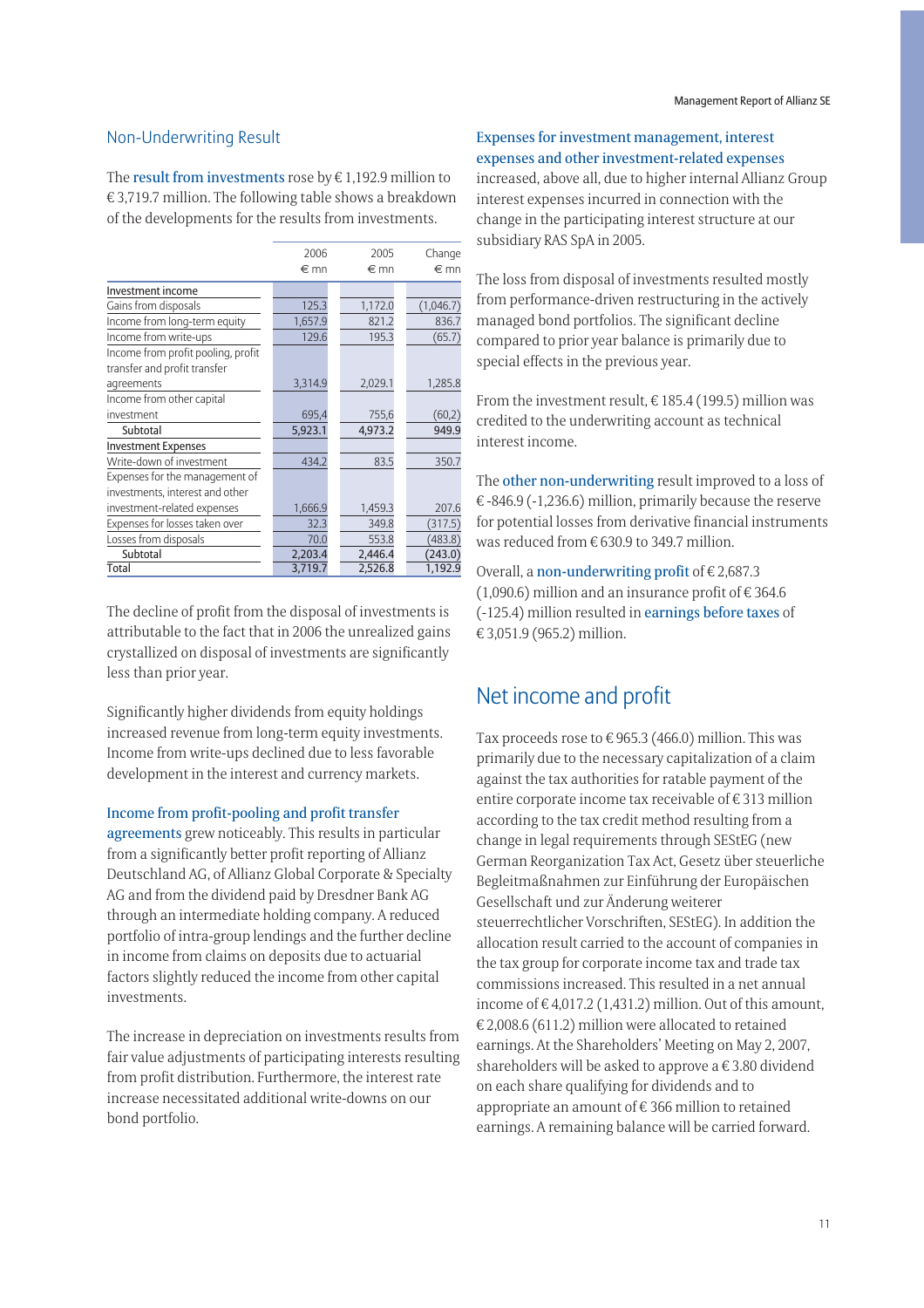# <span id="page-13-0"></span>Business activity by line of business

Gross premiums (predominantly originating) from Group companies and affiliated and associated enterprises. These decreased, as expected, in the fiscal year 2006 by 9.5 percent to  $\in$  4.4 (4.8) billion for the following main reasons:

- Allianz Sachversicherung increased its selfretention.
- From 2006, the underwriting of a wide variety of international lines of business has been transferred to Allianz Global Corporate & Specialty AG reducing the premium income by € 283 million. This mainly affected the insurance lines motor, liability, accident and legal expenses reinsurance as well as the household and homeowner reinsurance.
- In aviation reinsurance, premium income decreased as a result of the competitive pressure on the insurance premiums of the primary insurers. We forwent business that would have been unprofitable.
- Premiums collected in credit and bond reinsurance decreased due to an increase in the self-retention of Euler Hermes and the associated reduced payments to Allianz SE.

The following table shows the gross premiums and net underwriting result for own account by reinsurance line of business for fiscal years 2006 and 2005. From fiscal year 2006, the motor accident segment is assigned to the category personal accident. To ensure a better comparability, the numbers from last year have been adjusted accordingly.

|                              |             | Gross premiums |        |               | Underwriting result for<br>own account |  |
|------------------------------|-------------|----------------|--------|---------------|----------------------------------------|--|
|                              | 2006        | 2005           | Change | 2006          | 2005                                   |  |
|                              | $\notin$ mn | $\epsilon$ mn  | in $%$ | $\epsilon$ mn | $\notin$ mn                            |  |
| Motor                        | 879.8       | 1.091.1        | (19.4) | 102.2         | 8.3                                    |  |
| Fire                         | 727.4       | 776.1          | (6.3)  | (30.6)        | (57.1)                                 |  |
| Liability                    | 381.2       | 424.4          | (10.2) | (5.7)         | (4.8)                                  |  |
| Personal accident            | 366.8       | 415.7          | (11.8) | 26.3          | 16.9                                   |  |
| Household and homeowner      | 185.6       | 207.6          | (10.7) | 78.5          | 5.8                                    |  |
| <b>Business interruption</b> | 21.1        | 28.3           | (25.5) | 8.7           | 4.6                                    |  |
| Marine                       | 137.9       | 137.1          | 0.6    | (10.4)        | (7.0)                                  |  |
| Legal expenses               | 91.5        | 101.1          | (9.5)  | 3.9           | 1.2                                    |  |
| Life                         | 365.4       | 330.1          | 10.7   | 27.3          | 29.3                                   |  |
| Health                       | 58.9        | 49.6           | 18.6   | 1.2           | (4.2)                                  |  |
| Credit and Bond              | 144.0       | 184.9          | (22.1) | 17.4          | (20.6)                                 |  |
| Aviation                     | 285.9       | 332.7          | (14.1) | (64.4)        | (52.9)                                 |  |
| Engineering                  | 267.5       | 262.8          | 1.8    | 171.0         | (23.6)                                 |  |
| Other lines                  | 473.0       | 507.0          | (6.7)  | 39.0          | (21.3)                                 |  |
| Total                        | 4,385.8     | 4,848.5        | (9.5)  | 364.6         | (125.4)                                |  |

The premium income in motor reinsurance fell by 19.4 percent to  $\epsilon$  879.8 (1,091.1) million. In addition to the increase in the self retention, this reduction was caused by decreasing premium development at Allianz Sachversicherung. A lower claims burden, mostly also at Allianz Sachversicherung, again resulted in insurancerelated profit. Furthermore, the equalization reserve was reduced by  $\in$  25.1 million (in the previous year: increase of  $\epsilon$  19.9 million).

The claims development in fire reinsurance was heavily burdened by natural catastrophes such as cyclone "Larry" in Australia and floods in India. Moreover, reserves for settling claims caused by hurricane "Katrina" last year have been increased by ( $\epsilon$  76 million).  $\epsilon$  17.7 (88.2) million had to be added to the equalization reserve.

Premium income in liability reinsurance decreased to €381.2 (424.4) million as a consequence of the increased self-retention and the lower volume of collected premiums at Allianz Sachversicherung. Increased claims expenditures in the USA and in United Kingdom more than outweighed the positive development at Allianz Sachversicherung resulting in an overall increased loss. The equalization reserve was increased by €5.9 million (2005: deduction of  $\text{\large\ensuremath{\epsilon}}$  50.0 million).

In personal accident reinsurance, the premium income decreased to  $\epsilon$  366.8 (415.7) million influenced by lower contributions of a large German cedent. The underwriting result remained on prior year's positive level.  $\in$  11.4 (1.0) million were deducted from the equalization reserve.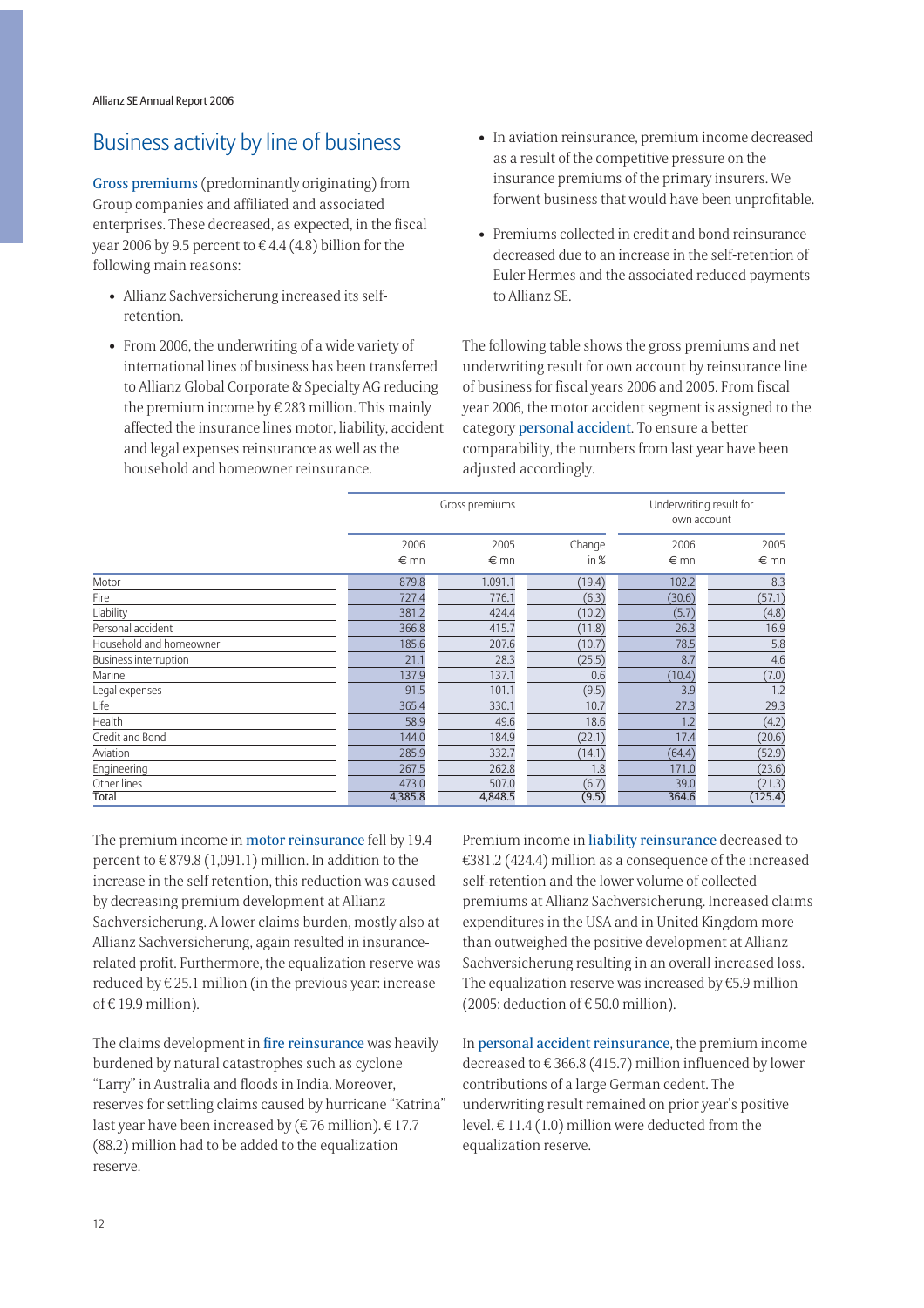<span id="page-14-0"></span>Starting in 2006, household and homeowner

reinsurance are assigned to other property and indemnity insurance. As a consequence, equalization reserve was written back and € 58.2 million were deducted (2005: addition of € 12.2 million).

Premiums in business interruption reinsurance declined by 25.5 percent to  $\in$  21.1 (28.3) million.  $\in$  4.0 (1.0) million were withdrawn from the equalization reserve.

In marine reinsurance, the result was significantly less burdened by natural catastrophes than in the previous year. However, due to an addition of € 18.4 (15.5) million to the equalization reserve, the overall result was negative.

The underwriting result of legal expenses reinsurance improved, mainly because of the deduction of  $\epsilon$  4.0 (1.2) million from the equalization reserve.

Premium income from life reinsurance increased to  $\epsilon$  365.4 (330.1) million as a consequence of higher volumes from reinsurance contracts with Allianz Lebenversicherungs-AG. In spite of the lack of positive one-time effects as in the previous year, the resulting profit of  $\in$  27.3 (29.3) million was again clearly positive.

Statutory premiums from health reinsurance rose to  $\epsilon$  58.9 (49.6) million due to growth within the Allianz Group as well as in external business.

In credit and bond reinsurance, premiums dropped significantly by 22.1 percent to  $\in$  144.0 (184.9) million as Euler Hermes increased the self-retention. This reinsurance segment continues to benefit from portfolio restructuring measures of our primary insurers in the previous years. Following a decrease in the allocation to the equalization reserve in this year to  $\epsilon$  20.4 (86.1) million, we have achieved a clearly positive result of € 17.4 million (2006: loss of € 20.6 million).

Premium income in aviation reinsurance decreased to € 285.6 (332.7) million as a result of the noticeable reduction of sales in the primary insurance business. The increase of the equalization reserve by  $\epsilon$  67.3 (148.5) million burdened the result.

Starting in 2006, reinsurance of engineering lines will be reported under the category of other property and indemnity insurance. As a consequence, the equalization reserve had to be written back and € 126.2 million were withdrawn (previous year: allocation of  $\epsilon$  51.1 million).

Due to a downturn in the domestic business in the remaining lines, premium volume decreased to € 473.0 (507.0) million. The underwriting result was affected by the snow pressure damage in Austria ( $\epsilon$  17 million), floods in India and by the damage caused by cyclone "Larry" in Australia. In addition, € 45.3 (22.9) million had to be allocated to the equalization reserve. However, on the whole, the result was still positive with  $\epsilon$  39.0 million (previous year: loss of  $\epsilon$  21.3 million).

# Balance Sheet Structure

## Development of investments

The book value of Allianz SE's investments increased by 8.7 percent to  $\in$  84.6 (77.8) billion.

The item real estate decreased to  $\epsilon$  383.7 (422.0) million resulting from the sale of property assets.

The book value of investment in affiliated companies grew to  $\epsilon$  67.9 (63.9) billion. This includes a capital increase of  $\epsilon$  3.7 billion for the acquisition of the outstanding shares in RAS S.p.A. as part of the merger of Allianz SE and RAS S.p.A. The remaining  $\epsilon$  0.5 billion are accounted for by other capital increases, mergers and transactions in order to further optimize the group's structure.

Other investments grew by  $\in$  3.2 billion to  $\in$  12.1 billion. Investments in shares increased by  $\epsilon$  1.4 billion due to intra-Allianz Group acquisitions. Deposits with banks rose by  $\epsilon$  0.5 billion; in addition, approximately  $\epsilon$  1.3 billion were invested in bearer bonds.

The fair value of real estate, dividends (affiliated companies, participating business interests, shares and investment certificates) and the bearer bonds as of December 31, 2006 amounted to  $\in$  109.4 (94.7) billion. The corresponding balance sheet value was  $\epsilon$  77.6 (70.6) billion.

Deposit receivables from the reinsurance business decreased to  $\in$  4.3 (4.7) billion due primarily to the termination of a reinsurance contract with an insurer.

# Total Equity

In 2006, we significantly increased our shareholders' equity to  $\in$  36.6 (29.7) billion as of December 31, 2006, up 23.2 percent from a year earlier, primarily driven by our strong net income of 4.0 billion and an increase of paid-in capital. New Allianz SE shares were issued in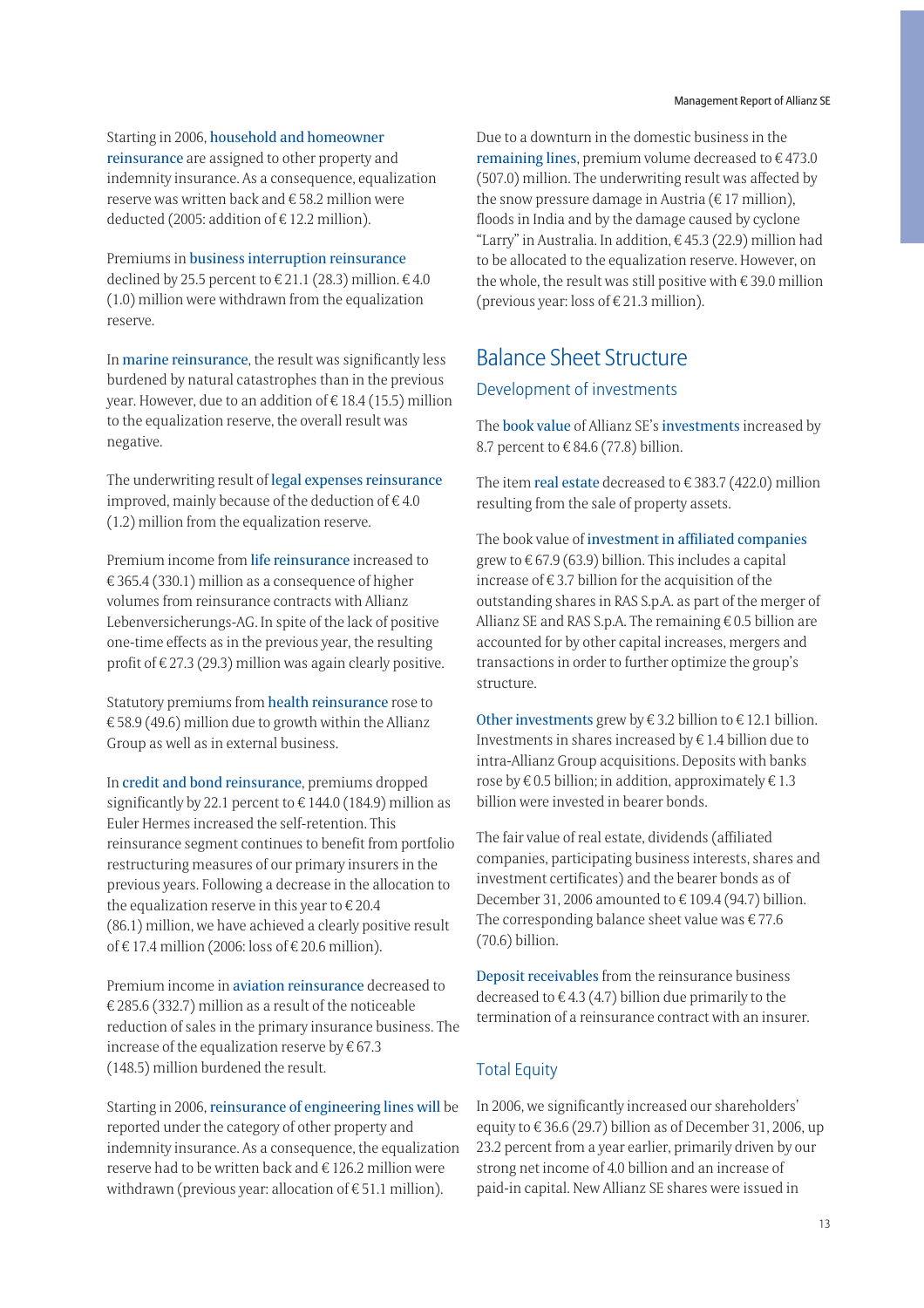#### <span id="page-15-0"></span>Allianz SE Annual Report 2006

October 2006 for the execution of the merger with RAS and in November 2006 in connection with this year's Employee Stock Purchase Plan.

The following table sets forth the details of the increase in paid-in capital.

|                                             | Par value   | Additional      |
|---------------------------------------------|-------------|-----------------|
|                                             |             | paid-in capital |
|                                             | $\notin$ mn | $\notin$ mn     |
| Increase in share capital due to RAS merger | 64.3        | 3,588.9         |
| Capital increase in connection with         |             |                 |
| Employee Stock Purchase Plan                | 2.5         | 126.7           |
| Total                                       | 66.8        | 3,715.6         |

## Legal Structure: Conversion into Allianz SE completed

On September 11, 2005, Allianz AG (now Allianz SE) and Riunione Adriatica di Sicurtà S.p.A. (or "RAS", and taken together with its subsidiaries, the "RAS Group") announced their intention to merge RAS with and into Allianz AG in a cross-border merger. Effective with the registration of the merger in the commercial register of Allianz AG on October 13, 2006, Allianz AG changed its legal form to a European Company (Societas Europaea, or SE1)), and is now named Allianz SE. The last step of the transaction was the listing of the Allianz SE shares on the Milan Stock Exchange on October 16, 2006. Allianz is the first company in the Dow Jones EURO STOXX 50 to have become an SE.

Concurrent with the merger, and in order to provide the merger consideration to RAS shareholders, Allianz completed a capital increase involving the issuance of 25,123,259 new Allianz SE shares. In accordance with the merger plan, the remaining RAS shareholders received three new Allianz SE shares in exchange for 19 RAS shares. Prior to the merger date, Allianz AG had purchased in a voluntary cash tender offer certain of the RAS ordinary shares and RAS savings shares that were not already held by Allianz AG. The total consideration

for the acquisition of the outstanding RAS shares amounted to approximately  $\epsilon$  6.4 billion, which includes the approximately  $\epsilon$  2.7 billion paid to acquire RAS shares in the voluntary cash tender offer.

The merger with RAS and the conversion of Allianz AG to Allianz SE was designed to simplify the Allianz Group's management and organizational structures, thus reducing complexity and increasing efficiency. Our Allianz Group-wide objectives and programs on the basis of our "3+One" program are expected to be achieved more consistently and more efficiently with the implementation of the merger. Furthermore, the merger was designed to facilitate more efficient capital and liquidity management within the Allianz Group, to simplify accounting and reporting processes, and to increase the Allianz Group's presence in the attractive Italian insurance market.

In addition to improving efficiency, the change in governance framework to an SE reflects the Allianz Group's European and international dimension. As part of these changes, we reduced the size of the Supervisory Board and established an SE works council. Nevertheless, Allianz SE remains governed to a large extent by German Corporate Law.

### Milestones of the Allianz-RAS Merger 2006

| February 3, 2006   | RAS S.p.A. shareholders approve the merger plan at the<br>extraordinary shareholders' meetings.                                                                        |
|--------------------|------------------------------------------------------------------------------------------------------------------------------------------------------------------------|
| February 8, 2006   | Allianz AG shareholders approve the merger plan at the<br>extraordinary shareholders' meeting.                                                                         |
| July 19, 2006      | Contestation suits against formation of Allianz SE<br>withdrawn.                                                                                                       |
| September 20, 2006 | Agreement concerning participation of employees in<br>Allianz SE signed.                                                                                               |
| October 13, 2006   | Allianz AG's legal form changed to a Societas Europaea,<br>new company name Allianz SE. Capital increase effective<br>(three new Allianz SE shares for 19 RAS shares). |
| October 16, 2006   | Allianz SE shares listed in Italy.                                                                                                                                     |

<sup>1)</sup> The SE is a legal form based on European Community law and was introduced into the EU by the Council Regulation (EC) No. 2157/2001 of October 8, 2001 on the Statute for a European Company (the "SE Regulation"). Since Allianz SE keeps it registered office in Germany, it is governed by the SE Regulation, the applicable German law supplementing the SE Regulation and relevant German law applicable to German stock corporations, in particular the German Stock Corporation Act.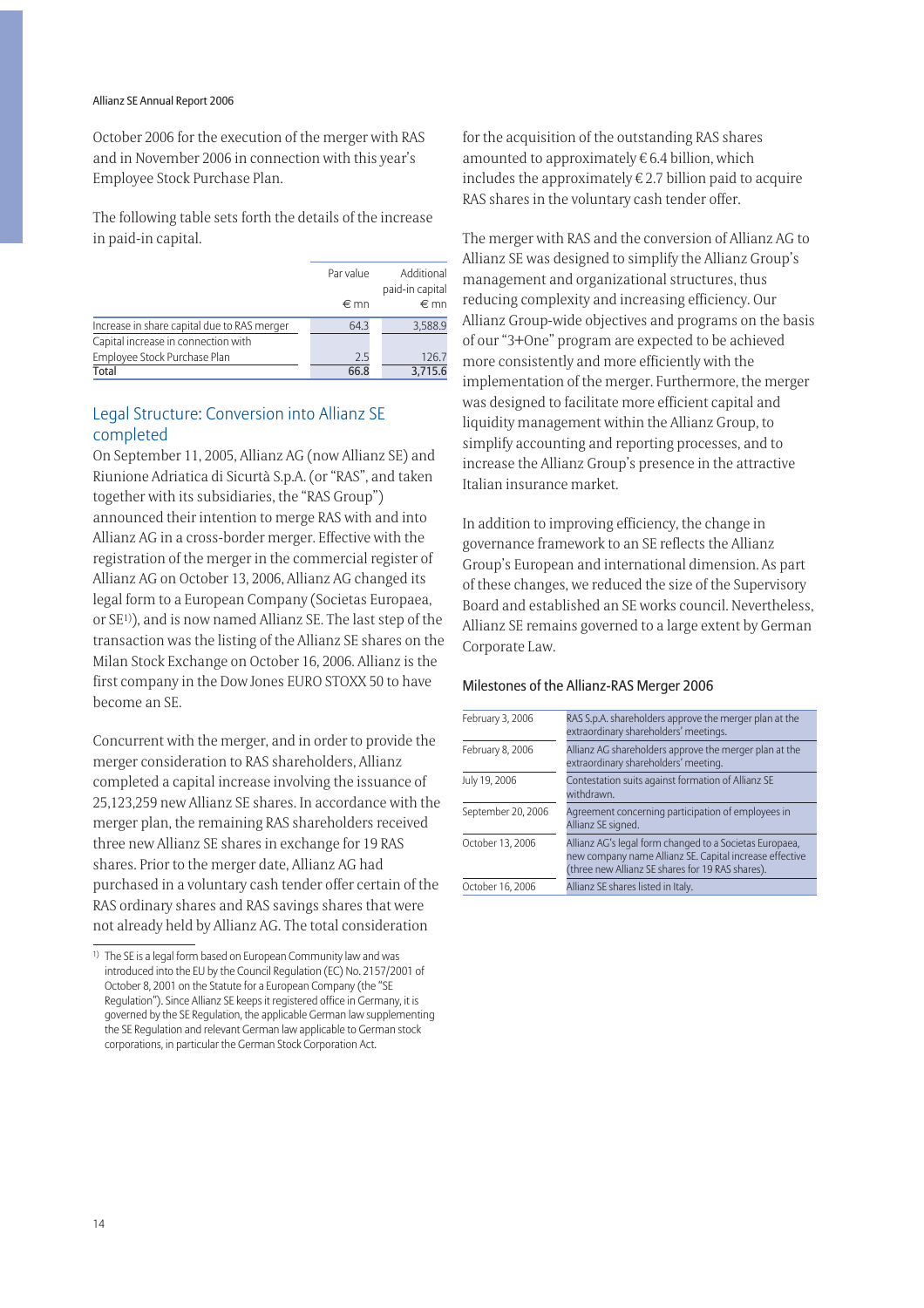# <span id="page-16-0"></span>Risk Report

Risk management is targeted at protecting our capital base and supporting our value based management.

- As a provider of financial services, we consider risk management one of our core competencies. It is therefore an integrated part of our business processes.
- Risks arise for a number of reasons, including insufficient information concerning possible adverse developments affecting our business targets or plans.
- We identify, measure, aggregate and manage risks. The result of this process determines, among other things, how much capital is attributed and allocated to the Allianz Group's various segments.

## Risk Governance Structure

The Board of Management of Allianz SE formulates the business objectives and allocates the capital resources of the Allianz Group balancing return on investment and risk criteria.

The Group Risk Committee monitors the Allianz Group's availability of capital and risk profile to ensure a reasonable relationship between these two criteria. Its role is to provide for comprehensive risk awareness within the Allianz Group and to further improve risk control.

Group Risk, which reports to the Chief Financial Officer, develops methods and processes for identifying, assessing and monitoring risks on an Allianz Group-wide basis. An important instrument to assess the Allianz Group's risk profile is our internal risk capital model, which is the methodology we use to assess quantitative risk. This model is described in more detail in the section below entitled "Internal Risk Capital". Group Risk also identifies and assesses risks qualitatively by performing a systematic quarterly evaluation. This structure is designed to enable us to manage our local and global risks equally and to reduce the likelihood of our overall risk increasing unnoticed.

Within our risk governance policy, operating units assume independent responsibility for their own risk control, as it is ultimately they who have to respond quickly to risk changes in a market-oriented manner. In 2006, local risk monitoring was further strengthened through the establishment of local risk committees and risk control functions in our major operating units headed by a local Chief Risk Officer.

Insurance, banking and asset management are all heavily influenced by legal factors; legislative changes in particular have a primary influence on our activities. Limitation of these legal risks is a major task of our Legal Department, carried out with support from other departments. Our objective is to ensure laws and regulations are observed, to react appropriately to all impending legislative changes or new court rulings, to attend to legal disputes and litigation, and to provide legally appropriate solutions for transactions and business processes.

The Trend Assessment Committee is responsible for early recognition of new risks and opportunities.

In 2005, we established the Allianz Climate Core Group. This panel of experts consists of representatives from our Property-Casualty, Life/Health, Banking and Asset Management segments and was established to examine the possible effects of climate change on our business. Its task is to develop risk management strategies and to identify potential opportunities resulting from climate change.

## Independent Risk Oversight

The principle of independent risk oversight is wellestablished within the Allianz Group. There is a clear distinction between active risk taking by line management functions, on the one hand, and risk oversight conducted by independent functions, on the other. The latter role not only consists of independent risk identification, assessment, reporting and monitoring, but also includes analyzing alternative courses of action and proposing recommendations to the Risk Committee and the Boards of Directors of the local operating units or the Board of Management of Allianz SE.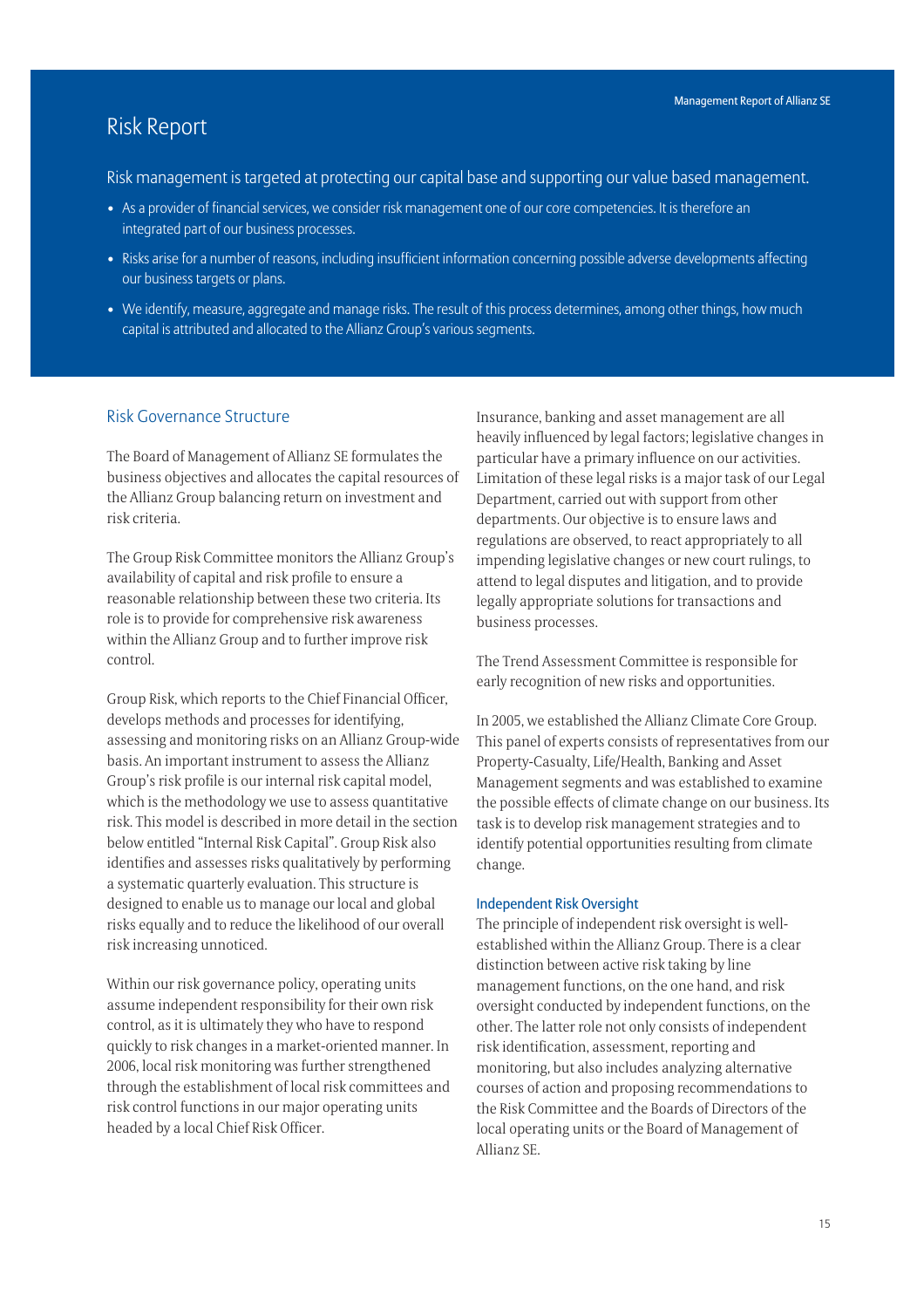#### Allianz SE Annual Report 2006

#### Risk Policies

The Group Risk Policy defines the minimum requirements that are binding on all operating units. Specific minimum risk standards for our Property-Casualty, Life/Health, Banking and Asset Management segments, as well as on specific risk topics such as risk capital modeling, translate these requirements into action. These standards are implemented by the operating units worldwide and are monitored on a regular basis by Group Risk through a structured riskbased diagnostic process.

## Risk Capital

We employ a value-based approach (Economic Value Added or "EVA"®), among other approaches, to manage our business activities, which are conducted through our local operating units. Risk capital, which is required to protect against unexpected losses, is one of the key parameters of this approach.

Internal risk capital, as described below, forms the central element for our local risk-oriented control performance measurement processes. However, in managing our capital position we have to consider additional conditions imposed by our regulator (the BaFin) and rating agencies.

As a Financial Conglomerate based in the European Union, our regulatory solvency capital requirements are defined by the EU Financial Conglomerate Directive (or "FCD"), which was issued in 2002 and transposed into German national law effective at the end of 2005.

In addition to internal risk capital analysis, we regularly conduct stress tests to monitor the capital requirements of the supervisory authorities and the rating agencies. At the same time we investigate the effects of particular scenarios on our capital resources. The results of these calculations serve as early warning indicators in monitoring the regulatory solvency capital ratios for the Allianz Group.

## Internal Risk Capital

Internal risk capital, which is the capital required to protect against unexpected economic losses, is a key parameter of our EVA-approach, consistently applied to all segments. In 2006, we used an integrated internal risk capital model to assess and allocate quantitative risk for

our major insurance companies as well as for our banking subsidiary, Dresdner Bank. This process allows us to consistently aggregate risk capital for all segments on the Group level within our internal risk capital framework. By using our internal risk capital model, we endeavor to evaluate risks more precisely in an effort to optimize allocation of capital within the Allianz Group.

#### Value-at-Risk Approach

Our internal risk capital model is based on the value-atrisk approach. This model, consistent with value-at-risk determinations, calculates a maximum loss in the value of our portfolio of assets and liabilities within a given timeframe and with a certain specified probability, or frequency, in the event of adverse market movements. More specifically, for each risk category, we calculate the net fair value of our assets and liabilities in terms of (i) a best estimate under current market conditions and (ii) an adverse value under adverse market conditions over a certain holding period. The required internal risk capital per risk category is then defined as the difference between the best estimate and adverse value of the portfolio. In order to calculate both of these values, we revalue options and guarantees under current and adverse market conditions using statistical models. Internal risk capital results per category are aggregated in a manner that takes diversification effects across risk categories and/or regions into account. The required internal risk capital is determined on a quarterly basis.

### **Assumptions**

On the Allianz Group level, our objective is to maintain capital according to a confidence level or solvency probability of 99.97 percent over a holding period of one year, which is equivalent to an "AA" rating of Standard & Poor's. The time horizon over which the change in value is measured on the Allianz Group level is set at one year, as it is generally assumed that it may take a year to find a counterparty to whom to transfer the liabilities in our portfolio. In support of the Allianz Group's objective to ensure a solvency probability of 99.97 percent over a holding period of one year at the Group level, we require our local operating units to hold risk capital allowing them to remain solvent with a certainty of 99.93 percent over a holding period of one year and take into account the diversification effects resulting from balancing our portfolio risks.

The Allianz Group's policy is that all loans and deposits in foreign currencies should generally be funded and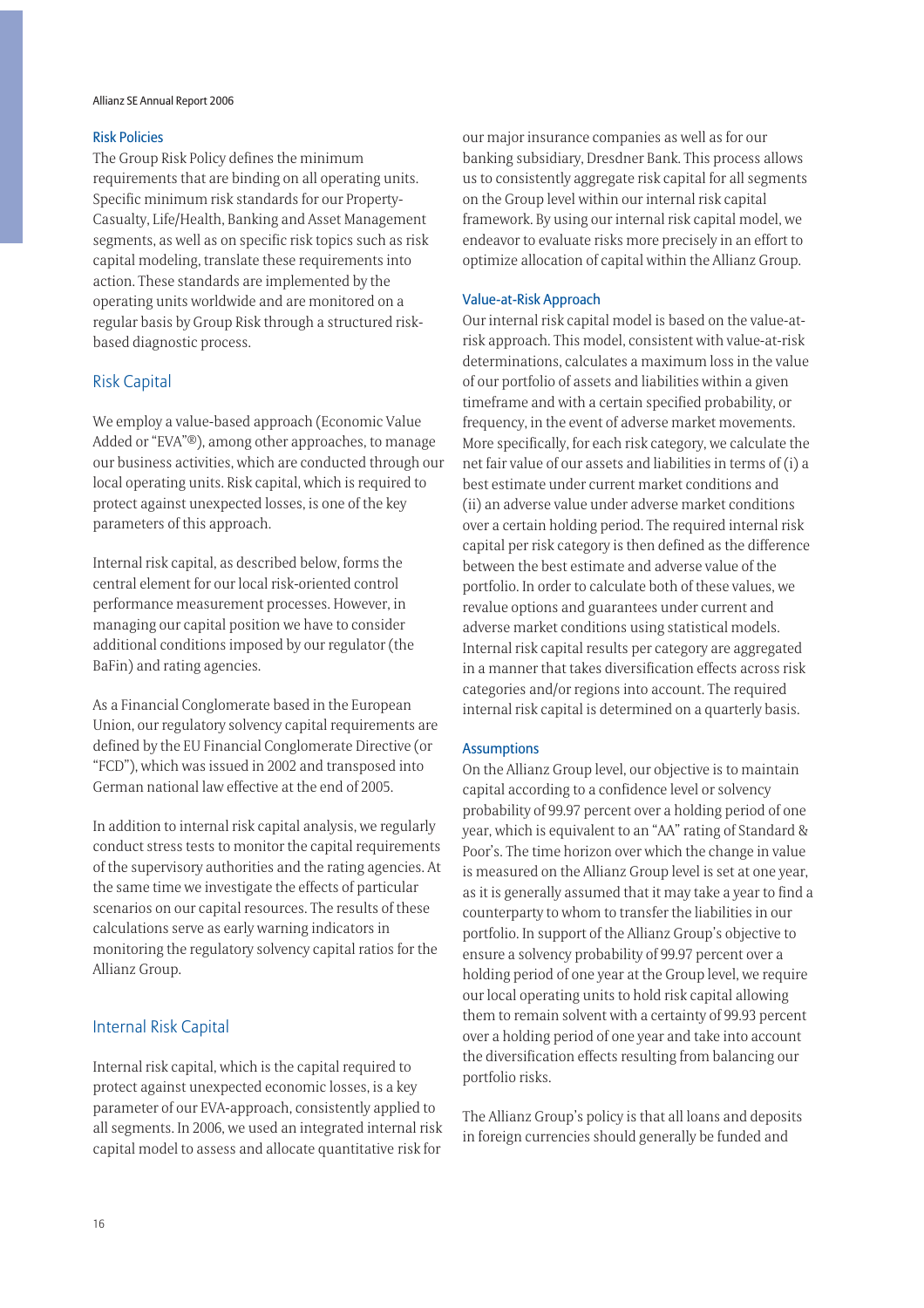reinvested in investments in the same currency with matching maturities. Therefore, our residual foreign currency risk results primarily from the net fair value base of financial instruments denominated in foreign currency and the net asset value of our local non-Euro operating units. This currency market risk is managed centrally at the Allianz Group level and is, therefore, allocated to the Corporate segment.

## Scope

Our internal risk capital covers the specific assets and liabilities listed below:

- Assets Bonds, mortgages, investment funds, loans, floating rate notes, equities, real estate, conventional options, and swaps,
- Liabilities Cash flow profile of all technical reserves as well as deposits and issued securities.

The model takes substantially all of our derivatives into account, in particular when such instruments are entered into as part of the operating unit's regular business model (e.g. Dresdner Bank or Allianz Life of North America) or if they are of such a magnitude that they have a significant impact on the resulting risk capital (e.g., hedges of Allianz SE or in the Life/Health segment, if material obligations to policyholders are hedged through financial derivatives).

Our internal risk capital model quantifies the following risk categories:

- Market risks Possible losses caused by changes in interest rates, exchange rates, share prices, real estate values and other relevant market prices (such as commodities);
- Credit risks Possible losses caused by the inability to pay or a downgrade in the credit rating of debtors or counterparties;
- Actuarial risks Unexpected financial losses from the sale of insurance protection; and
- Business risks Cost and lapse risks, as well as operational risks including risks associated with external events or arising from insufficient or failing internal processes, procedures and systems.

The internal risk capital model allows us to evaluate the risk to which we are exposed by using statistically-based methods. The individual characteristics of our operating units and the specific nature of their risks are taken into account by reflecting local management rules such as

investment strategies and policyholder participation rules in the Life/Health segment and establishing risk parameters based on past developments affecting each such unit.

You will find detailed information about risk measurement and management in the insurance, banking and asset management business in the Allianz SE's attached Report and Accounts for 2006.

# Management of Other Risks

There are certain risks that cannot be quantified using our internal risk capital model. For these risks, we pursue a systematic approach with respect to identification, analysis, assessment and monitoring. The assessment is based on qualitative criteria or using scenario analyses. For example, these risks include:

## Liquidity Risk

Liquidity risk is the risk that short-term current or future payment obligations cannot be met or can only be met on the basis of altered conditions, along with the risk that in the event of a company liquidity crisis, refinancing is only possible at higher interest rates or that assets may have to be liquidated at a discount. Liquidity risk does not include the risk of a change in market prices due to a worsening of the market liquidity of assets, as this is a component of market risk analyzed through our internal risk capital model.

## Reputational Risk

Reputational risk is the risk of loss caused by a decline in the reputation of the Allianz Group unit or one or more of its specific operating units from the perspective of its stakeholders, shareholders, customers, staff, business partners or the general public. First, each action, existing or new transaction or product that poses reputational risk to the Allianz Group could lead to losses in the value of our reputation, either directly or indirectly, and could also result in losses in other risk categories. Second, every loss in other risk categories, irrespective of its size, can pose reputational risk to the Allianz Group if and when it is made public. Therefore, reputational risk can both cause and result from losses in all risk categories such as market or credit risks.

## Strategic Risk

Strategic risk is the risk of an unexpected negative change in the company value, arising from the adverse effect of management decisions on both business strategies and their implementation. This risk is a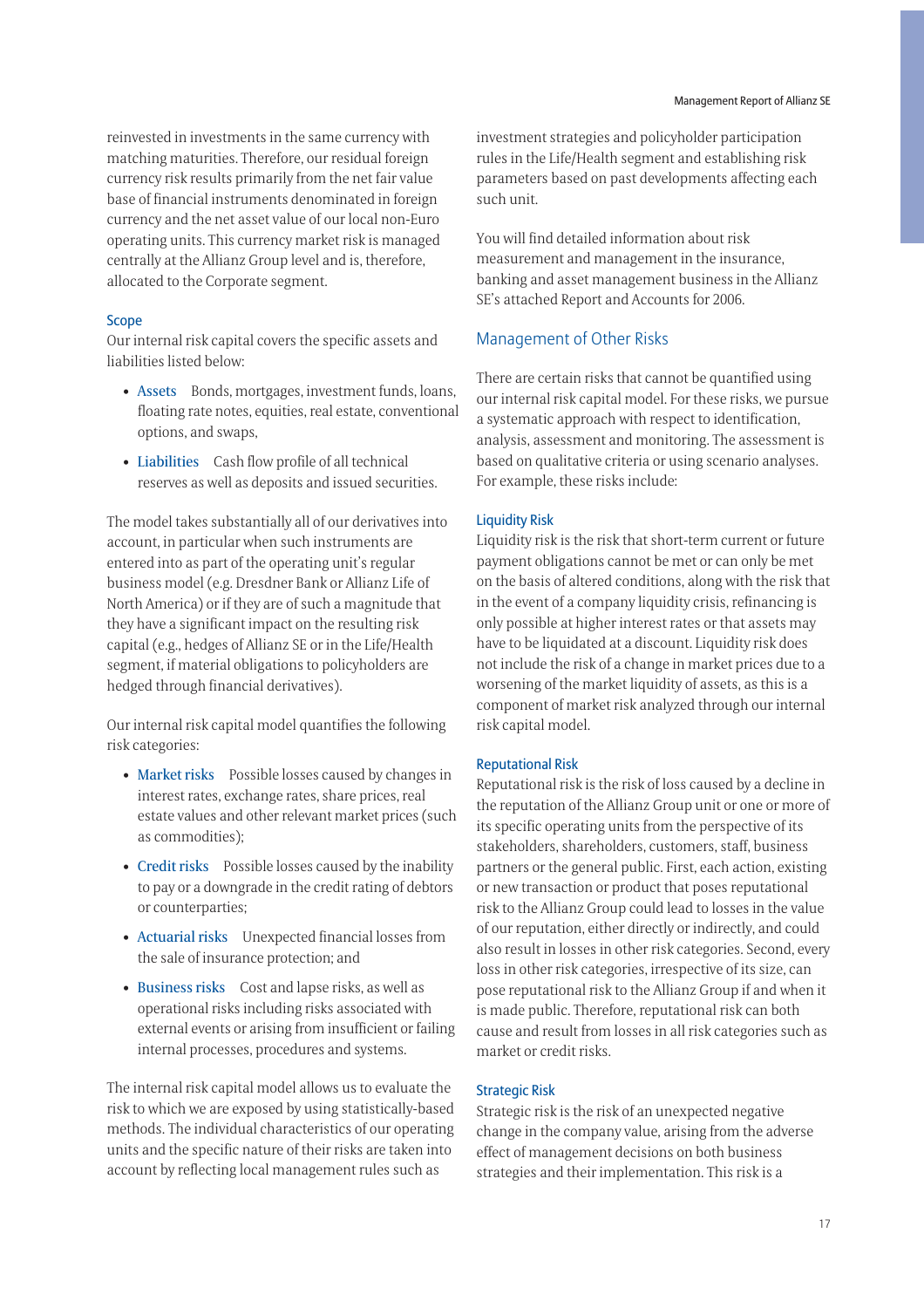#### <span id="page-19-0"></span>Allianz SE Annual Report 2006

function of the compatibility between strategic goals, the business strategies developed to achieve those goals and the resources deployed to achieve those goals. Strategic risk also includes the ability of management to effectively analyze and react to external factors, which could impact the future direction of the relevant operating unit.

# Risk Monitoring by Third Parties

Supervisory authorities and rating agencies are additional risk monitoring bodies. Supervisory authorities stipulate the minimum precautions and capital requirements that we must meet in individual countries and on an international level. Rating agencies evaluate the relationship between the required risk capital of a company and its available safeguards. In the agencies' evaluation of capital resources, they consider equity shown in the balance sheet, minority interests and other items representing additional securities in times of crisis. At December 31, 2006, this total was at a level that corresponds to our current ratings. At December 31, 2006, the financial strength of the Allianz Group was rated by Standard & Poor's as "AA-" (outlook positive), by A. M. Best as "A+" (outlook stable), and by Moody's as "Aa3" (outlook stable).

# **Outlook**

We plan to continue to strengthen our risk management system in 2007. We strive to constantly improve our accumulation monitoring systems for accumulating risk-related data, particularly those related to natural and man-made catastrophes. We are continuing to develop our modeling for natural catastrophes and to combine results with geographical information systems. We also continue to develop our monitoring and early warning systems related to "Emerging Risks", which are new and developing or existing risks that are difficult to quantify in terms of frequency and severity of potential losses. Therefore, these Emerging Risks are generally characterized by major uncertainty. Discontinuities in the evolution of a risk are often driven by scientifictechnological, socio-political or legal and regulatory changes.

In 2007, the Group Risk function at Allianz SE plans to embark on a multi-year project to consolidate all Allianz Group-related risk information, calculations and analysis onto one technology platform. This platform will be centrally hosted and available to support risk staff both in the Group Center and in the operating units around

the world. Data from a data warehouse for both finance and risk data will be included on the platform to provide consistency between both areas. It will also be subject to a rigorous but flexible change management process designed to serve as a Solvency II platform.

Furthermore in 2007, we expect to introduce a revised internal risk capital model for life insurance business. The new model is part of an integrated framework addressing the Market Consistent Embedded Value (MCEV) calculation, the assessment of risk capital and the estimation of sensitivity analyses for our life portfolios. When fully introduced, this model is expected to provide significant support to the risk management of our life insurance business.

We also plan to continue our project to evaluate derivatives on the basis of an Allianz Group-wide uniform IT system. In addition, we will further strengthen and clarify our guidelines for handling derivatives.

We are monitoring the Solvency II Project to prepare for the anticipated changes to the European insurance solvency requirements. In particular, we are continuously updating the methodology of our internal risk model to meet future requirements on internal models resulting from this project.

# Statements in accordance with section 289 paragraph 4 of the German Commercial Code and explanations

The share capital of Allianz SE was € 1,106,304,000 as of December 31, 2006; it was divided into 432,150,000 registered no-par value shares. All shares carry the same rights and obligations. Each no-par value share grants one vote. Each shareholder's share in the Company's profit is determined in proportion to the share in the share capital held by it (Section 60 German Stock Corporation Act (*Aktiengesetz*, AktG)). Pursuant to Article 3 Paragraph 1 of the Statutes, shareholders shall not have the right to receive share certificates.

Shares may only be transferred with the consent of the Company. Pursuant to Article 2 Paragraph 2 of the Statutes, the Company will withhold a duly applied approval only, if it deems this to be necessary in the interest of the Company on exceptional grounds. The applicant will be informed about the reasons.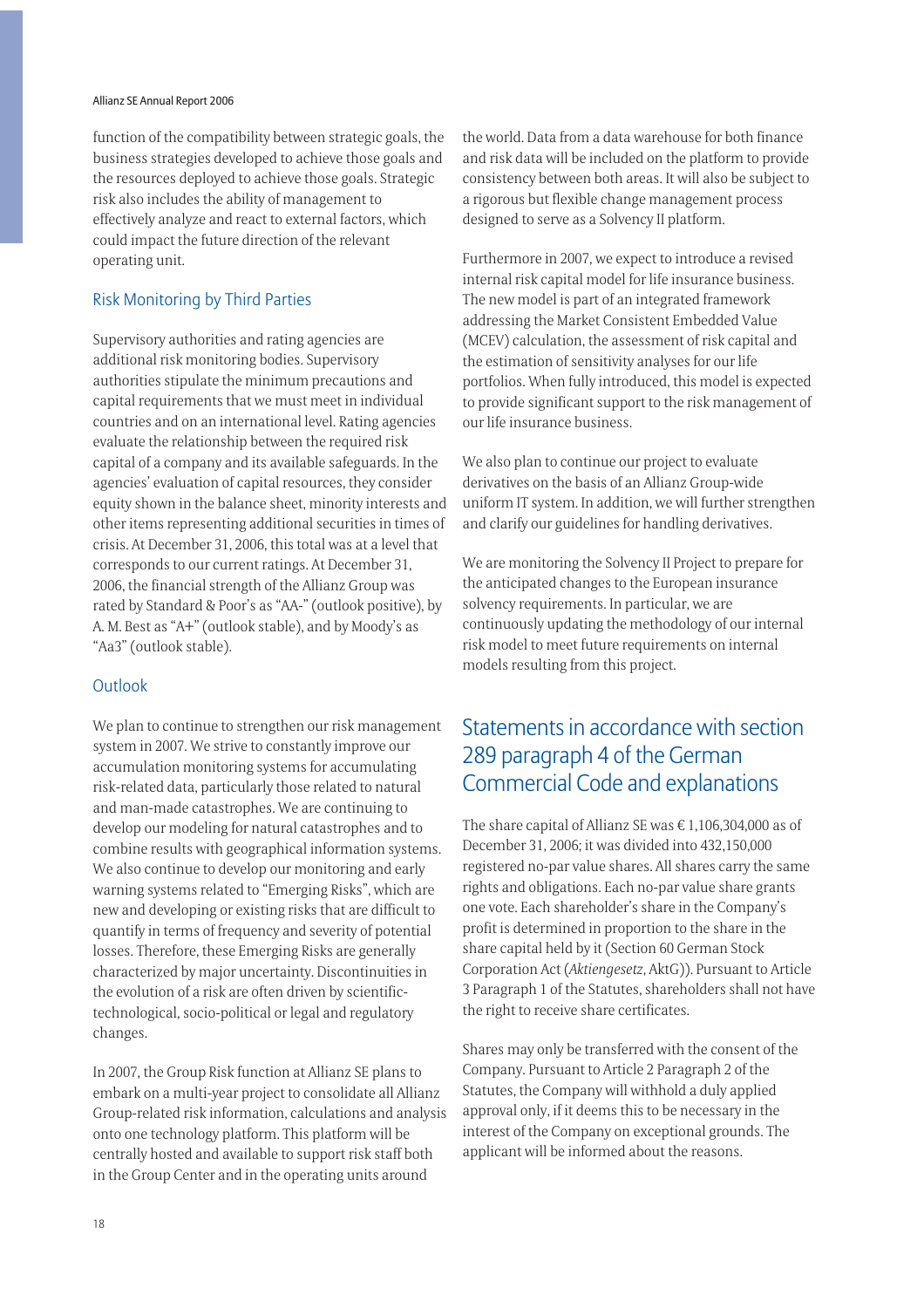Under German stock corporation law in case of registered shares only those persons who appear in the share register are deemed by the company to be shareholders. This is particularly important for such things as taking part in general meetings and making use of voting rights. Appearing in the share register also facilitates direct communications with the shareholders. In this way, for instance, all shareholders can be personally invited to attend general meetings. The restriction on share transferability goes right back to the creation of Allianz in 1890. This practice is widespread in the insurance industry in Germany. In accordance with the Statutes, the company will only withhold the approval necessary for transfer of shares when this is for extraordinary reasons and is considered to be in the interest of the company. For several decades no such case has occurred. With the standardization of share transfer processes, the restriction on share transferability does not cause any delay in the registration in the share register and does not impede in any way the quotation of the shares on stock exchanges.

Shares acquired by employees of the Allianz Group as part of the employee share purchase program are in principle subject to a one-year lock-up period; outside Germany, the lock-up period may in some cases be up to five years for tax reasons. In some countries the employee shares are held throughout the lock-up period by a bank or other natural person or legal entity as trustee, in order to ensure that the lock-up period is observed. Nevertheless, employees may instruct the trustee on exercising voting rights, or have power-of-attorney granted to them to exercise such voting rights. Providing lock-up periods contributes to the employee share purchase program's purpose to commit employees to the company and let them participate in the performance of the stock price.

Direct or indirect interests in the share capital of Allianz SE that exceed ten percent of the voting rights have not been reported to Allianz SE, nor is it otherwise aware of any such interests.

The members of the Board of Management of Allianz SE are appointed by the Supervisory Board for a maximum term of five years (Article 9 Paragraph 1, Article 39 Paragraph 2 and Article 46 SE Regulation, Sections 84, 85 AktG, Section 5 Paragraph 3 of the Statutes). Re-appointments, in each case for a maximum of five years, are permitted. The members of the Board of Management may be dismissed by the Supervisory Board if there is an important reason (Section 84 AktG). If a

required member of the Board of Management is absent, in urgent cases the court must appoint the member upon the application of an involved party, by virtue of Section 85 AktG. With respect to the appointment, it is essential to ensure in particular that the members of the Board of Management are suited to managing an insurance company in terms of reliability and professional competence (Sections 121a, 7a German Insurance Supervision Act (*Versicherungsaufsichtsgesetz*, VAG)). The Federal Financial Supervisory Authority (*Bundesanstalt für Finanzdienstleistungsaufsicht*) must be notified of the intention to appoint to the Board of Management (Sections 121a, 13 d No. 1 VAG).

Amendments to the Statutes must be resolved upon by the General Meeting. In the case of an SE, the resolution amending the Statutes must be passed with a majority of at least two thirds of the votes cast, unless the laws and regulations in the SE's country of domicile provide for or permit a greater majority (Article 59 Paragraph 1 SE Regulation). Any Member State may stipulate, however, that a simple majority of votes is sufficient, provided at least half of the share capital is represented (Article 59 Paragraph 2 SE Regulation). German legislation has made use of this in Section 51 Sentence 1 SE Implementation Act (*SE-Ausführungsgesetz*), pursuant to which the Statutes may stipulate that, a simple majority of votes is sufficient for the resolution of the General Meeting amending the Statutes, provided at least half of the share capital is represented. This does not apply to a change in the corporate object, relocation of the registered office to another Member State and to cases in which a higher majority is mandatory by law (Section 51 Sentence 2 SE Implementation Act). Accordingly, Article 13 Paragraph 4 Sentence 2 of the Statutes of Allianz SE stipulates that, unless this conflicts with mandatory legal provision, changes of the Statutes require a majority of two thirds of the votes cast, or, as the case may be, if at least half of the share capital is represented, a simple majority of the votes cast. The Supervisory Board may alter the wording of the Statutes (Section 179 Paragraph 1 Sentence 2 AktG and Article 10 of the Statutes).

The Board of Management has the following authorisation to issue shares:

• It is authorized to increase the Company's share capital once or several times on or before February 7, 2011, upon approval of the Supervisory Board by issuing new registered no-par value shares against contribution in cash and/or contribution in kind by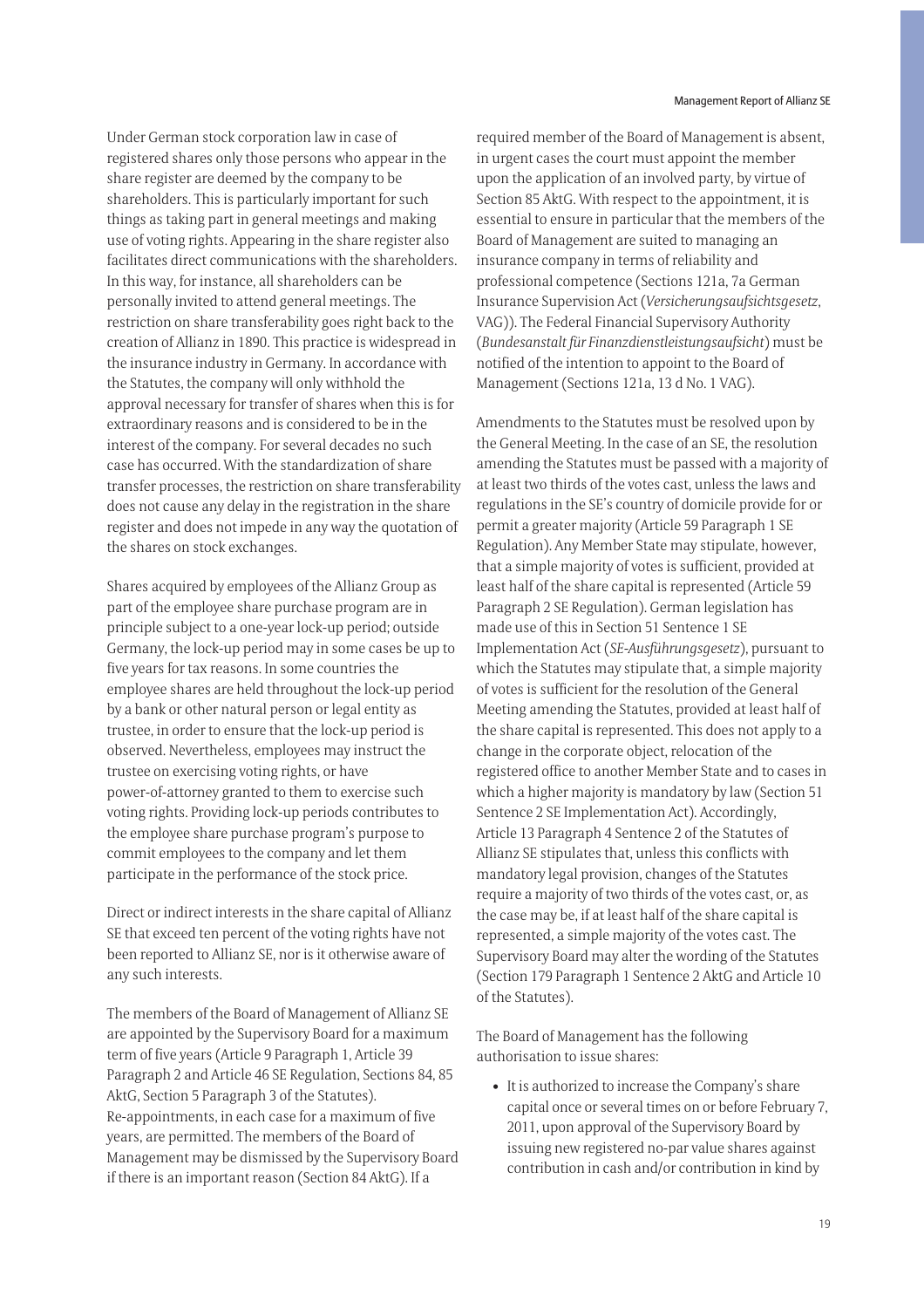up to a total of € 450,000,000 (Authorized Capital 2006/I). The subscription right of shareholders can be excluded for fractional amounts to secure the rights of the holders of bonds with option or conversion rights and, in case of cash contribution by up to ten percent, if the issue price of the new shares is not substantially below the market price. Furthermore, the right to subscribe can be excluded in case of a capital increase by contribution in kind (Article 2, Paragraph 3 of the Statues).

- The Board of Management is also authorized to increase the Company's share capital on or before February 7, 2011, upon approval of the Supervisory Board, by issuing new registered no-par value shares against contributions in cash, on one or more occasions, up to a total of  $\epsilon$  12,473,943.04 (Authorized Capital 2006/II). The Board of Management may exclude the shareholders' subscription rights, upon the approval of the Supervisory Board in order to issue the new shares to employees of Allianz SE and its Group companies as well as for fractional amounts (Article 2 Paragraph 4 of the Statutes).
- The Company has a conditional capital in the amount of € 250,000,000; this conditional capital increase is only carried out to the extent that conversion or option rights resulting from bonds which Allianz SE or its subsidiaries have issued on the basis of the authorization granted by the General Meeting of February 8, 2006 are exercised, or conversion obligations arising from such bonds are fulfilled (Article 2 Paragraph 6 of the Statutes).
- There is furthermore conditional capital in the amount of  $\epsilon$  5,632,000; this conditional capital increase is only carried out to the extent that conversion or option rights resulting from bonds which Allianz SE or its subsidiaries have issued on the basis of the authority granted by the Annual General Meeting of May 5, 2004 are exercised, or conversion obligations arising from such bonds are fulfilled (Article 2 Paragraph 5 of the Statutes).

Based on the authorization of the Extraordinary General Meeting of February 8, 2006, Acquisition of Treasury Shares for Other Purposes (Section 71 Paragraph 1 No. 8 AktG) the Board of Management is authorized to buy back Allianz shares. On that basis, the Company is authorized, on or before August 7, 2007, to acquire treasury shares; together with other treasury shares that are in the possession of Allianz SE or which are attributable to it under Sections 71a et sequ. AktG, such

shares may not exceed ten percent of the share capital at any time. The shares acquired according to this authorization may be used, under exclusion of subscription rights, for any legally admissible purposes and in particular those specified in the authorization. There is also an authorization to acquire treasury shares for the purposes of securities trading (Section 71 Paragraph 1 No. 7 AktG).

The authorisation explained in the management report to buy back or make use of treasury shares or issue convertible bonds or bonds with warrants or issue new shares out of authorized capital enables the Management Board to raise capital swiftly and flexibly taking advantage of attractive financing opportunities as and when they arise on the markets and, for example, offer Allianz stock as consideration when making acquisitions of participations. Furthermore Allianz stock can be offered to employees of the Allianz Group. The authorisation to deal in own stock for trading purposes is especially useful for Dresdner Bank giving it the possibility to deal in Allianz stock.

The section below describes the agreements entered into by Allianz SE which contain provisions or conditions for the event of a change of control.

Under the terms and conditions of the participation certificates issued by Allianz SE, the participation certificate holders are entitled to call for redemption of the participation certificates and to demand payment of a redemption amount per participation certificate of 122.9 percent of the average official price (*Einheitskurs*) of the Allianz share on the Munich Stock Exchange for the last three months prior to termination of the participation certificate relationship, if an enterprise acquires a majority shareholding in Allianz SE. These rules correspond to usual market practice and protect in an adequate way the interests of holders of participation certificates.

The reinsurance agreement with Münchener Rückversicherungsgesellschaft AG provides for an extraordinary termination right if the ownership structure or control of Allianz SE should change substantially. The provision accounts for the fact that in case of a change in control the conditions on which the contractual relation is based can materially change.

The service contracts of the members of the Allianz SE Board of Management contain a "change-of-control" clause. Please refer to the Remuneration Report on pages 24 to 25 for further details.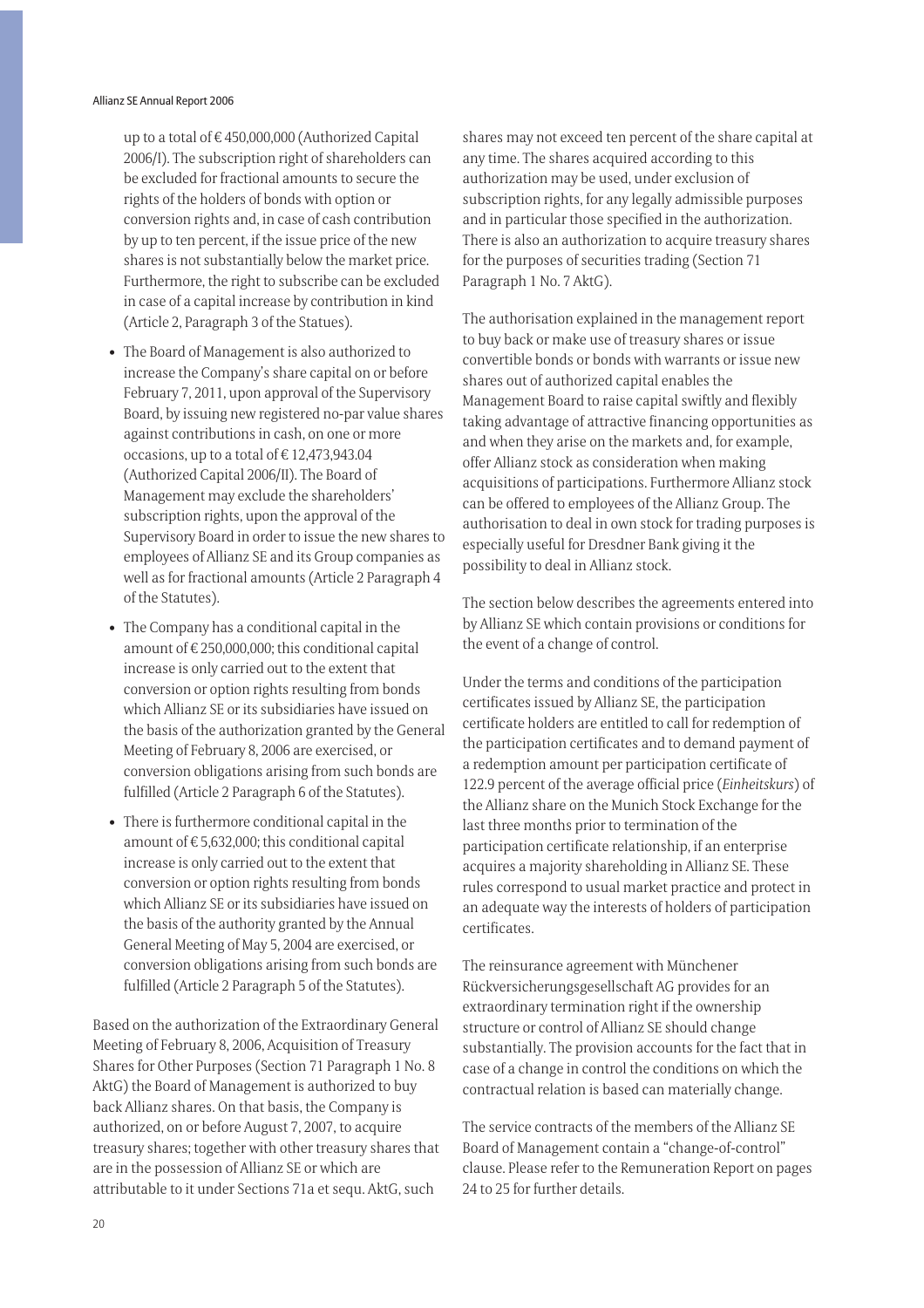The Group Equity Incentive (GEI) scheme also contains provisions in respect of a change of control. Under this scheme, Stock Appreciation Rights (SAR) and Restricted Stock Units (RSU) are granted as a stock-based remuneration component worldwide to senior management of the Allianz Group. SARs are virtual options on Allianz shares; they obligate the Allianz Group to pay in cash the excess of the market price of the Allianz share over the reference price on the exercise date. They vest after two years. If a majority of the voting share capital in Allianz SE is acquired, directly or indirectly, by one or more third parties who do not belong to the Allianz Group, in derogation of the above, however, the SARs shall be exercised, pursuant to the general conditions for the SAR, by the Company for the relevant plan participants without observing any vesting period.

RSUs are virtual Allianz shares which obligate the Allianz Group to pay in cash an amount corresponding to the average market price for Allianz shares in the ten trading days preceding the vesting date, or to issue one Allianz share, or other equivalent equity instrument, for each RSU granted. RSUs vest after five years and are exercised by the Allianz Group on the first trading day after their vesting date. If a majority of the voting capital in Allianz SE is acquired, directly or indirectly, by one or more third parties who do not belong to the Allianz Group, the RSUs shall be exercised, pursuant to the general conditions for the RSUs, by the Company for the relevant plan participants without observing any vesting period. In providing for the non application, in the event of a change of control, of any limitation on the period for exercising rights under such plans, account is taken of the fact that the conditions under which the share price moves are very different when there is a change in control.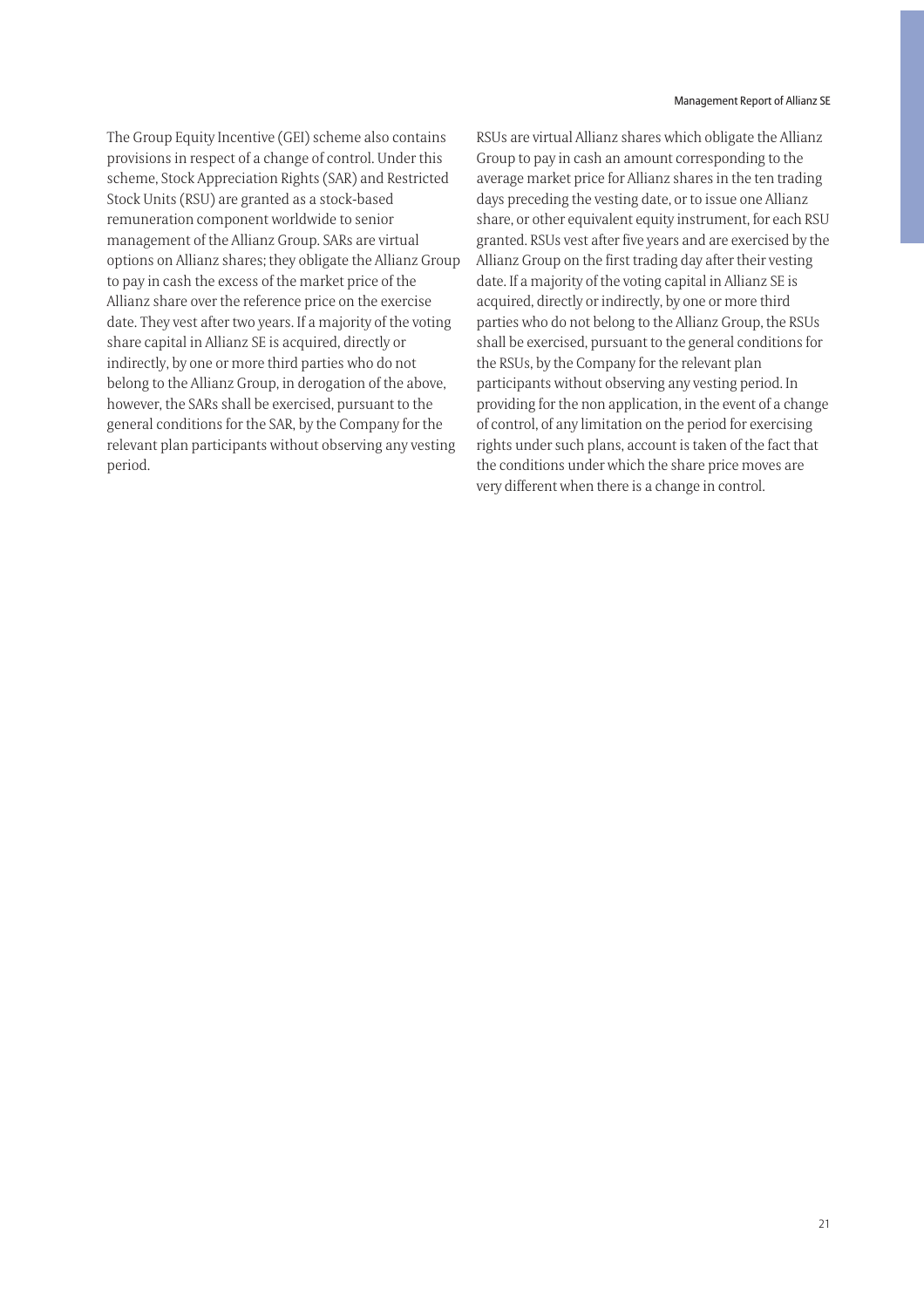# <span id="page-23-0"></span>Remuneration Report

## Board of Management Remuneration

The remuneration of the Board of Management consists of different components and is aimed at supporting a sustained value-oriented management. Therefore a distinction should be made between fixed salary, performance-based remuneration and equity-based remuneration as a long-term incentive. The amount of total remuneration of individual Board Members is dependent upon the delegated role and accountability, individual performance, achievement of the financial goals of the Allianz Group and of the respective business unit, as well as the evolution of the Allianz SE share price. The remuneration of the Board of Management is set by the Personnel Committee within the Supervisory Board while considering market and competition. Moreover, the structure of remuneration is regularly reviewed and discussed at the Supervisory Board.

In detail, the remuneration of the Board of Management comprises the following components:

### Fixed Salary

The fixed amount is paid as a monthly basic salary unrelated to performance. It is reviewed at the latest every three years. The amount is firstly influenced by the delegated role and accountability and, secondly, by external market conditions.

## Performance-based Remuneration

This component consists of an annual and a mid-term three-year bonus that are both dependent on performance and success, and limited in their amounts.

#### Equity-based Remuneration

This element consists of virtual options ("Stock Appreciation Rights", SAR) and virtual stocks ("Restricted Stock Units", RSU). This remuneration element is identical to the Allianz Equity Incentive Program which around 700 top managers and approximately 100 top performing future leaders participate in worldwide. Its value is aligned to evolution of the Allianz SE share price.

The shown amount of equity-based remuneration represents solely a mathematically calculated reference value. If and when the equity-based remuneration component actually lead to payout depends on the future evolution of the share price and the strike price on the exercise date. The exercise of SARs is possible, at the earliest, two years after their grant. RSUs will be exercised by the Company after five years. In relation to the exercise of SARs, the Board of Management has voluntarily committed to always hold the rights until the end of plan as long as the share price has not already reached the defined maximum relevant to the exercise of the specific SARs. The exercises, the number of rights issued and the evolution of the value of equity-based remuneration are shown in the consolidated income statement.

Variable remuneration and equity-based remuneration together form a three-tier incentive system as presented in the following overview:

| Annual bonus                                | Three-year bonus                          | Equity-based<br>remuneration<br>(long-term) |  |  |
|---------------------------------------------|-------------------------------------------|---------------------------------------------|--|--|
| (short-term)                                | (mid-term)                                |                                             |  |  |
| Target category                             | <b>Target category</b>                    | <b>Target category</b>                      |  |  |
| Allianz Group financial<br>qoals            | EVA-objective during<br>issue period      | Sustained increase in<br>share price        |  |  |
| <b>Business division</b><br>financial goals | Allianz Group<br><b>Business division</b> |                                             |  |  |
| Individual objectives                       | Strategic or "+One"<br>obiectives         |                                             |  |  |

### Miscellaneous

The members of the Board of Management also receive perquisites. These are essentially contributions to accident and liability insurances as well as the provision of a company car; they are being taxed individually as a remuneration component for each individual Board Member. In total, the value of perquisites amounted to  $\epsilon$  0.2 million in 2006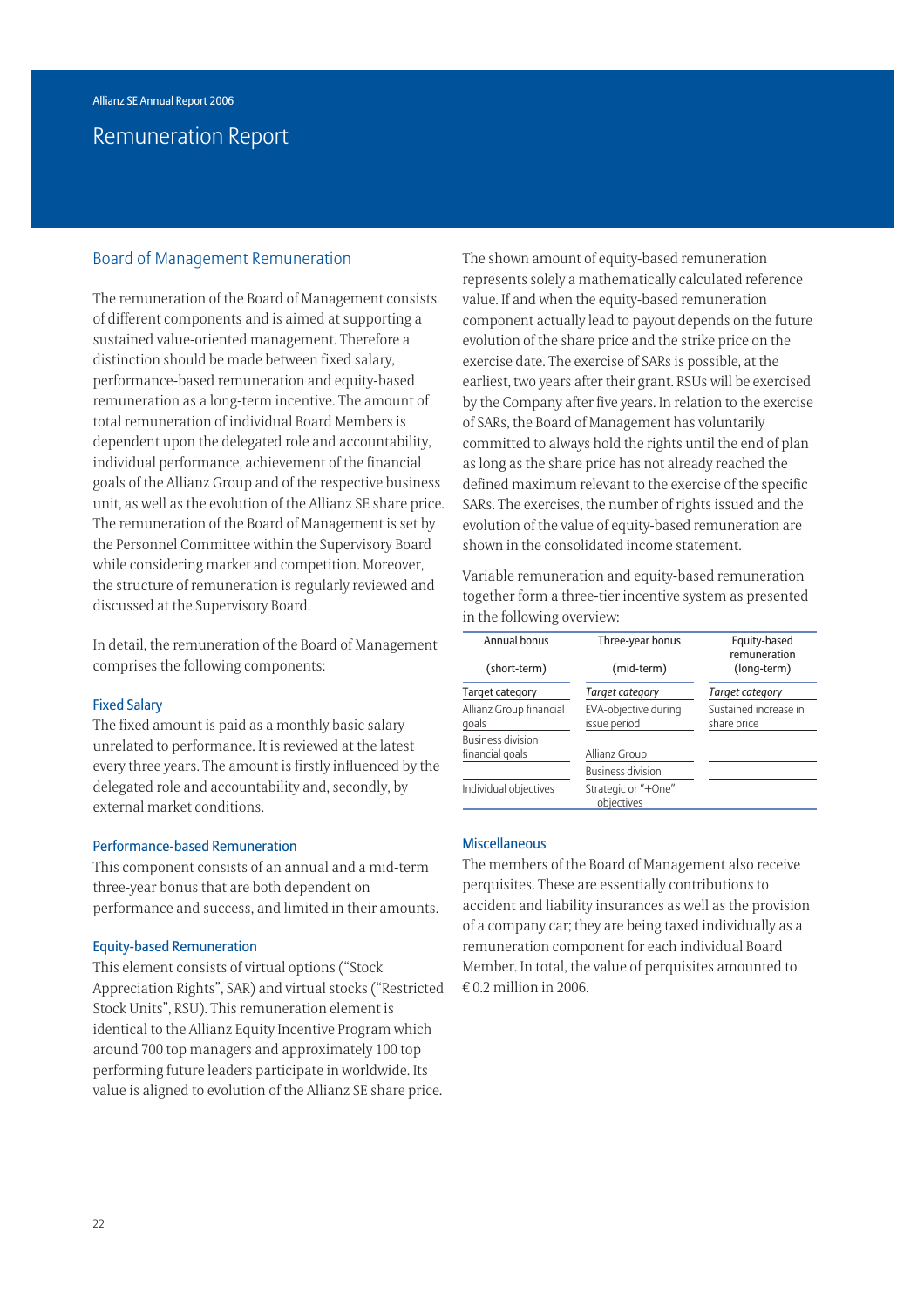The following table sets forth the total remuneration each individual member of the Board of Management of Allianz SE received in 2006.

| Board of Management         | Fixed remuneration      |                                         | Perquisites<br>Total non-performance-<br>related remuneration |                    | Annual bonus <sup>(1)</sup>             |                         | Reserves 3-year<br>bonus <sup>(2)</sup> |                         |                                         |
|-----------------------------|-------------------------|-----------------------------------------|---------------------------------------------------------------|--------------------|-----------------------------------------|-------------------------|-----------------------------------------|-------------------------|-----------------------------------------|
|                             | 2006<br>$\epsilon$ thou | Change<br>from<br>previous<br>year<br>% | 2006<br>€ thou                                                | 2006<br>$\in$ thou | Change<br>from<br>previous<br>year<br>% | 2006<br>$\epsilon$ thou | Change<br>from<br>previous<br>year<br>% | 2006<br>$\epsilon$ thou | Change<br>from<br>previous<br>year<br>% |
| Michael Diekmann (Chairman) | 1,050                   | 17                                      | 40                                                            | 1,090              | 16                                      | 2,224                   | 49                                      | 458                     | (15)                                    |
| Dr. Paul Achleitner         | 700                     |                                         | 25                                                            | 725                |                                         | 1,575                   | 48                                      | 308                     | (14)                                    |
| Clement B. Booth            | 700                     |                                         | 44                                                            | 744                |                                         | 1,476                   |                                         | 345                     |                                         |
| Jan R. Carendi              | 700                     |                                         | 15                                                            | 715                | 16                                      | 1,308                   | 51                                      | 285                     | (5)                                     |
| Enrico Cucchiani            | 460                     |                                         |                                                               | 462                |                                         | 1,368                   |                                         | 358                     | (5)                                     |
| Dr. Joachim Faber           | 700                     | 17                                      | 16                                                            | 716                | 16                                      | 1,399                   | 53                                      | 296                     | (10)                                    |
| Dr. Helmut Perlet           | 700                     | 17                                      | 31                                                            | 731                | 16                                      | 1,508                   | 64                                      | 315                     | (12)                                    |
| Dr. Gerhard Rupprecht       | 350                     | 17                                      | 8                                                             | 358                | 16                                      | 750                     | 65                                      | 165                     | (8)                                     |
| Jean-Philippe Thierry       | 700                     |                                         | 6                                                             | 706                |                                         | 1,437                   |                                         | 353                     |                                         |
| Dr. Herbert Walter          | 175                     |                                         |                                                               | 175                | (4)                                     | 341                     | 20                                      | 91                      | $+17$                                   |
| Dr. Werner Zedelius         | 700                     |                                         | 14                                                            | 714                | 16                                      | 1,570                   | 61                                      | 294                     | $+9$                                    |
| Total                       | 6,935                   |                                         | 201                                                           | 7,136              |                                         | 14,956                  |                                         | 3,268                   |                                         |

1) Paid in 2007 for fiscal year 2006.

2) Proportional amount accrued for fiscal year 2006.

The following table sets forth the stock-related remuneration each individual member of the Board of Management received in 2006.

| Board of Management         | Number of<br>SARs granted | Number of<br>RSUs granted | Mathematical<br>value of<br>SARs at the<br>date of grant | Mathematical<br>value of<br>RSU at the<br>date of grant | Total |                                |
|-----------------------------|---------------------------|---------------------------|----------------------------------------------------------|---------------------------------------------------------|-------|--------------------------------|
|                             | 2006                      | 2006                      | 2006                                                     | 2006                                                    | 2006  | Change from<br>previous year % |
| Michael Diekmann (Chairman) | 15,228                    | 7,752                     | 571                                                      | 957                                                     | 1,528 | (27)                           |
| Dr. Paul Achleitner         | 10,476                    | 5,332                     | 393                                                      | 658                                                     | 1,051 | (34)                           |
| Clement B. Booth            | 9,379                     | 4,774                     | 352                                                      | 589                                                     | 941   |                                |
| Jan R. Carendi              | 9,380                     | 4,775                     | 352                                                      | 589                                                     | 941   | (34)                           |
| Enrico Cucchiani            | 7,139                     | 3,634                     | 268                                                      | 449                                                     | 717   | (23)                           |
| Dr. Joachim Faber           | 9,673                     | 4,924                     | 363                                                      | 608                                                     | 971   | (31)                           |
| Dr. Helmut Perlet           | 9,697                     | 4,936                     | 364                                                      | 609                                                     | 973   | (30)                           |
| Dr. Gerhard Rupprecht       | 4,819                     | 2,453                     | 181                                                      | 303                                                     | 484   | (29)                           |
| Jean-Philippe Thierry       | 9,321                     | 4,745                     | 350                                                      | 586                                                     | 935   | 73                             |
| Dr. Herbert Walter          | 2,619                     | 1,333                     | 98                                                       | 165                                                     | 263   | (34)                           |
| Dr. Werner Zedelius         | 10,027                    | 5,104                     | 376                                                      | 630                                                     | 1,006 | (15)                           |

SARs can be exercised any time from May 17, 2008 to May 16, 2013 at the latest after the expiration of a blocking period, under the condition that the price of the Allianz SE share is at least € 158.89 and that it at least once during the plan period exceeded the Dow Jones Europe STOXX Price Index (600) during a period of five consecutive trading days. Moreover, the Board of Management has voluntarily committed to hold options in principle until the end of plan as long as the share price has not already reached the defined maximum relevant for the exercise of the specific SARs

The RSUs are exercised on the first day after the expiration of a five-year blocking period, i.e. May 17, 2011, at the price of Allianz SE share at that date.

The total remuneration of the Board of Management for fiscal year 2006 amounted to € 35,2 mn (2005: 29.7 mn).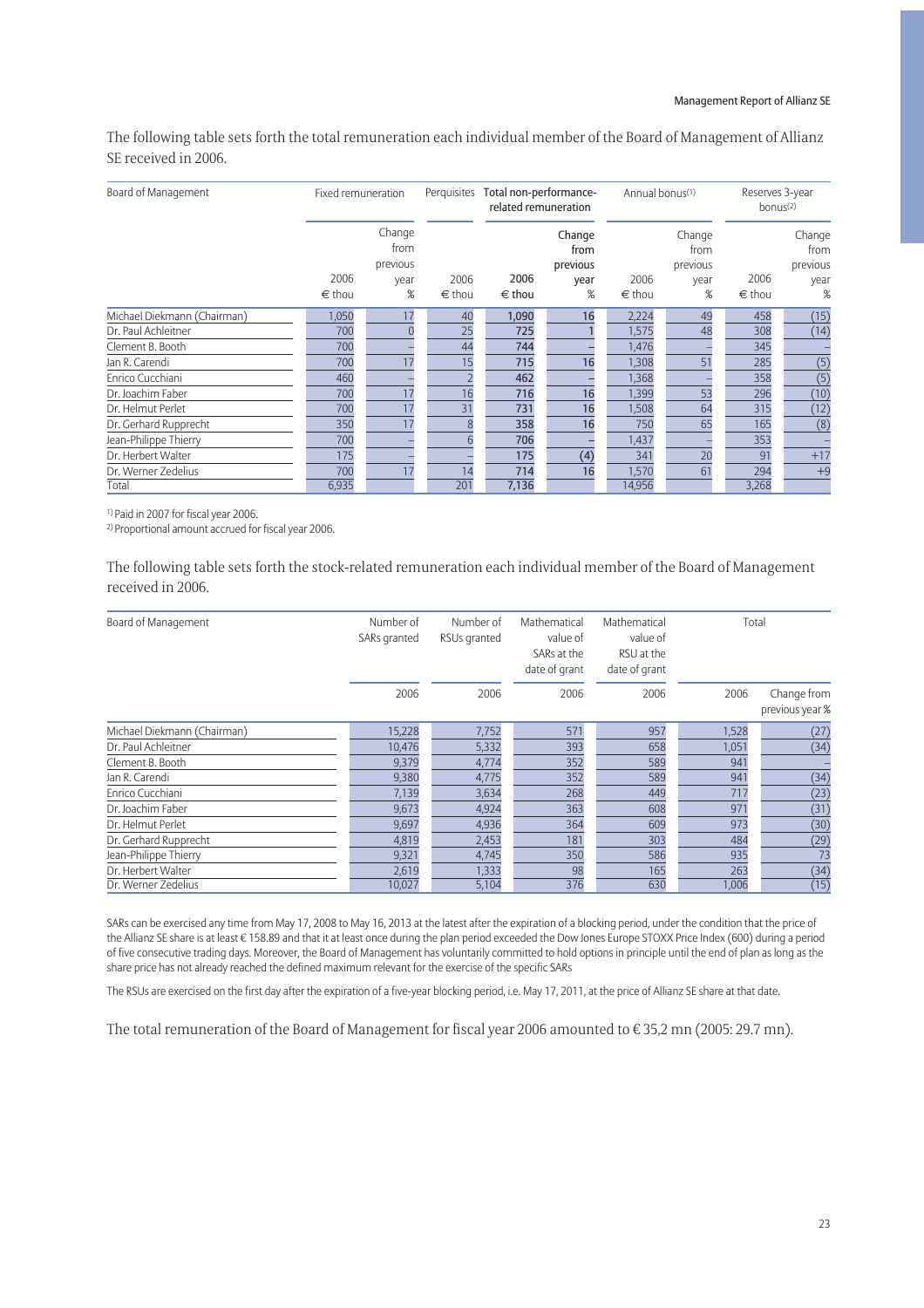## Remuneration for Allianz Group Mandates and for Mandates from outside the Allianz Group

If a member of the Board of Management accepts a mandate in other companies and receives compensation for it, the amount is fully transferred to Allianz SE in case of Allianz owned companies. In case of remuneration received from mandates in companies outside the Allianz Group, 50 percent of it is normally transferred to Allianz SE. In 2006, the remuneration that the members of the Board of Management were entitled to keep after payment to Allianz SE amounted to € 397,225. The remuneration from mandates in companies outside the Allianz Group is shown in the Annual Reports of the companies concerned.

For a list of Supervisory Board mandates of our members of the Management Board see pages 52-53.

#### Pensions and similar Benefits

The pension agreements for members of the Board of Management up to 2004 stipulated retirement benefits of a fixed amount that was not linked to the evolution of fixed or variable remuneration components. These pension agreements were examined and revised at irregular intervals. Effective 2005, we changed to a contribution-oriented system. The rights from the respective pension promises existing at that point in time were frozen. As a result of the change, since 2005, annual contributions have been made by the Company instead of the former increase amendments. 2.75 percent per year is guaranteed as the minimum interest rate applicable to these contributions. In case of an insured event, the accumulated capital is converted to equal annuity payments which are then paid out for the rest of the member's life. If the net return on investment exceeds the actuarial interest rate, a corresponding profit share will be credited in the following year. The amount of the contribution payment will be revised yearly. The contribution payments are guaranteed only as required for further regular financing of accrued pension rights resulting from defined benefits promises existing on December 31, 2004. The increase in reserves for pensions (service cost) presented in the above table includes the required expenditures for further financing of accrued pension rights as well as the contribution payments for the new contributionoriented system.

When a mandate of the Board of Management ends, an old age pension may become payable at the earliest upon completion of the 60th year of age, except for cases of

professional or general disability for medical reasons, or survivors' pensions in the case of death. If the mandate is terminated for other reasons before the retirement age has been reached, a non-forfeitable pension promise is maintained. This does not include, however, a right to pension payments beginning immediately.

Allianz SE has paid  $\in$  2.7 (2.4) million to increase pension reserves and reserves for similar benefits for active members of the Board of Management. On December 31, 2006, pension reserves and reserves for similar benefits to members of the Board of Management who were active at that date, amounted to  $\in$  16.0 (20.1) million.

The following table sets forth the current increase of pension reserve arising from the current pension plans, excluding the current service cost for the old pension plan redeemed by December 31, 2004, for each individual member of the Board of Management of Allianz SE in 2006.

| Board of Management            | $\epsilon$ thou | Board of Management   | $\epsilon$ thou |
|--------------------------------|-----------------|-----------------------|-----------------|
| Michael Diekmann<br>(Chairman) | 364             | Dr. Helmut Perlet     | 238             |
| Dr. Paul Achleitner            | 185             | Dr. Gerhard Rupprecht | 112             |
| Clement B. Booth               | 263             | Jean-Philippe Thierry | 34              |
| Jan R. Carendi                 |                 | Dr. Herbert Walter    | 50              |
| Enrico Cucchiani               | 174             | Dr. Werner Zedelius   | 237             |
| Dr. Joachim Faber              | 251             |                       |                 |

The additional current service cost in 2006 for the frozen old pension plan was for Mr. Diekmann  $\epsilon$  69 thousand, for Dr. Achleitner € 165 thousand, for Dr. Faber € 129 thousand, for Dr. Perlet € 258 thousand, for Dr. Rupprecht € 28 thousand, for Dr. Walter € 47 thousand and for Dr. Zedelius € 92 thousand.

#### Termination of Service

Former members of the Board of Management who leave the Board after at least a five-year term of membership are entitled to a severance package for a period of six months. This consists of monthly fixed payments to the amount of the last paid fixed salary and the proportionate annual bonus on the basis of a 100 percent target achievement.

If service is terminated as a result of a so-called "change of control", the following separate regulation additionally applies:

A change of control requires that a stockholder of Allianz SE acting alone or together with other stockholders holds more than 50 percent of voting rights in Allianz SE. If the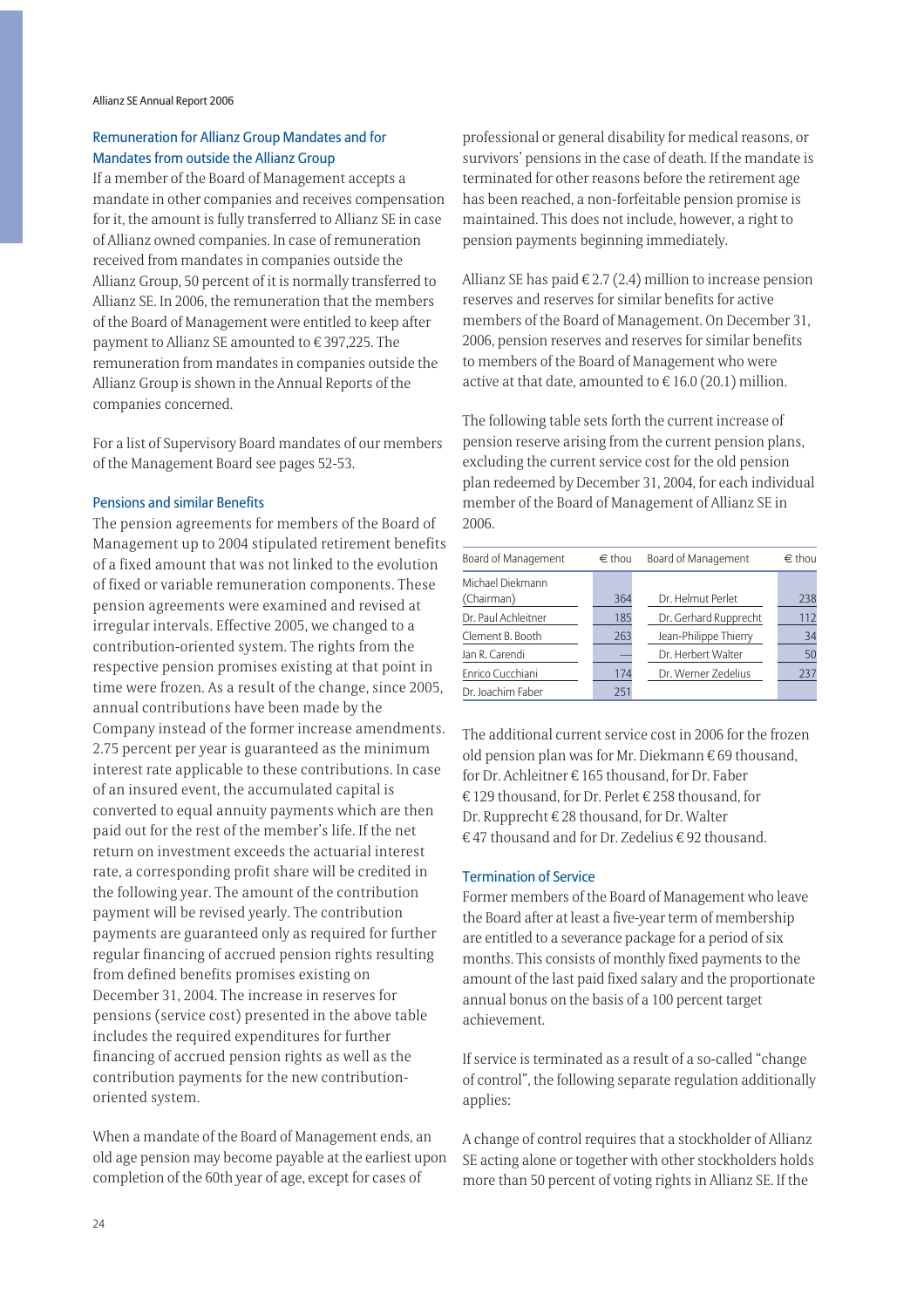appointment of a member of the Board of Management is unilaterally revoked by the Supervisory Board as a result of such a change of control within a period of twelve months after the change of control, membership terminates by resignation jointly or from the side of the concerned member of the Board of Management, because his or her responsibilities as manager are substantially decreased and, without the concerned Board Member culpably giving cause for termination, he receives the contracted benefits for the rest of the duration of his or her employment contract paid in the form of a lump-sum payment. The amount depends on the following determining factors: the fixed salary at the change of control, the annual and current three-year bonus, in each case discounted according to market conditions at the time of payment. A target achievement of 100 percent is the basis for the annual or three-year bonus. If the remaining duration of the service contract is not at least three years at the time of the change of control, the lump-sum payment increases in regard to fixed salary and annual bonus to correspond to a term of three years. If the concerned member of the Board of Management completes his or her 60th year of age before three years have elapsed, the lump-sum payment decreases correspondingly. In view of equity-based remuneration the concerned member of the Board of Management is treated as a pensioner according to the respective conditions of the pension plan. These regulations are effective correspondingly if the Board of Management mandate is not extended within two years after a change of control.

For other cases of an early termination of appointment to the Board of Management, the service contracts do not contain any particular regulations.

#### Benefits to Retired Members of the Board of Management

In 2006, remuneration and other benefits of  $\epsilon$  3.2 (€ 3.2) million were paid to retired members of the Board of Management and their surviving dependents. Additionally, a reserve for current pensions and accrued pension rights totaled in  $\epsilon$  39.0 (32.0) million.

## Remuneration the Supervisory Board

#### Remuneration system

The remuneration of the Supervisory Board is based on the size of the company, the functions and responsibilities of the members of the Supervisory Board

and the financial situation of the company. It is determined by the Annual General Meeting. Remuneration for the Supervisory Board of Allianz AG was regulated in clause 9 of the Articles of Association of Allianz AG. In connection with the conversion of Allianz AG into Allianz SE, effective October 13, 2006, the regulations for remuneration of the Supervisory Board were transferred unchanged into clause 11 of the statutes of Allianz SE.

Three components make up the Supervisory Board's remuneration: a fixed sum of € 50,000 and two performance-based components. One of the performance-based components has a short-term orientation and depends on the increase of consolidated earnings-per-share in the previous fiscal year; the other is long-term and focuses on the cumulative trend in this indicator over the past three years.

The maximum sum for each of the two variable remuneration components is limited to  $\epsilon$  24,000. This means that with the fixed sum of € 50,000 the maximum total compensation for an ordinary Supervisory Board member amounts to € 98,000. This maximum amount is achieved when the previous year's earnings-per-share have risen by 16 percent and when this indicator has further improved by a total of 40 percent or more over the last three years. If there has been no improvement in corporate earnings-per-share during the relevant period (i.e. the past fiscal year or the past three years), no performance-based remuneration will be awarded.

The Chairman and Deputy Chairmen of the Supervisory Board as well as the Chairman and members of its committees receive additional remuneration as follows: The chairman of the Supervisory Board receives double, and his deputies one-and-a-half times the remuneration of an ordinary member of the Supervisory Board. Members of the Personnel Committee and Standing Committee and Risk Committee receive an additional 25 percent and the chairmen of each of these committees 50 percent. Members of the Audit Committee are entitled to a fixed sum of € 30,000 per year; the Committee Chairman receives € 45,000.

There is also a cap on the total remuneration of each member of the Supervisory Board. It is reached when the Chairman of the Supervisory Board has been awarded triple and the other members of the Supervisory Board double the remuneration of an ordinary member of the Supervisory Board.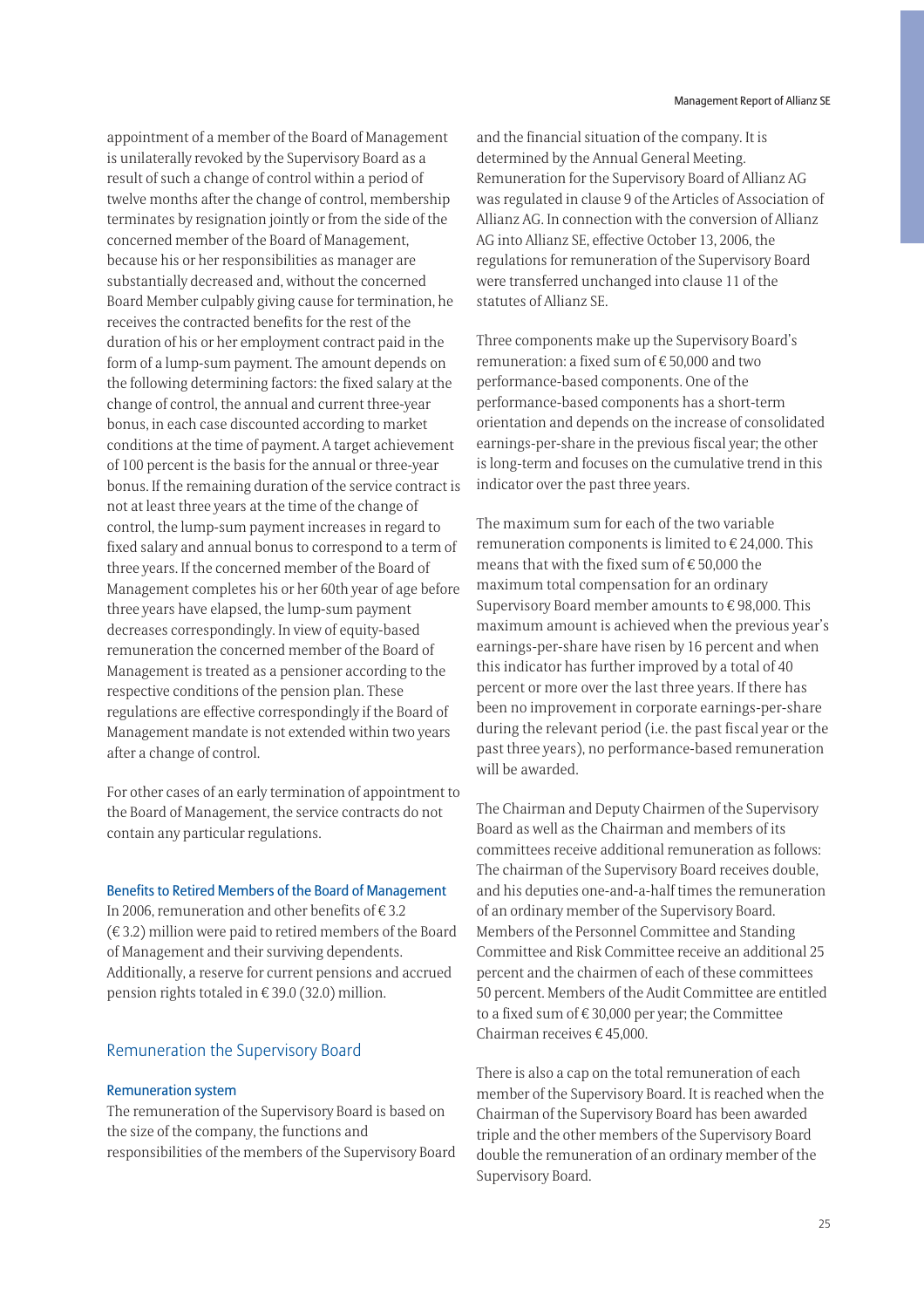#### Allianz SE Annual Report 2006

The members of the Supervisory Board receive a  $\epsilon$  500 attendance fee for each Supervisory Board or committee meeting that they personally attend. This sum remains unchanged if several meetings occur on one day or when various meetings are held on consecutive days. The total expenditure for attendance fees in 2006 amounted to € 55,500.

#### Remuneration of the Supervisory Board of Allianz AG

On October 13, 2006, when the conversion of Allianz AG into Allianz SE became effective, the mandates of the present Supervisory Board members of Allianz AG were terminated. Therefore, they received a timeproportioned 10/12 of the above-described remuneration for their activity in 2006 according to

clause 9 paragraph 4 of the Articles of Association of Allianz AG. The fixed sum for fiscal year 2006 was thus 10/12 of € 50,000, i.e. € 41,667. In 2006, both performance-based remuneration components reached € 24,000 because the consolidated earnings-per-share improved by more than 16 percent in 2006 and more than 40 percent during the period from 2003 to 2006. Because of the time-proportioned calculation both performance-based remuneration components total 10/12 of € 24,000, i.e. € 20,000. Additional remuneration for the Chairman and Deputy Chairman of the Supervisory Board as well as the chairman and the members of committees is determined based on these amounts.

Each individual member of the Supervisory Board of Allianz AG (up to October 13, 2006) received the following remuneration.

| Name                                  | Fixed<br>salary | Performance-based remuneration |           | Committee<br>remuneration<br>(possibly | Total<br>remuneration |
|---------------------------------------|-----------------|--------------------------------|-----------|----------------------------------------|-----------------------|
|                                       |                 | short-term                     | long-term | capped)                                |                       |
|                                       | €               | €                              | €         | €                                      | €                     |
| Dr. Henning Schulte-Noelle (Chairman) | 83,334          | 40,000                         | 40,000    | 81,666                                 | 245,000               |
| Norbert Blix (Deputy Chairman)        | 62,500          | 30,000                         | 30,000    | 40,834                                 | 163,334               |
| Dr. Wulf H. Bernotat                  | 41,667          | 20,000                         | 20,000    |                                        | 81,667                |
| Dr. Diethart Breipohl                 | 41,667          | 20,000                         | 20,000    |                                        | 81,667                |
| Dr. Gerhard Cromme                    | 41,667          | 20,000                         | 20,000    | 65,834                                 | 147,501               |
| Claudia Eggert-Lehmann                | 41,667          | 20,000                         | 20,000    | 25,000                                 | 106,667               |
| Hinrich Feddersen                     | 41,667          | 20,000                         | 20,000    |                                        | 81,667                |
| Franz Fehrenbach                      | 41,667          | 20,000                         | 20,000    |                                        | 81,667                |
| Peter Haimerl                         | 41,667          | 20,000                         | 20,000    | 20,417                                 | 102,084               |
| Prof. Dr. Rudolf Hickel               | 41,667          | 20,000                         | 20,000    | 25,000                                 | 106,667               |
| Dr. Franz B. Humer                    | 41,667          | 20,000                         | 20,000    |                                        | 81,667                |
| Prof. Dr. Renate Köcher               | 41,667          | 20,000                         | 20,000    |                                        | 81,667                |
| Igor Landau                           | 41,667          | 20,000                         | 20,000    |                                        | 81,667                |
| Dr. Max Link                          | 41,667          | 20,000                         | 20,000    |                                        | 81,667                |
| Iris Mischlau-Meyrahn                 | 41,667          | 20,000                         | 20,000    |                                        | 81,667                |
| Karl Neumeier                         | 41,667          | 20,000                         | 20,000    |                                        | 81,667                |
| Sultan Salam                          | 41,667          | 20,000                         | 20,000    |                                        | 81,667                |
| Dr. Manfred Schneider                 | 41,667          | 20,000                         | 20,000    | 57,917                                 | 139,584               |
| Margit Schoffer                       | 41,667          | 20,000                         | 20,000    |                                        | 81,667                |
| Prof. Dr. Dennis J. Snower            | 41,667          | 20,000                         | 20,000    |                                        | 81,667                |
| Total                                 | 895,840         | 430,000                        | 430,000   | 316,668                                | 2,072,508             |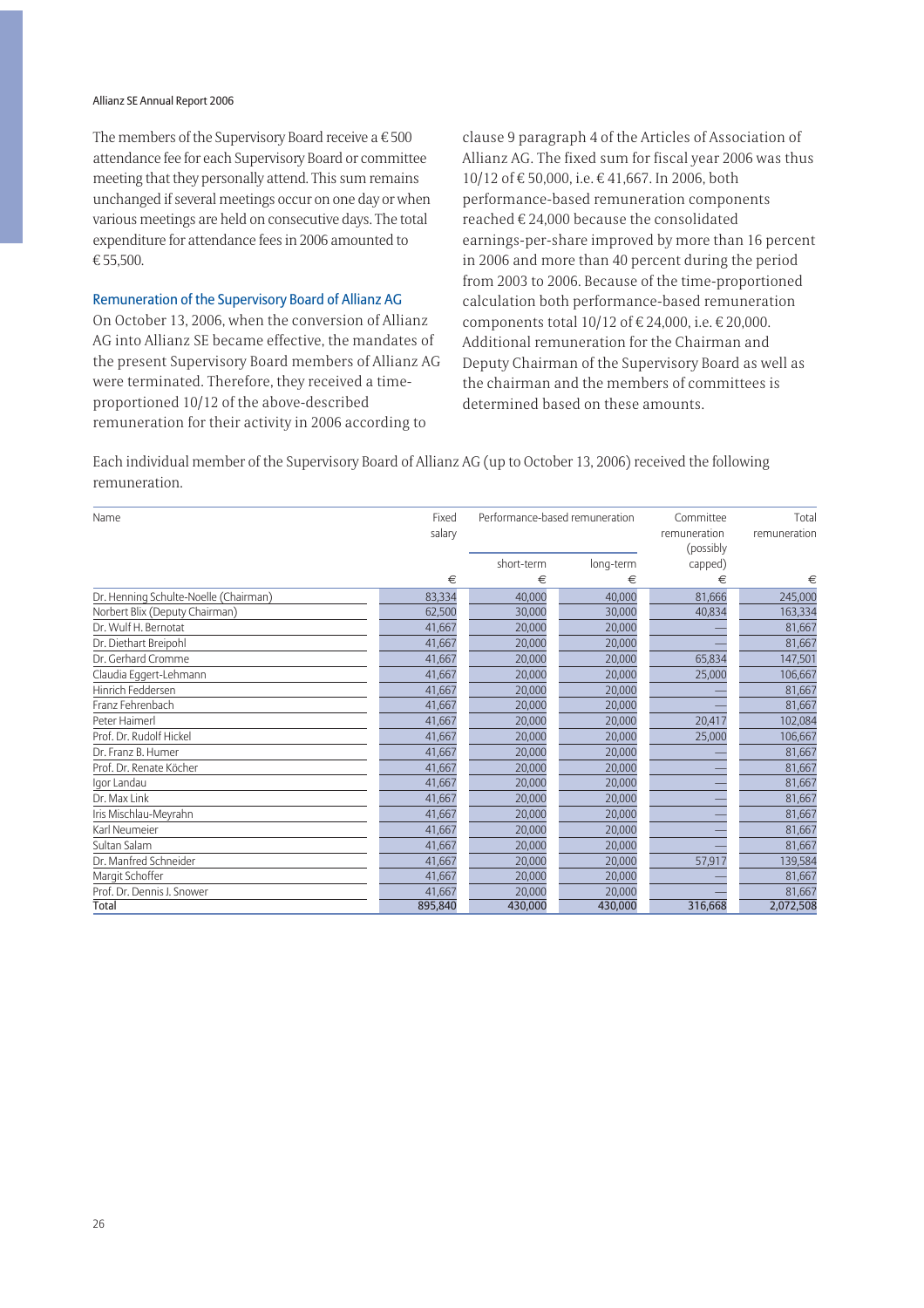### <span id="page-28-0"></span>Remuneration of the Supervisory Board of Allianz SE

The newly constituted first Supervisory Board of Allianz SE was established with the completion of the conversion of Allianz AG into Allianz SE, effective October 13, 2006. Employee representatives were legally appointed on October 27, 2006. The remuneration for the appointment period of members of the first Supervisory Board until the regular Annual General Meeting on May 2, 2007 can be determined only by the Annual General Meeting according to clause 113 paragraph 2 of the German Stock Corporation Act (*Aktiengesetz*, AktG). The Board of Management and the Supervisory Board will propose to the Annual General Meeting to grant remuneration corresponding to the regulation in clause 11 of the Articles of Association of Allianz SE. In order to avoid a double payment, remuneration for October 2006 is guaranteed only for the Supervisory Board functions assumed for the first time in that month. According to that, the members of the Supervisory Board would receive the following remuneration:

| Name                                     | Fixed<br>remuneration |            | Variable remuneration |          | Total<br>remuneration |
|------------------------------------------|-----------------------|------------|-----------------------|----------|-----------------------|
|                                          |                       | short-term | long-term             | capped)) |                       |
|                                          | €                     | €          | €                     | €        | €                     |
| Dr. Henning Schulte-Noelle (Chairman)    | 16,667                | 8,000      | 8,000                 | 16,333   | 49,000                |
| Dr. Gerhard Cromme (Deputy Chairman)     | 14,584                | 7,000      | 7,000                 | 16,918   | 45,502                |
| Claudia Eggert-Lehmann (Deputy Chariman) | 10,417                | 5,000      | 5,000                 | 4,084    | 24,501                |
| Dr. Wulf H. Bernotat                     | 8,334                 | 4,000      | 4,000                 | 15,667   | 32,001                |
| Jean-Jacques Cette                       | 12,500                | 6,000      | 6,000                 | 2,500    | 27,000                |
| Godfrey Robert Hayward                   | 12,500                | 6,000      | 6,000                 | 2,042    | 26,542                |
| Dr. Franz B. Humer                       | 8,334                 | 4,000      | 4,000                 | 12,250   | 28,584                |
| Prof. Dr. Renate Köcher                  | 8,334                 | 4,000      | 4,000                 | 9,542    | 25,876                |
| Igor Landau                              | 8,334                 | 4,000      | 4,000                 | 7,500    | 23,834                |
| Jörg Reinbrecht                          | 12,500                | 6,000      | 6,000                 | 2,500    | 27,000                |
| Margit Schoffer                          | 8,334                 | 4,000      | 4,000                 | 2,042    | 18,376                |
| Rolf Zimmermann                          | 12,500                | 6,000      | 6.000                 | 2,042    | 26,542                |
| Total                                    | 133,338               | 64,000     | 64,000                | 93,420   | 354,758               |

### Remuneration for Mandates in Other Allianz Group Subsidiaries

In connection with the assumption of Supervisory Board or similar mandates in other companies of the Allianz Group, Dr. Diethart Breipohl received € 57,829, Claudia Eggert-Lehmann € 45,000, Peter Haimerl € 67,500, Igor Landau € 45,000, Sultan Salam € 45,000 and Margit Schoffer € 45,000.

## Agent Commissions

One member of the Supervisory Board receives smallscale commission payments for peripheral agent activities.

## Loans to Members of the Board of Management and Supervisory Board

Loans granted by the Dresdner Bank AG and other Allianz Group companies to members of the Board of Management and Supervisory Board totaled € 61,285 on the date of balance. Loans are provided at standard market conditions or at those conditions also valid for employees. The repaid amounts of these loans amounted to € 12,168 in 2006. Moreover, overdraft facilities were granted to members of the Board of Management and Supervisory Board as part of existing account relationships, likewise corresponding to conditions

according to market standard or those valid for employees.

# Our Employees

We consider the work done by Human Resources to be a key factor in successful implementation of our strategy, and the investment we make in our employees reflects this. Our talent management, performance management and individual agreements on targets as well as variable salary components are all geared towards promoting a culture of leadership and performance in the Allianz Group, and are closely linked to our strategic requirements.

To a greater extent than in the past we support an international outlook, together with closer networking of local units with headquarters. Our legal transformation into a European company underlines this approach. We actively promote multicultural teams of experts to engage in cross-border team efforts or in virtual collaboration, such as projects involving product development or sales. Our strategic initiatives – customer focus, operating efficiency, innovation and the realization of our new operating model – are projects that have major significance for our business. They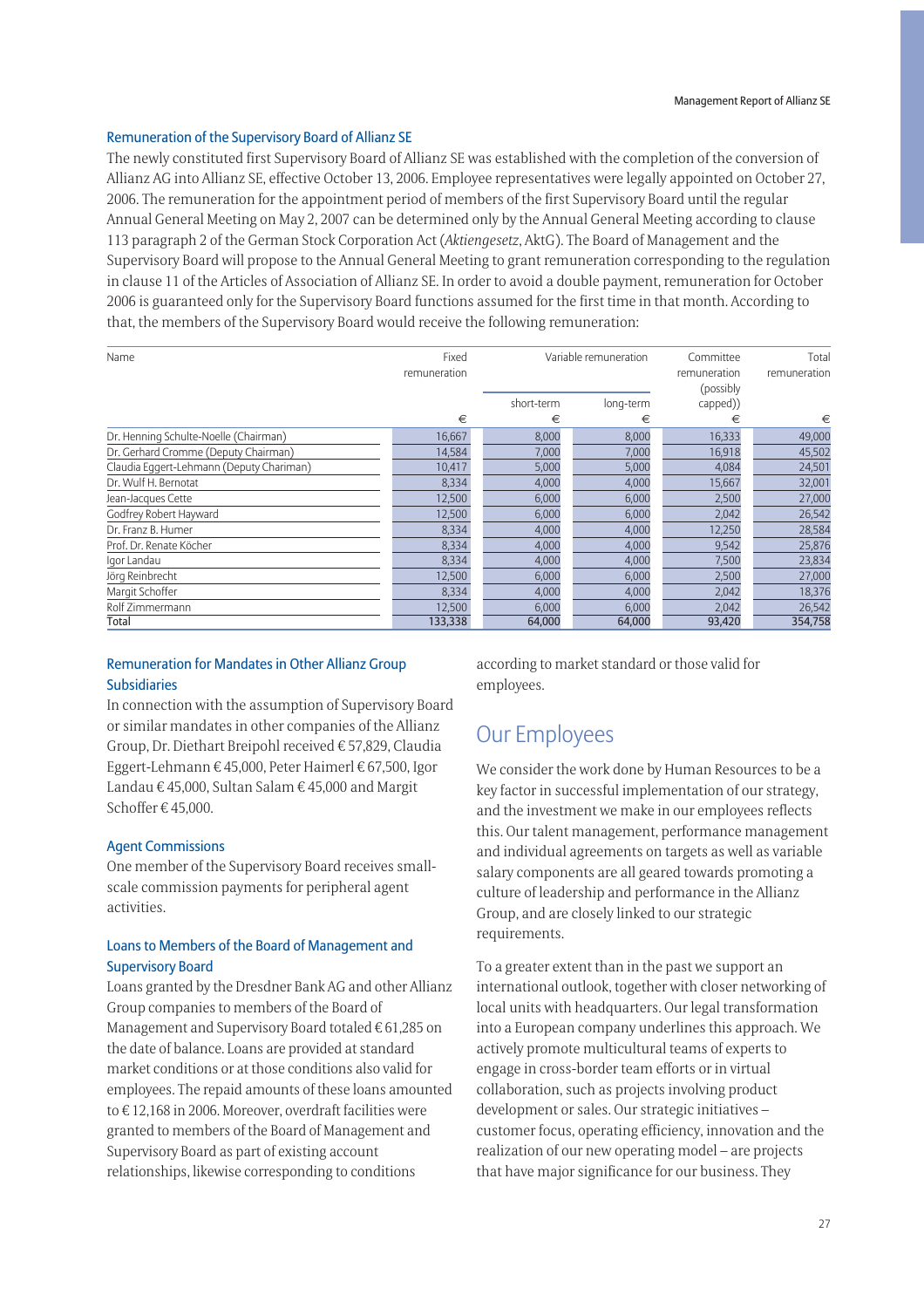#### <span id="page-29-0"></span>Allianz SE Annual Report 2006

represent the transformation of the Allianz Group into a global financial services provider which understands to satisfy customer needs and achieve optimum cooperation across borders and sectors, and which is able to drive changes rapidly and innovatively.

The aim is for our entire organization to reach a common understanding on attitudes that are important for realizing our strategic objectives. Human Resources has initiated numerous supportive measures and processes to enable our committed employees to play a key role in promoting change at the Allianz Group and to derive maximum benefit for themselves and their career from this transformation. This essentially involves developing a new culture of leadership and performance, as well as investing in opportunities for staff development.

# Outlook

As the Group's reinsurer, Allianz SE participates significantly in the economic results of Group companies and associated enterprises.

During the renewal of reinsurance contracts for 2007 the rates and conditions had partially to be adjusted, but still remained on a technically acceptable level.

For the fiscal year 2007, we expect a clearly positive insurance result (before equalization reserve).

For 2007, we anticipate slightly reduced investment result. This is primarily attributable to the planned decline in income from profit-pooling and profit transfer agreements.

### Cautionary Note Regarding Forward-Looking Statements

The statements contained herein may include statements of future expectations and other forwardlooking statements that are based on management's current views and assumptions and involve known and unknown risks and uncertainties that could cause actual results, performance or events to differ materially from those expressed or implied in such statements. In addition to statements which are forward-looking by reason of context, the words "may", "will", "should", "expects", "plans", "intends", "anticipates", "believes", "estimates", "predicts", "potential", or "continue" and similar expressions identify forward-looking statements.

Actual results, performance or events may differ materially from those in such statements due to, without limitation, (i) general economic conditions, including in particular economic conditions in the Allianz Group's core business and core markets, (ii) performance of financial markets, including emerging markets, (iii) the frequency and severity of insured loss events, (iv) mortality and morbidity levels and trends, (v) persistency levels, (vi) the extent of credit defaults, (vii) interest rate levels, (viii) currency exchange rates including the Euro/U.S. Dollar exchange rate, (ix) changing levels of competition, (x) changes in laws and regulations, including monetary convergence and the European Monetary Union, (xi) changes in the policies of central banks and/or foreign governments, (xii) the impact of acquisitions, including related integration issues, (xiii) reorganization measures, and (xiv) general competitive factors, in each case on a local, regional, national and/or global basis. Many of these factors may be more likely to occur, or more pronounced, as a result of terrorist activities and their consequences. The matters discussed herein may also be affected by risks and uncertainties described from time to time in Allianz SE's filings with the U.S. Securities and Exchange Commission. The company assumes no obligation to update any forward-looking statement.

# Proposal for allocation of profits

The Board of Management and the Supervisory Board propose that the available unappropriated retained earnings (*Bilanzgewinn*) of Allianz SE of € 2,008,618,258.00 for the fiscal year 2006 be appropriated as follows:

• Distribution of a dividend of € 3,80 per no-par value share entitled to a dividend:  $\in$  1,642,170,000.00

To the extent the Company holds treasury shares on the day of the Annual General Meeting, which are not entitled to dividends pursuant to  $\S$  71 b of the German Stock Corporation Act (*Aktiengesetz*), the amount attributable to such shares shall be carried forward to new account.

• Allocation to other appropriated retained earnings: € 366,448,258.00

Munich, February 7, 2007 Allianz SE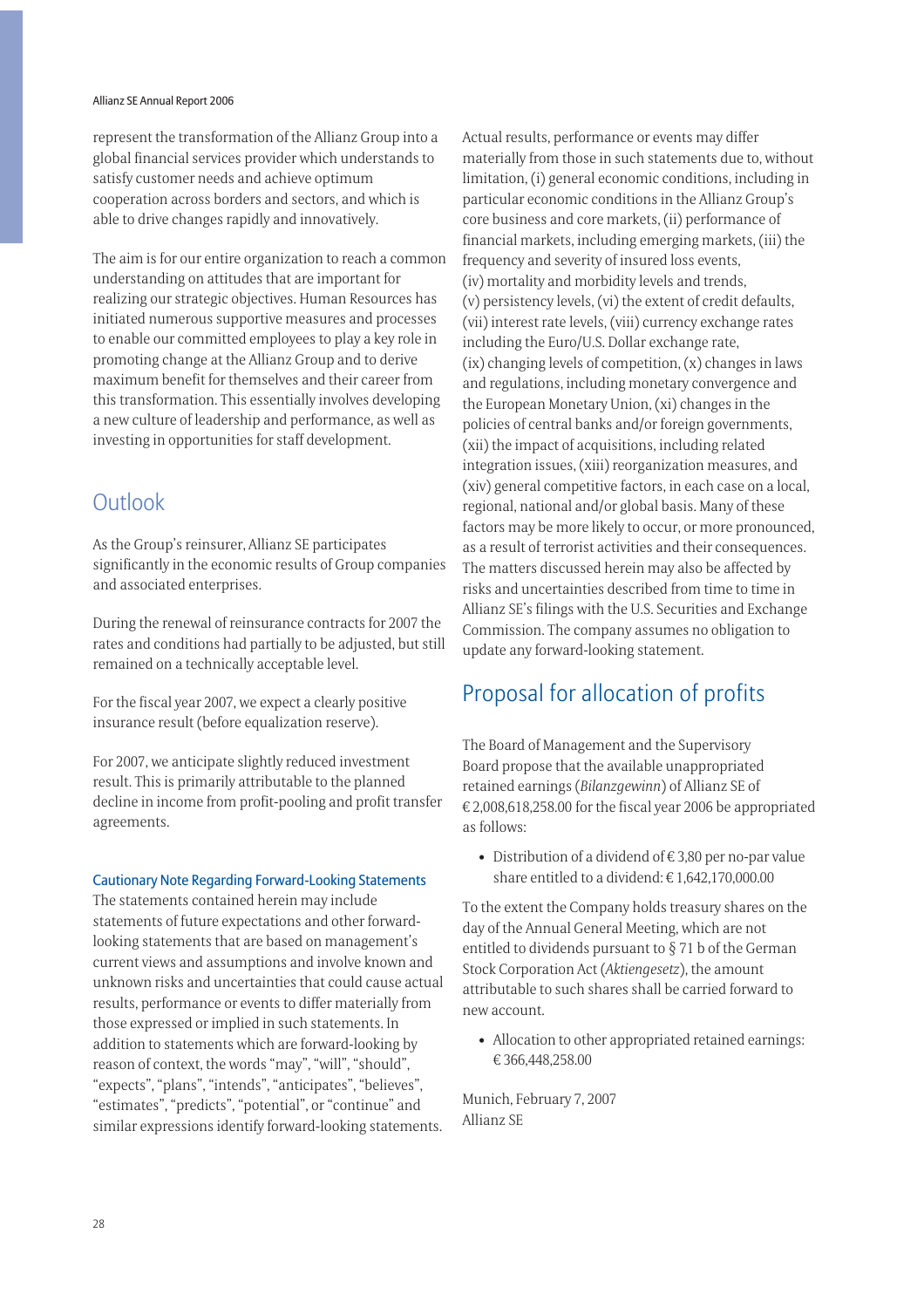[THIS PAGE INTENTIONALLY LEFT BLANK]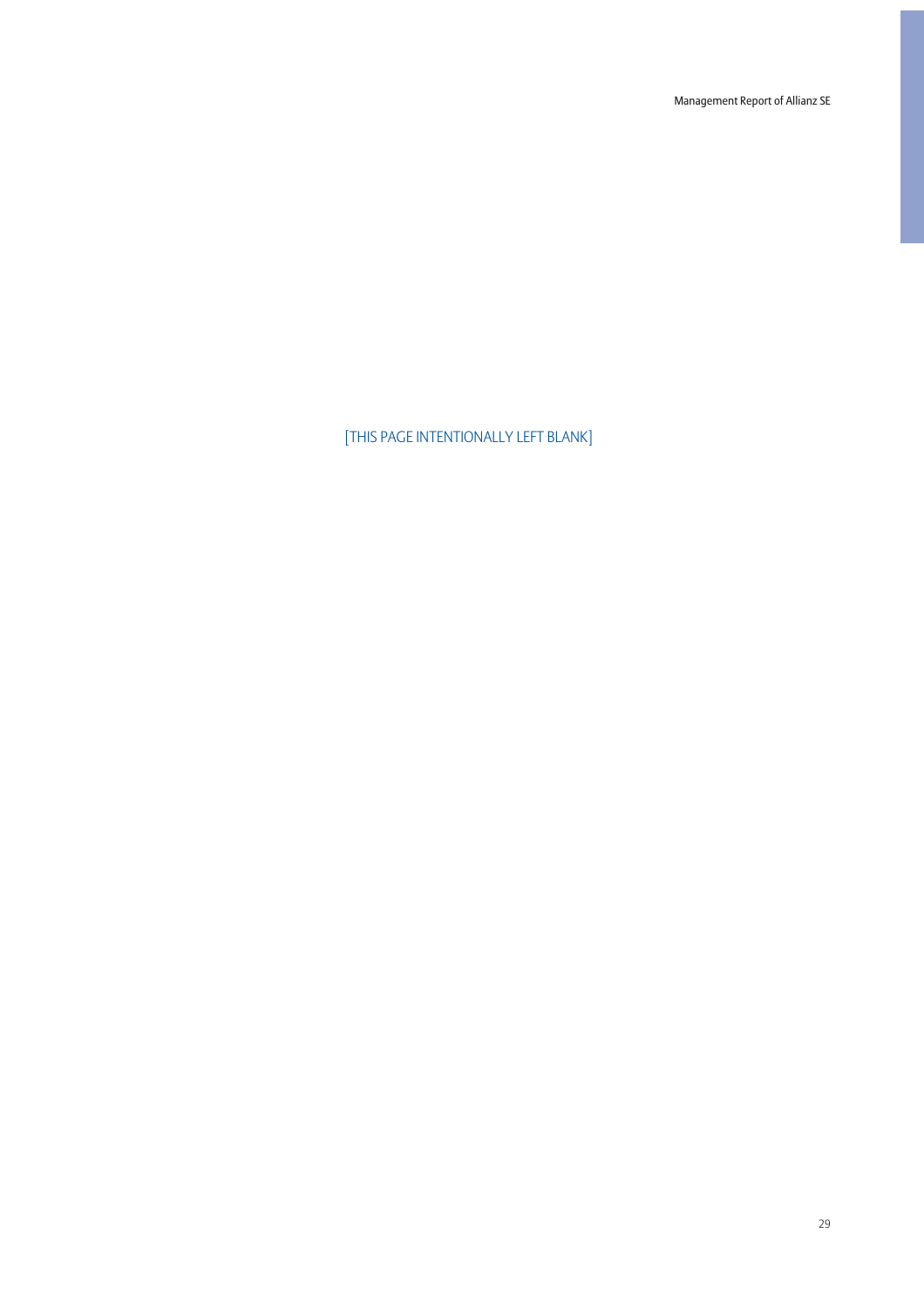# <span id="page-31-0"></span>Financial Statements

| Balance Sheet as of December 31                                     | <b>Notes</b> | 2006            | 2006            | 2005            |
|---------------------------------------------------------------------|--------------|-----------------|-----------------|-----------------|
|                                                                     | Note No.     | $\epsilon$ thou | $\epsilon$ thou | $\epsilon$ thou |
| <b>ASSETS</b>                                                       |              |                 |                 |                 |
| A. Intangible assets                                                |              |                 | 30,105          | 9,229           |
| <b>B.</b> Investment                                                | $1 - 5$      |                 |                 |                 |
| I. Real estate                                                      |              | 383,698         |                 | 422,008         |
| II. Investment in affiliated and associated enterprises             |              | 67,935,430      |                 | 63,928,137      |
| III. Other investments                                              |              | 12,053,001      |                 | 8,805,548       |
| IV. Funds held by others under reinsurance business assumed         |              | 4,252,336       |                 | 4,686,597       |
|                                                                     |              |                 | 84,624,465      | 77,842,290      |
| C. Receivables                                                      |              |                 |                 |                 |
| I. Accounts receivables on reinsurance business                     |              | 461,502         |                 | 684,820         |
| including from affiliated enterprises € thou 90,852 (172,974)       |              |                 |                 |                 |
| other enterprises in which significant participations are held*:    |              |                 |                 |                 |
| € thou 6,394 (6,476)                                                |              |                 |                 |                 |
| II. Other receivables                                               |              | 5,088,622       |                 | 2,864,387       |
| including from affiliated enterprises: € thou 3,779,290 (2,229,796) |              |                 |                 |                 |
| other enterprises in which significant participations               |              |                 |                 |                 |
| are held*: € thou 102 (10,646)                                      |              |                 |                 |                 |
|                                                                     |              |                 | 5,550,124       | 3,549,207       |
| D. Other assets                                                     |              |                 |                 |                 |
| I. Tangible fixed assets and inventories                            |              | 9,368           |                 | 7,799           |
| II. Cash with banks, checks and cash on hand                        |              | 72,414          |                 | 59,121          |
| III. Own shares                                                     |              | 37,982          |                 | 30,485          |
| mathematical: $\in$ thou 1,232 (1,086)                              |              |                 |                 |                 |
| IV. Miscellaneous assets                                            | 8            | 337,308         |                 | 371,438         |
|                                                                     |              |                 | 457,072         | 468,843         |
| E. Deferred income and prepaid expenses:                            |              |                 |                 |                 |
| I. Accrued interests and rent                                       |              | 131,874         |                 | 135,126         |
| II. Other prepaid expenses and deferred income                      | 9            | 87,416          |                 | 110,451         |
|                                                                     |              |                 | 219,290         | 245,577         |
| <b>Total assets</b>                                                 |              |                 | 90,881,056      | 82,115,146      |

\*) Companies in which we hold an interest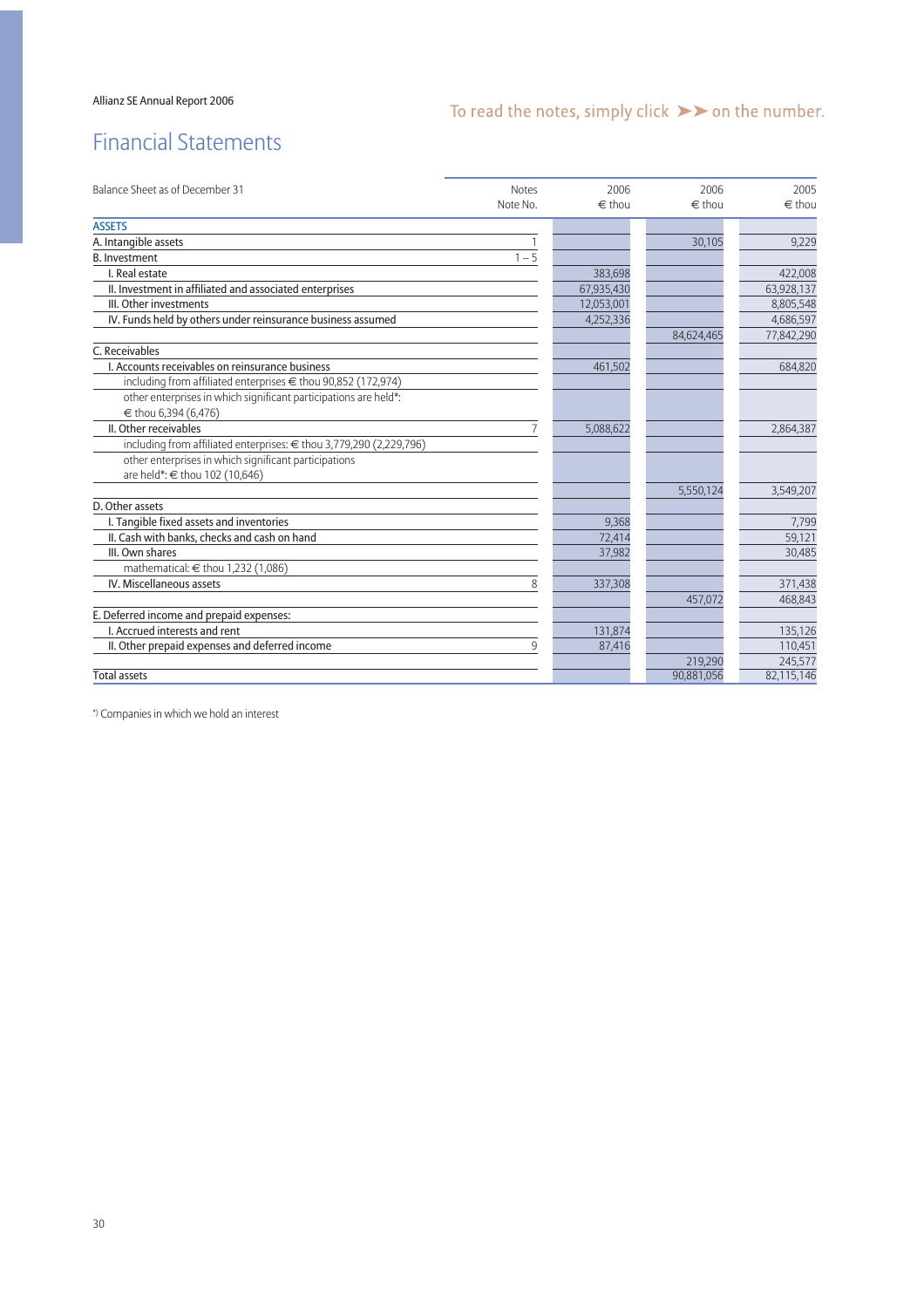# To read the notes, simply click  $\blacktriangleright\blacktriangleright$  on the number.

|                                                    | <b>Notes</b> | 2006            | 2006            | 2006            | 2005       |
|----------------------------------------------------|--------------|-----------------|-----------------|-----------------|------------|
|                                                    | Note No.     | $\epsilon$ thou | $\epsilon$ thou | $\epsilon$ thou | € thou     |
| <b>EQUITY AND LIABILITIES</b>                      |              |                 |                 |                 |            |
| A. Shareholders' equity                            | 11           |                 |                 |                 |            |
| I. Capital stock                                   |              |                 | 1,106,304       |                 | 1,039,462  |
| II. Additional paid-in capital                     |              |                 | 24,292,026      |                 | 20,576,431 |
| III. Appropriated retained earnings                |              |                 |                 |                 |            |
| 1. Required by law                                 |              | 1,229           |                 |                 | 1,229      |
| 2. For own shares                                  |              | 37,982          |                 |                 | 30,485     |
| 3. Other                                           |              | 9,202,483       |                 |                 | 7,192,594  |
|                                                    |              |                 | 9,241,694       |                 | 7,224,308  |
| IV. Unappropriated retained earnings               |              |                 | 2,008,619       |                 | 820,000    |
|                                                    |              |                 |                 | 36,648,643      | 29,660,201 |
| <b>B. Participation certificates</b>               | 12           |                 |                 | 441,455         | 441,455    |
| C. Subordinated liabilities                        | 13, 16       |                 |                 | 7,510,083       | 6,672,569  |
| D. Insurance reserves                              | 14           |                 |                 |                 |            |
| I. Unearned premiums                               |              |                 |                 |                 |            |
| 1. Gross                                           |              | 733,681         |                 |                 | 810,722    |
| 2. Less: amounts ceded                             |              | 211,396         |                 |                 | 210,451    |
|                                                    |              |                 | 522,285         |                 | 600,271    |
| II. Aggregate reserve                              |              |                 |                 |                 |            |
| 1. Gross                                           |              | 3,763,161       |                 |                 | 4,162,262  |
| 2. Of which:                                       |              |                 |                 |                 |            |
| Share in reinsured insurance business              |              | 996,896         |                 |                 | 973,653    |
|                                                    |              |                 | 2,766,265       |                 | 3,188,609  |
| III. Reserve for loss and loss adjustment expenses |              |                 |                 |                 |            |
| 1. Gross                                           |              | 7,502,230       |                 |                 | 8,173,074  |
| 2. Less: amounts ceded                             |              | 2,117,849       |                 |                 | 2,322,343  |
|                                                    |              |                 | 5,384,381       |                 | 5,850,731  |
| IV. Reserve for non-experience-rated premium       |              |                 |                 |                 |            |
| refunds                                            |              |                 |                 |                 |            |
| 1. Gross                                           |              | 105,664         |                 |                 | 102,210    |
| 2. Less: amounts ceded                             |              | 48,660          |                 |                 | 40,499     |
|                                                    |              |                 | 57,004          |                 | 61,711     |
| V. Claims equalization and similar reserves        |              |                 | 1,668,233       |                 | 1,717,565  |
| VI. Other insurance reserves                       |              |                 |                 |                 |            |
| 1. Gross                                           |              | 99,796          |                 |                 | 102,681    |
| 2. Less: amounts ceded                             |              | 12,160          |                 |                 | 12,161     |
|                                                    |              |                 | 87,636          |                 | 90,520     |
|                                                    |              |                 |                 | 10,485,804      | 11,509,407 |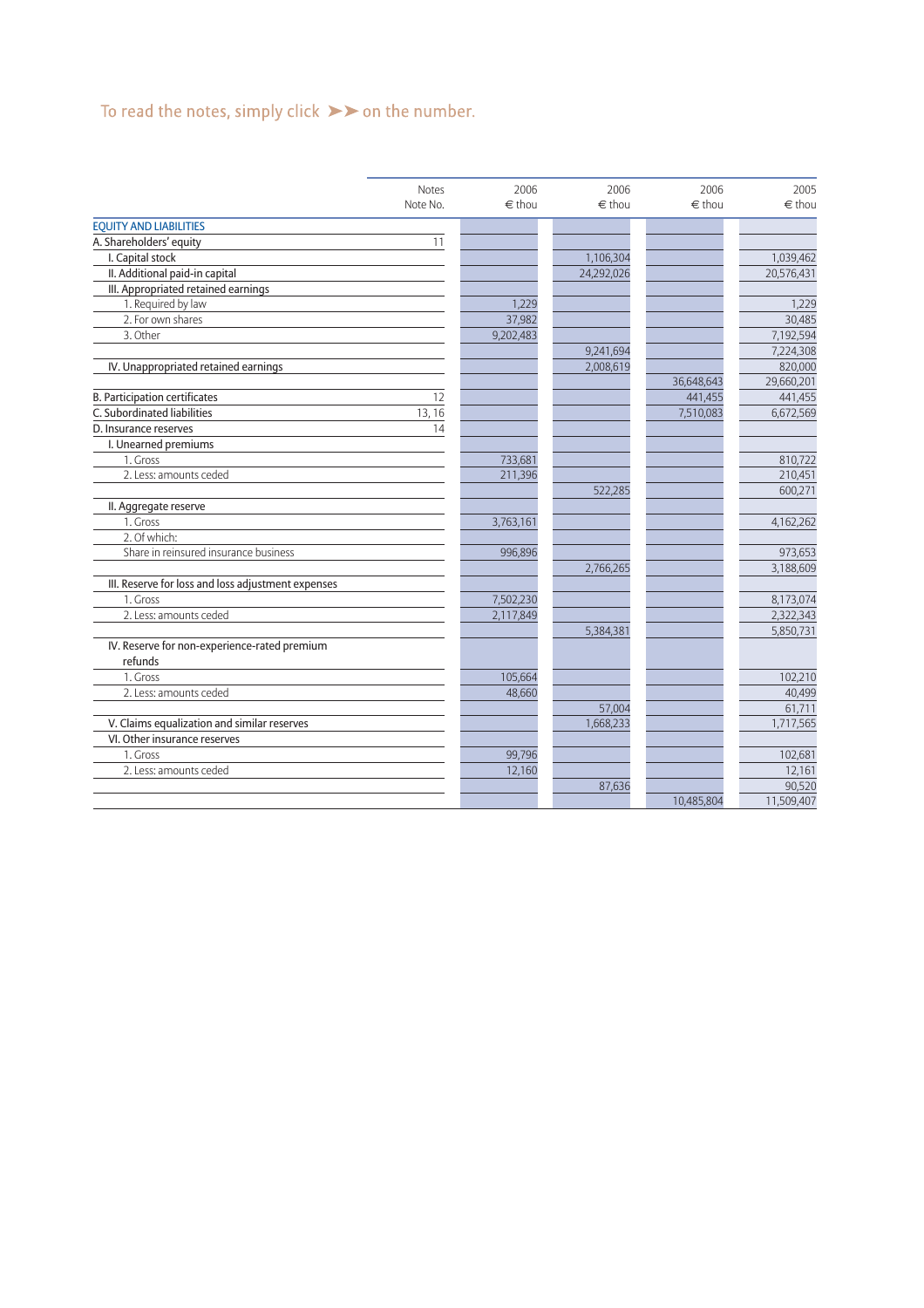# To read the notes, simply click  $\blacktriangleright\blacktriangleright$  on the number.

|                                                                | <b>Notes</b> | 2006            | 2006            | 2005            |
|----------------------------------------------------------------|--------------|-----------------|-----------------|-----------------|
|                                                                | Note No.     | $\epsilon$ thou | $\epsilon$ thou | $\epsilon$ thou |
| <b>EQUITY AND LIABILITIES</b>                                  |              |                 |                 |                 |
| E. Other accrued liabilities                                   | 15           |                 | 5,427,666       | 4,805,572       |
| F. Funds held under reinsurances business ceded                |              |                 | 1,197,389       | 1,163,529       |
| G. Other liabilities                                           | 16           |                 |                 |                 |
| I. Account payable on reinsurance business                     |              | 532,163         |                 | 483,111         |
| including to affiliated enterprises:                           |              |                 |                 |                 |
| € thou 487,609 (387,287)                                       |              |                 |                 |                 |
| other enterprises in which significant participations are held |              |                 |                 |                 |
| € thou 3,543 (10,469)                                          |              |                 |                 |                 |
| II. Bonds                                                      |              | 930,065         |                 | 782,204         |
| including to affiliated enterprises:                           |              |                 |                 |                 |
| € thou 930,065 (697,204)                                       |              |                 |                 |                 |
| II. Liabilities to banks                                       |              |                 |                 | 1,123,999       |
| including to affiliated enterprises:                           |              |                 |                 |                 |
| $\in$ thou $-(-)$                                              |              |                 |                 |                 |
| III. Miscellaneous liabilities                                 |              | 27,707,222      |                 | 25,472,321      |
| including taxes of:                                            |              |                 |                 |                 |
| € thou 2,905 (830)                                             |              |                 |                 |                 |
| including to affiliated enterprises:                           |              |                 |                 |                 |
| € thou 26,534,298 (24,244,119)                                 |              |                 |                 |                 |
| other enterprises in which significant participations are held |              |                 |                 |                 |
| € thou 28,073 (32,912)                                         |              |                 |                 |                 |
|                                                                |              |                 | 29,169,450      | 27,861,635      |
| H. Deferred income                                             |              |                 | 566             | 778             |
| Total equity and liabilities                                   |              |                 | 90,881,056      | 82,115,146      |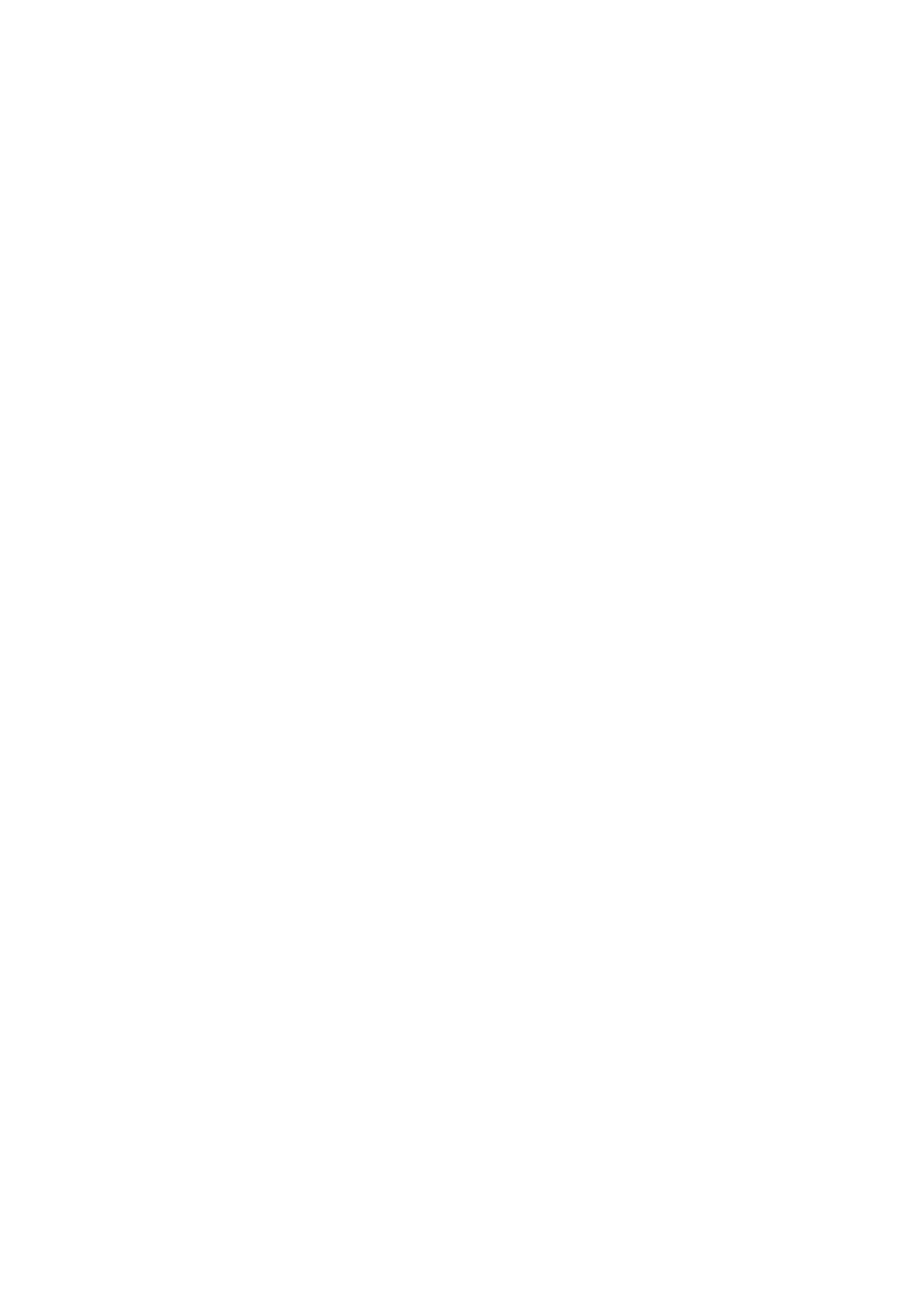# Income Statement for the Period from January 1 to December 31

| <b>Notes</b>                                          | 2006            | 2006            | 2006          | 2005            |
|-------------------------------------------------------|-----------------|-----------------|---------------|-----------------|
| Note No.                                              | $\epsilon$ thou | $\epsilon$ thou | € thou        | $\epsilon$ thou |
| I. Underwriting account                               |                 |                 |               |                 |
| 1. Premiums earned - net                              |                 |                 |               |                 |
| a) Gross premiums written<br>17                       | 4,385,797       |                 |               | 4,848,532       |
| b) Premiums ceded                                     | (1,510,967)     |                 |               | (1,525,360)     |
|                                                       |                 | 2,874,830       |               | 3,323,172       |
| c) Change in unearned premiums - gross                | 64,122          |                 |               | 47,055          |
| d) Change in unearned premiums ceded                  | 4,114           |                 |               | (10, 417)       |
|                                                       |                 | 68,236          |               | 36,638          |
|                                                       |                 |                 | 2,943,066     | 3,359,810       |
| 2. Allocated interest return - net<br>18              |                 |                 | 135,346       | 148,715         |
| 3. Other underwriting income - net                    |                 |                 | 828           | 23,155          |
| 4. Loss and loss adjustment expenses - net            |                 |                 |               |                 |
| a) Claims paid<br>19                                  |                 |                 |               |                 |
| aa) Gross                                             | (3, 106, 230)   |                 |               | (3,098,122)     |
| bb) Amounts ceded in reinsurance                      | 872,063         |                 |               | 1,000,563       |
|                                                       |                 | (2,234,167)     |               | (2,097,559)     |
| b) Change in reserve for loss and loss adjustment     |                 |                 |               |                 |
| expenses                                              |                 |                 |               |                 |
| aa) Gross                                             | 464,862         |                 |               | 28,552          |
| bb) Amounts ceded in reinsurance                      | (141, 813)      |                 |               | (151, 105)      |
|                                                       |                 | 323,049         |               | (122, 553)      |
|                                                       |                 |                 | (1, 911, 118) | (2,220,112)     |
| 5. Change in other insurance reserves - net<br>20     |                 |                 | (13,604)      | (38, 777)       |
| 6. Expenses for non-experience-rated premium          |                 |                 |               |                 |
| refunds - net                                         |                 |                 | (17, 313)     | (15,031)        |
| 7. Underwriting expenses - net<br>21                  |                 |                 | (792, 433)    | (950, 359)      |
| 8. Other underwriting expenses - net                  |                 |                 | (29, 503)     | (41, 787)       |
| 9. Subtotal                                           |                 |                 | 315,269       | 265,614         |
| 10. Change in claim equalization and similar reserves |                 |                 | 49,332        | (391,065)       |
| 11. Net underwriting result                           |                 |                 | 364,601       | (125, 451)      |
| II. Non-underwriting account                          |                 |                 |               |                 |
| 1. Investment income<br>22                            | 5,923,216       |                 |               | 4,973,164       |
| 23<br>2. Investment expenses                          | (2,203,544)     |                 |               | (2,446,412)     |
|                                                       |                 | 3,719,672       |               | 2,526,752       |
| 3. Allocated interest return                          |                 | (185, 405)      |               | (199, 514)      |
|                                                       |                 |                 | 3,534,267     | 2,327,238       |
| 4. Other income<br>25                                 |                 | 763,735         |               | 551,397         |
| 5. Other expenses<br>26                               |                 | (1,610,682)     |               | (1,788,018)     |
|                                                       |                 |                 | (846, 947)    | (1,236,621)     |
| 6. Non-underwriting result                            |                 |                 | 2,687,320     | 1,090,617       |
| 7. Earnings from ordinary activities before taxation  |                 |                 | 3,051,921     | 965,166         |
| 27<br>8. Income taxes                                 | 325,813         |                 |               | (84, 738)       |
| less amounts charged to other companies in the        |                 |                 |               |                 |
| group                                                 | 638,474         |                 |               | 552,481         |
|                                                       |                 | 964,287         |               | 467,743         |
| 9. Other taxes                                        |                 | 1,029           |               | (1, 749)        |
|                                                       |                 |                 | 965,316       | 465,994         |
| 10. Net income<br>28                                  |                 |                 | 4,017,237     | 1,431,160       |
| 11. Allocation to profit reserves                     |                 |                 |               |                 |
| in other profit reserves                              |                 |                 | (2,008,618)   | (611, 160)      |
| 12. Unappropriated retained earnings                  |                 |                 | 2,008,619     | 820,000         |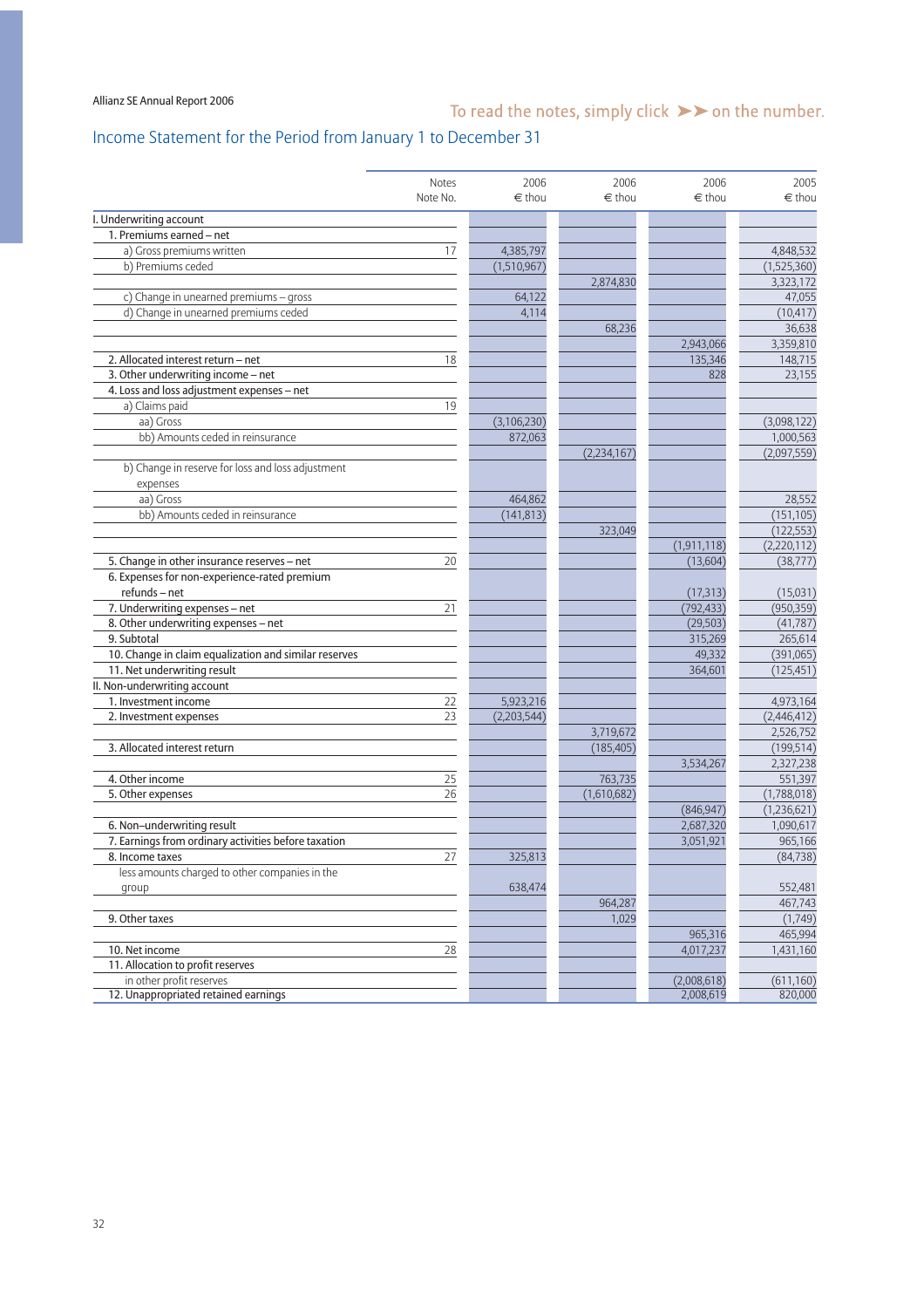# <span id="page-36-0"></span>**Notes**

## Legal Regulations

The financial statements and Management Report have been prepared in accordance with the regulations contained in the German Commercial Code (HGB), German Stock Corporation Act (AktG), the Law on the Supervision of Insurance Enterprises (VAG), and the Government Order on the External Accounting Requirements of Insurance Enterprises (RechVersV).

All amounts in the financial statements are stated in thousands of euros (€ thou).

## Accounting, valuation and calculation method

#### Intangible assets

Intangible assets, mainly software, are recorded at their acquisition cost less tax-allowable depreciation.

### Real estate, real estate rights and buildings, including buildings on property not owned by Allianz

This is recorded at acquisition or construction cost less accumulated depreciation. Depreciation was calculated at the highest rates allowable for tax purposes using the straight line or declining balance methods.

In the case of anticipated enduring depreciation there will be extraordinary write-downs.

### Investment in affiliated companies and participating interests

These are recorded at cost in accordance with the German Commercial Code (Clause 253 2 (3) HGB).

In the case of appreciation there will be write-ups to the fair value up to the historical acquisition costs.

### Other investment

Stocks, bearer bonds, and other fixed and variable income securities, investment stocks, miscellaneous investments These are normally valued in accordance with the German Commercial Code (HGB) clause 341 b (2) in conjunction with Clause 253 (1) and (3) using the

acquisition cost or the lower of the stock exchange or market value on the day of the balance sheet. From different costs of acquisition of securities of the same type, we calculated an average acquisition cost. Long term investment in shares and bonds are valued according to the regulations that apply to investment pursuant to the German Commercial Code (HGB) Clause 341 b (2) in conjunction with Clause 253 (1) and (2) using the acquisition cost or the permanently lower value.

#### Debentures, loans, and bank deposits

These have been valued at nominal amount less repayments.

#### Fixed assets, inventories, and other assets

Fixed assets, inventories and other assets are recorded at their acquisition costs minus tax-allowable depreciations. Assets of low cost were written off immediately in full. Some of the other Allianz share options recorded under other assets are valued according to the German Commercial Code (HGB) Clause 341 b (2) in conjunction with Clause 253 (1, 3) at their acquisition costs or the lower share or market value on the balance sheet date. The cost of these options are included in hedges of intra-group liabilities in conjunction with the stock-based incentive plans.

#### Treasury stock

These are valued according to the German Commercial Code (HGB) Clause 341 b (2) in conjunction with Clause 253 (1, 3) with the acquisition cost or the lower share or market value on the balance sheet date. An average acquisition value has been established for treasury stock purchased at different acquisition cost.

#### Other assets

Consist of the following:

- funds held by others under reinsurance business assumed
- accounts payable on reinsurance business
- other receivables
- cash with banks, checks and cash on hand
- accrued interest and rents

These have been recorded at face value less repayments.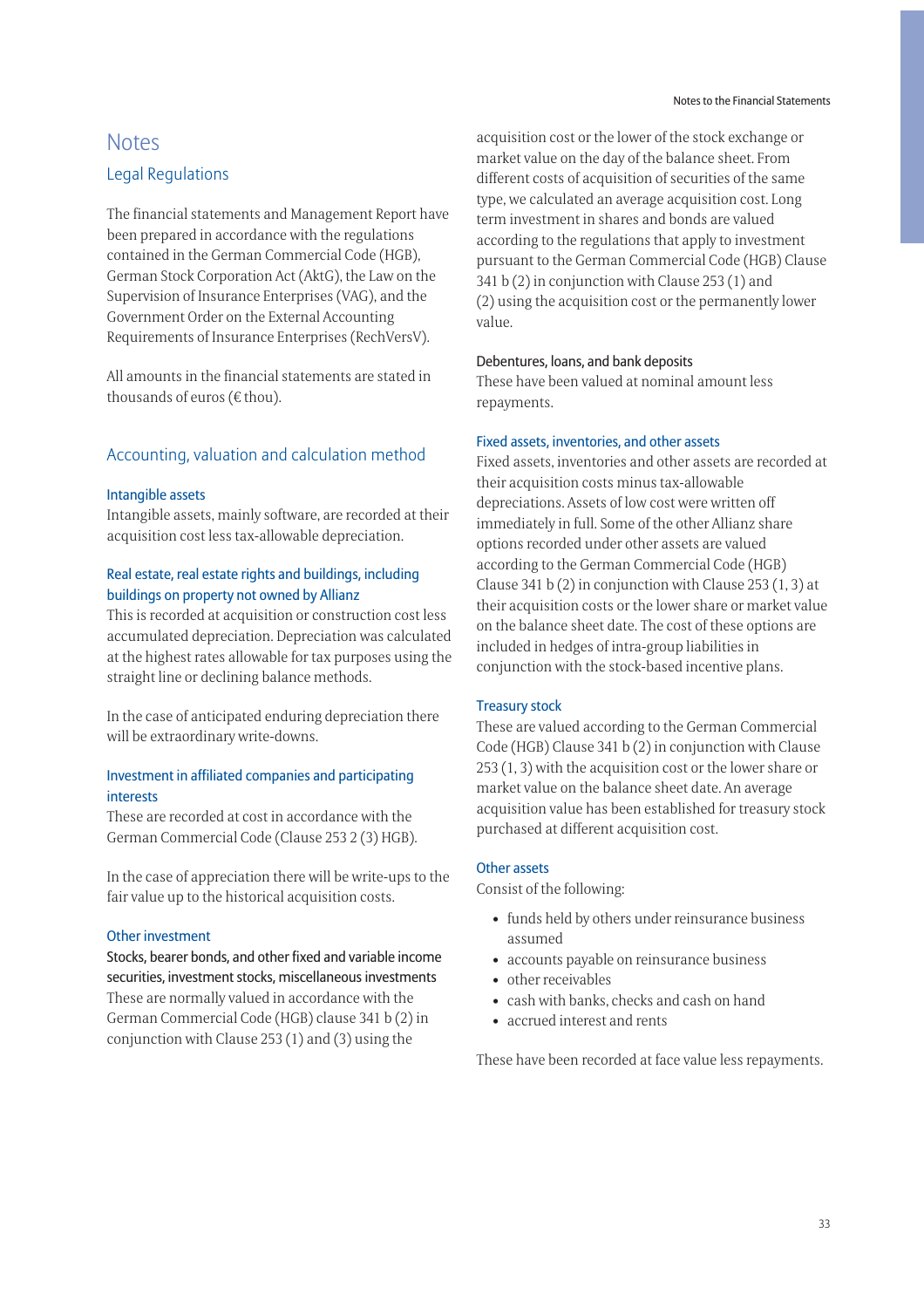#### Insurance reserves

Consist of the following:

- unearned premiums
- aggregate policy reserve
- reserve for loss and loss adjustment expenses
- reserve for premium funds (non-experience rated)
- other insurance reserves

The insurance reserves were set up according to statutory requirements. The primary goal in all cases is to ensure our ongoing ability to satisfy reinsurance contract liabilities.

Contribution carryovers, the aggregate policy reserve, the reserve for loss and the reserve for non-experience rated premium refunds are generally formed according to the demands of the ceding insurers. For damage occurring but not yet or not sufficiently reported, the reserves are calculated using actuarial techniques.

We calculate the underwriting reserves in the ceded reinsurance business as provided for in the contract.

The equalization reserve, the reserve for nuclear plants, the product liability reserves for major pharmaceutical risks, and risks relating to terrorist attacks were calculated for the net retention portion according to Clause 341 h of the German Commercial Code in conjunction with Clauses 29 and 30 of the Government Order on the External Accounting Requirements of Insurance Enterprises (RechVersV).

#### Other reserves

Pension accruals are calculated using actuarial techniques based on the updated mortality tables 2006G of Prof. Dr. K. Heubeck. The full amount of this liability has been recorded in the financial statements. The other reserves were calculated according to forecast requirements; the reserves for early retirement benefits, employee long-service awards, and phased-in retirement were calculated using actuarial techniques.

#### Other liabilities

Consist of the following:

- participation certificates
- subordinated liabilities
- funds held under reinsurance business ceded
- other liabilities

These are evaluated with the amount payable on maturity. Annuities are recorded at their cash value.

#### Prepaid expenses

Premiums and discounts carried forward as prepaid income and expenses are amortized over the remaining life of the related loans.

#### Currency translation

Assets and liabilities were converted in euros at the rate prevailing on the reporting date.

The valuation of foreign currency shares in affiliated and associated enterprises, shares, Investment fund units, and other variable- and fixed income securities is based on the amount in euros derived from the value in the original currency and rate on the reporting date. Here the moderated lower-value principle is used.

In the case of other investments being classified as investments assets, the moderate lower-value principle will be applied. If classified as circulating assets, the strict lower-value principle will be applied.

The foreign currency shares and credit liabilities as well as insurance reserves were calculated at the rate prevailing on the reporting date in euros. In order to take account of the higher value or imparity principle on the liabilities side of the balance sheet, unrealized losses in foreign currency loans, credit liabilities and insurance reserves are included with immediate effect. However, unrealized gains from exchange rate equalizations are not included.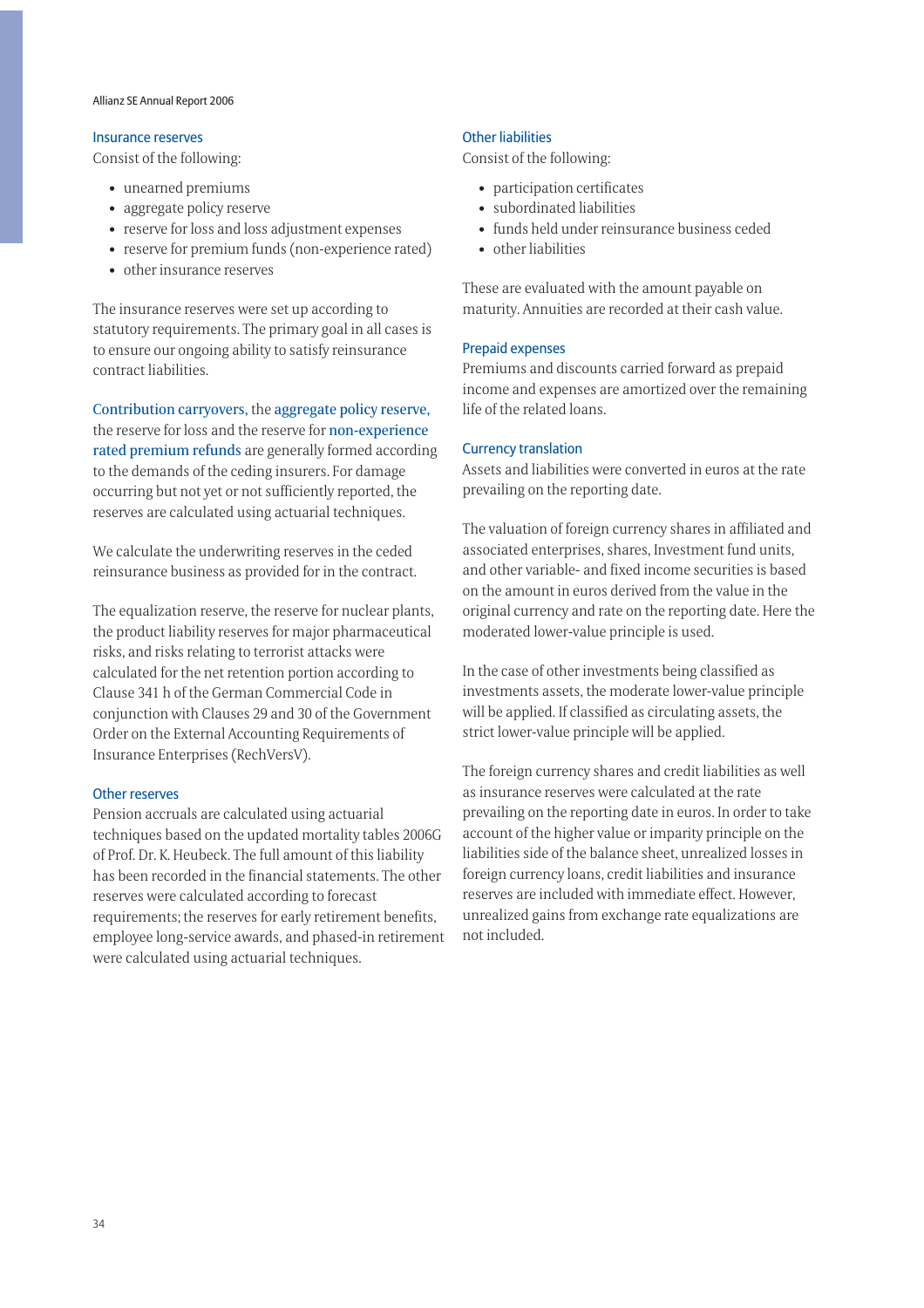[THIS PAGE INTENTIONALLY LEFT BLANK]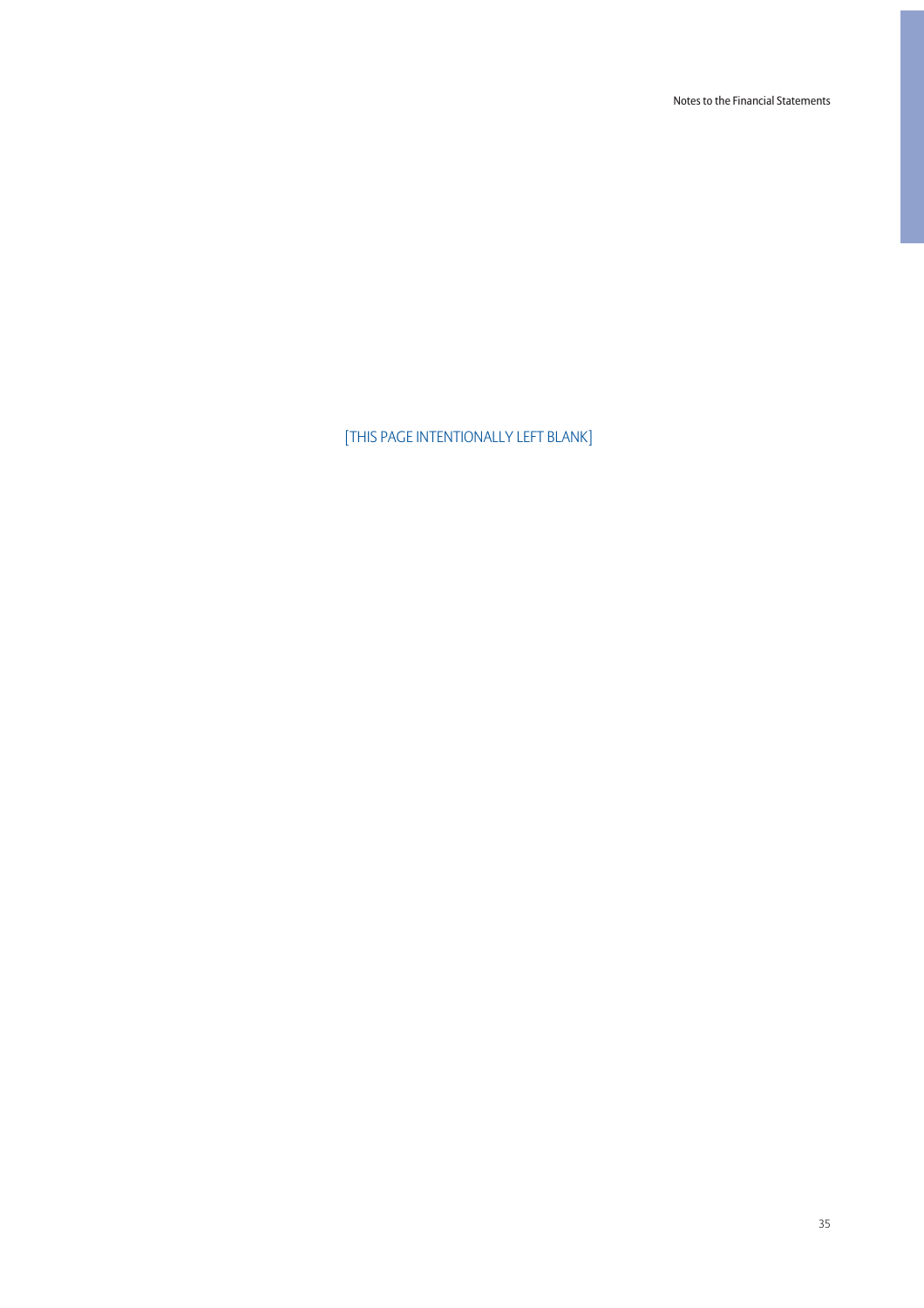# <span id="page-39-0"></span>Supplementary Information on Assets

# 1 Change of assets A., B.I through B.III. in fiscal year 2006

|             |                                                                       | Values stated as of 31.12.2005 |       | Additions       |
|-------------|-----------------------------------------------------------------------|--------------------------------|-------|-----------------|
|             |                                                                       | $\epsilon$ thou                | %     | $\epsilon$ thou |
| А.          | Intangible assets                                                     |                                |       |                 |
|             | Other intangible assets                                               | 9,229                          |       | 28,216          |
| <b>B.I.</b> | Real estate, real estate rights, and buildings, including buildings   |                                |       |                 |
|             | on property not owned by Allianz                                      | 422,008                        | 0.6   | 5,956           |
| B.II.       | Investments in affiliated and associated enterprises                  |                                |       |                 |
|             | 1. Shares in affiliated and associated enterprises                    | 62,148,996                     | 84.9  | 22,404,527      |
|             | 2. Loans to affiliated enterprises                                    | 1,503,609                      | 2.1   | 301,794         |
|             | 3. Investments in other enterprises                                   | 275,532                        | 0.4   | 74,445          |
|             | Subtotal B. II.                                                       | 63,928,137                     | 87.4  | 22,780,766      |
|             | <b>B.III.</b> Other investments                                       |                                |       |                 |
|             | 1. Stocks, investment fund units and other variable income securities | 1,177,461                      | 1.6   | 2,518,488       |
|             | 2. Bearer bonds and other fixed-income securities                     | 6,610,929                      | 9.0   | 13,000,048      |
|             | 3. Bank deposits                                                      | 1,017,158                      | 1.4   | 528,769         |
|             | Subtotal B. III.                                                      | 8,805,548                      | 12.0  | 16,047,305      |
|             | Subtotal B.I. through B.III.                                          | 73,155,693                     | 100.0 | 38,834,027      |
| Total       |                                                                       | 73,164,922                     |       | 38,862,243      |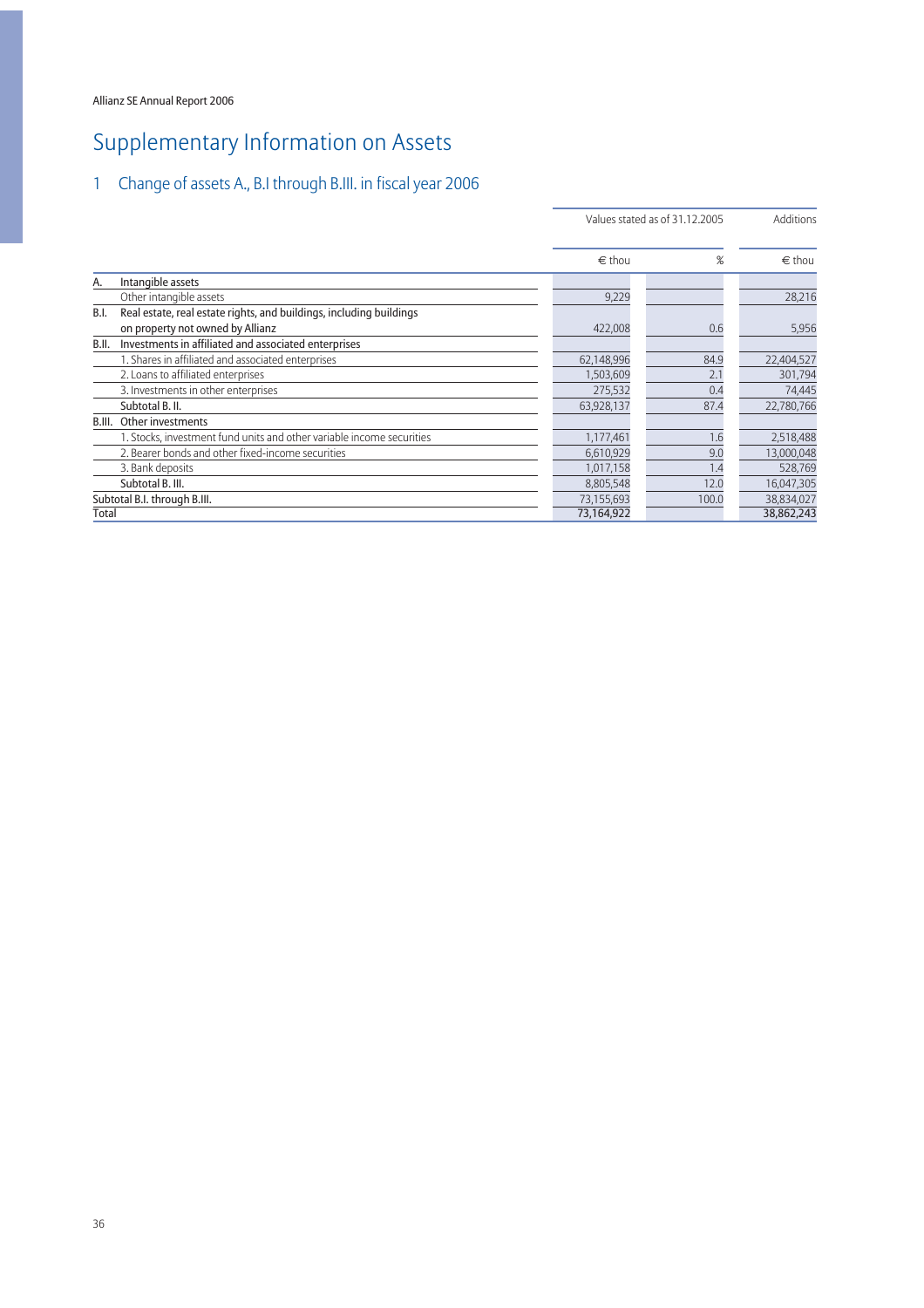| Transfers       | <b>Disposals</b> | Revaluation     | Depreciation    | Net additions $(+)$<br>Net disposals (-) |                 | Values stated as of 31.12.2006 |
|-----------------|------------------|-----------------|-----------------|------------------------------------------|-----------------|--------------------------------|
| $\epsilon$ thou | $\epsilon$ thou  | $\epsilon$ thou | $\epsilon$ thou | $\epsilon$ thou                          | $\epsilon$ thou | %                              |
|                 | 5,241            |                 | 2,099           | 20,876                                   | 30,105          |                                |
|                 | 36,832           |                 | 7,434           | (38, 310)                                | 383,698         | 0.5                            |
|                 | 18,018,028       | 7,271           | 194,688         | 4,199,082                                | 66,348,078      | 82.6                           |
|                 | 523,483          | 1,799           | 46,343          | (266, 233)                               | 1,237,376       | 1.5                            |
|                 |                  |                 |                 | 74,444                                   | 349,976         | 0.4                            |
|                 | 18,541,511       | 9,070           | 241,032         | 4,007,293                                | 67,935,430      | 84.5                           |
|                 |                  |                 |                 |                                          |                 |                                |
|                 | 1,210,208        | 120,495         | 619             | 1,428,156                                | 2,605,617       | 3.3                            |
|                 | 11,524,438       | 58              | 185,140         | 1,290,528                                | 7,901,457       | 9.8                            |
|                 |                  |                 |                 | 528,769                                  | 1,545,927       | 1.9                            |
|                 | 12,734,646       | 120,553         | 185,759         | 3,247,453                                | 12,053,001      | 15.0                           |
|                 | 31,312,989       | 129,623         | 434,225         | 7,216,436                                | 80,372,129      | 100.0                          |
|                 | 31,318,230       | 129,623         | 436,324         | 7,237,312                                | 80,402,234      |                                |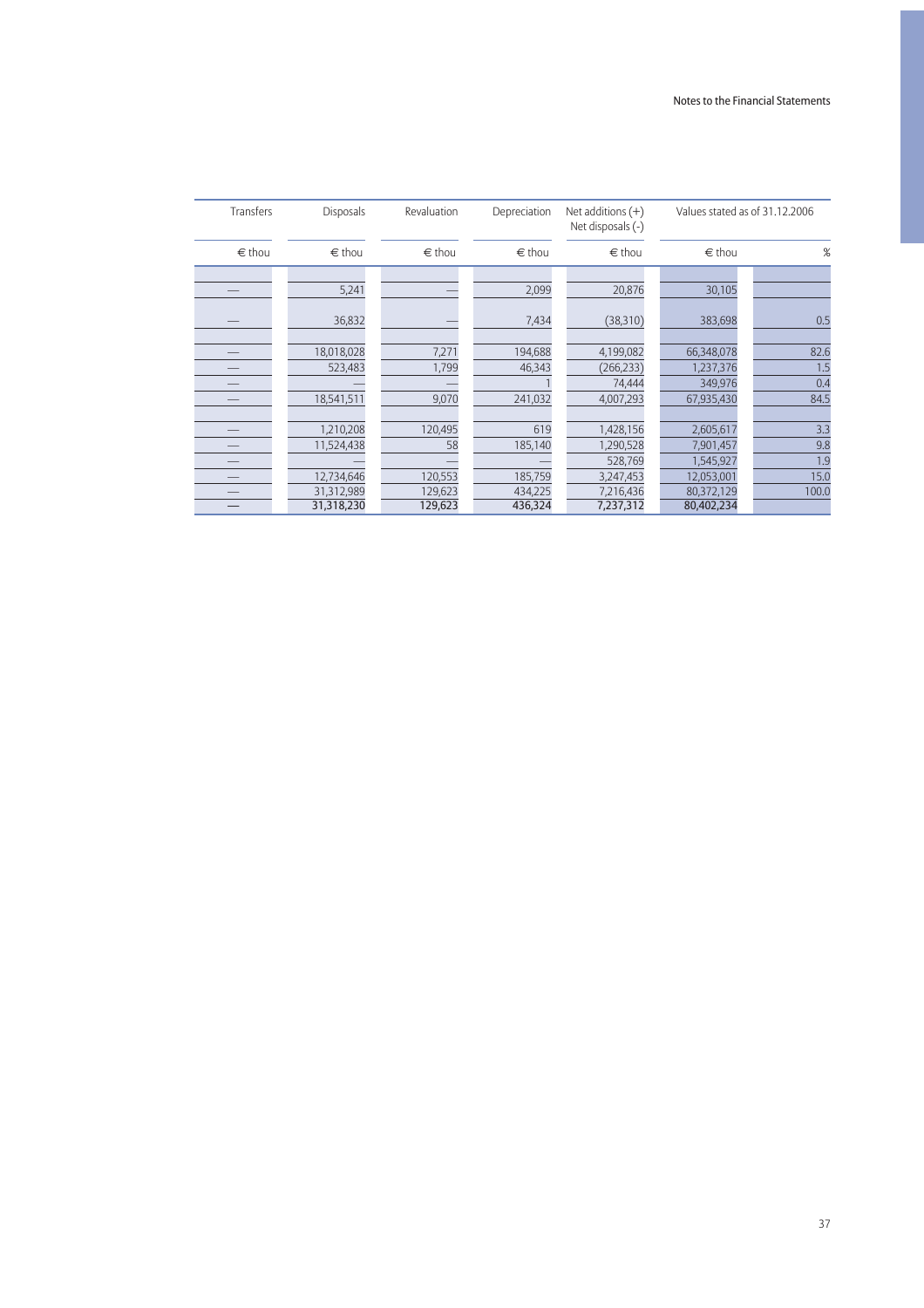# <span id="page-41-0"></span>2 Market value of investments

As of December 31, 2006 the market value of real estate holdings, dividend-bearing stocks (investments in affiliated and associated enterprises, other shares, and investment fund units), and bearer bonds amounted to  $\in$  109.4 (94.7) billion. The corresponding balance sheet valuation of these investments was  $\epsilon$  77.6 (70.6) billion.

The values are subdivided into individual asset categories as follows:

|                         |               | 31.12.2006      |                      |
|-------------------------|---------------|-----------------|----------------------|
|                         | Book value    | Market<br>value | Valuation<br>reserve |
|                         | $\epsilon$ bn | € bn            | € bn                 |
| Real estate             | 0.4           | 0.6             | 0.2                  |
| Dividend-bearing stocks | 69.3          | 100.9           | 31.6                 |
| Bearer bonds            | 7.9           | 7.9             |                      |
| Total                   | 77.6          | 109.4           | 31.8                 |

The following valuation methods have been used to determine the market value:

### Real estate

Land and buildings normally at capitalized earning value, new buildings at cost. The capitalized earnings value was calculated in the fiscal year.

### Dividend-bearing securities

Quoted companies at the stock exchange price quoted on the last trading day of 2006. Non-quoted companies at their net worth calculated by the DVFA method or at acquisition costs.

### Bearer bonds and other fixed-income securities

At the stock exchange value quoted on the last trading day of 2006

# 3 Real estate (Assets B.I.)

The balance sheet value in the context of own properties and buildings used for own business activities amounts to € 578 thousand (2005: € 609 thousand).

# 4 Investments in affiliated and associated enterprises (B.II.)

The increase in the fiscal year is mainly due to additions of € 3,653,173 thousand derived from the purchase of RAS shares from the RAS shareholders for the purpose of the merger. The RAS shares were acquired in exchange for new shares issued by Allianz SE (see page 14).

## 5 Funds held by others under reinsurance business assumed (B.IV)

This item was reduced mainly due to the cancellation of the quota share reinsurance contract with an insurer.

## 6 Statement of share property

The statements made pursuant to Clause 285 Nr. 11 HGB are published with the annual report in the electronic version of the "Bundesanzeiger" and is accessible on the company's website.

# 7 Other receivables (Assets C.II.)

The increase of  $\epsilon$  2,224,235 thousand is essentially due to an increase in receivables from profit transfer agreements worth € 1,160,427 thousand and an increase in tax receivables, up by € 433,172 thousand in comparison to last year. A further € 171,164 thousand arose from the increase in the cash pool receivables and € 250,040 thousand receivables established within the branch offices.

## 8 Other assets (Assets D.IV.)

This position mainly involves options on treasury stock acquired in the "All-in-One" transaction in 2005 and company stock options to secure intra-group obligations relating to the stock-related incentive plan.

# 9 Miscellaneous assets (Assets E.II.)

This item includes the premium on loans to affiliated and associated enterprises with  $\epsilon$  1,874 thousand (2005: € 4,186 thousand) and the discount on other loans and subordinated liabilities with € 85,324 thousand (2005: € 103,612 thousand).

# 10 Collateral

The assets include assets pledged as collateral for a total of € 5,120,864 thousand (2005: € 6,132,675 thousand) subject to restricted usage. Allocations to affiliated and associated enterprises account for € 4,552,375 thousand.

# Supplementary Information on Equity and Liabilities

## 11 Shareholders' Equity (Equity and Liabilities A.I.)

At December 31, 2006 the issued capital registered at the Commercial Register was € 1,106,304,000.00. The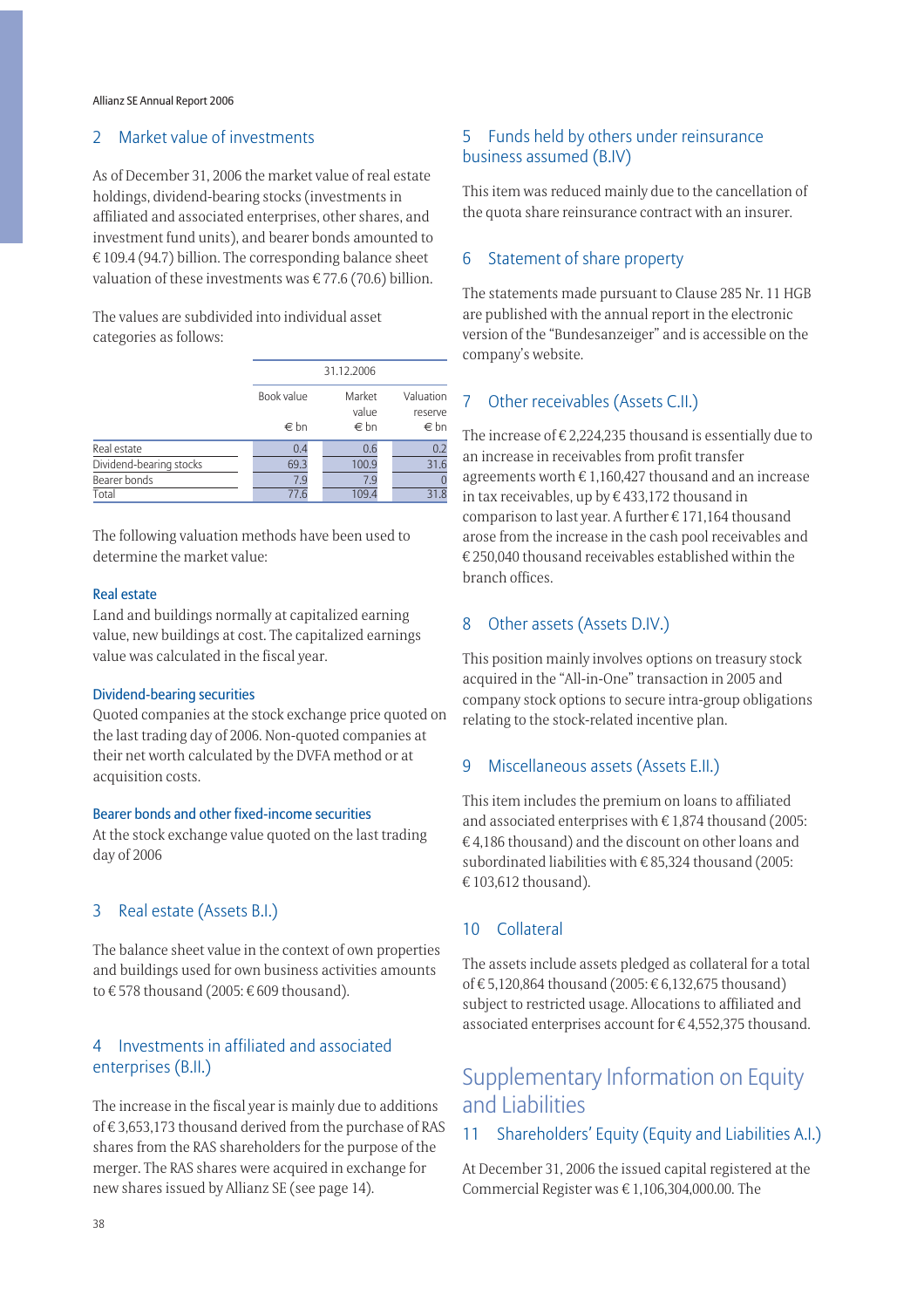share capital is divided into 432,150,000 registered shares with restricted transferability. The shares have no par value but have a mathematical value of € 2.56 each as a proportion of the capital stock.

At December 31, 2006 Allianz SE held 481,267 treasury shares, which are used as security for obligations from the restricted stock units program. The General Meeting of February 8, 2006 authorized the domestic and foreign banks in which Allianz SE holds a majority interest to acquire treasury shares for trading purposes pursuant to Section 71 (1) No. 7 Stock Corporation Act (Aktiengesetz). During the fiscal year, these banks acquired 44,741,900 (2005: 83,202,188) shares of Allianz SE at an average price of € 131.45 (2005: 104.66) per share and entered into stock loans with 12, 854,765 shares of Allianz SE. Additionally these banks took 748,897 shares of Allianz SE as collateral. During the fiscal year, 42,180,935 shares (2005: 87,652,805) were sold at an average price of € 132.76 (2005: 105.06) per share and stock loans with 9, 045,099 shares of Allianz SE were granted. The income from treasury stocks came to € 29,097 thousand (2005: loss of 31 000 thousand), which was recorded in retained earnings. At December 31, 2006, other Group companies held 2,332,442 shares in Allianz SE.

### Changes to the number of issued shares outstanding

|                                            | 2006        | 2005        |
|--------------------------------------------|-------------|-------------|
| Issued shares outstanding as of January 1, | 405,298,397 | 366,859,799 |
| Capital increase for merger with RAS       | 25,123,259  |             |
| Exercise of warrants                       |             | 9,000,000   |
| Capital increase for cash                  |             | 10,116,850  |
| Capital increase for employee shares       | 986,741     | 1,148,150   |
| Change in treasury shares held for         |             |             |
| non-trading purposes                       | (57, 232)   | 17,165,510  |
| Change in treasury shares held for trading |             |             |
| purposes                                   | (2,014,874) | 1,008,088   |
| Issued shares outstanding as of            |             |             |
| December 31,                               | 429,336,291 | 405,298,397 |
| Treasury shares                            | 2,813,709   | 741,603     |
| Total number of issued shares              | 432,150,000 | 406,040,000 |

Appropriated retained earnings (Equity and Liabilities A.III.)

As of December 31, 2006 there was authorized capital 2006/I with a nominal principal amount of € 450,000,000.00 (175,781,250 shares), which can be issued at any time up to February 7, 2011. The shareholders are generally entitled to subscribe to newly issued shares. Subscription rights can be excluded for capital increases against contribution in kind as well as for fractional amounts. For a capital increase against contributions in cash, the subscription rights of shareholders can be excluded if the issue price is not significantly below the market price and the shares issued under exclusion of the subscription rights pursuant to Section 186(3) sentence 4 of the German Stock Corporation Act do not exceed ten percent of the share capital. Finally, subscription rights can be excluded to the extent necessary to grant holders of bonds that carry conversion or option rights a subscription right. Another authorized capital (authorized capital 2006/II) can be used until February 7, 2011 to issue shares against cash contributions. The shareholders' subscription rights can be excluded in order to issue the new shares to employees of Allianz SE and its Group companies. The authorized capital 2006/II as of December 31, 2006 amounted to  $\epsilon$  12,473,943.04 (corresponds to 4,872,634 shares).

In 2006 the company has not been informed of voting rights quotas according to Clauses 21. 1 and 41.2 WpHG (German Securities Trading Act).

### Additional paid-in capital (Equity and Liabilities A.II.)

|                               | $\epsilon$ thou |
|-------------------------------|-----------------|
| As of 31.12.2005              | 20.576.431      |
| + From capital increases 2006 | 3.715.595       |
| As of 31.12.2006              | 24,292,026      |

|                        | As of<br>31.12.2005 | Unappropriated<br>retained<br>earnings<br>2005 | From net<br>income<br>2006 | Appropriation to<br>reserve for<br>treasure stock | As of<br>31.12.2006 |
|------------------------|---------------------|------------------------------------------------|----------------------------|---------------------------------------------------|---------------------|
|                        | $\epsilon$ thou     | $\epsilon$ thou                                | € thou                     | € thou                                            | $\epsilon$ thou     |
| 1. Legal reserve       | 1,229               |                                                |                            |                                                   | 1,229               |
| 2. For treasury shares | 30,485              |                                                |                            | 7,497                                             | 37,982              |
| 3. Other               | 7,192,594           | 8,768                                          | 2,008,618                  | (7, 497)                                          | 9,202,483           |
| Total                  | 7,224,308           | 8,768                                          | 2,008,618                  |                                                   | 9,241,694           |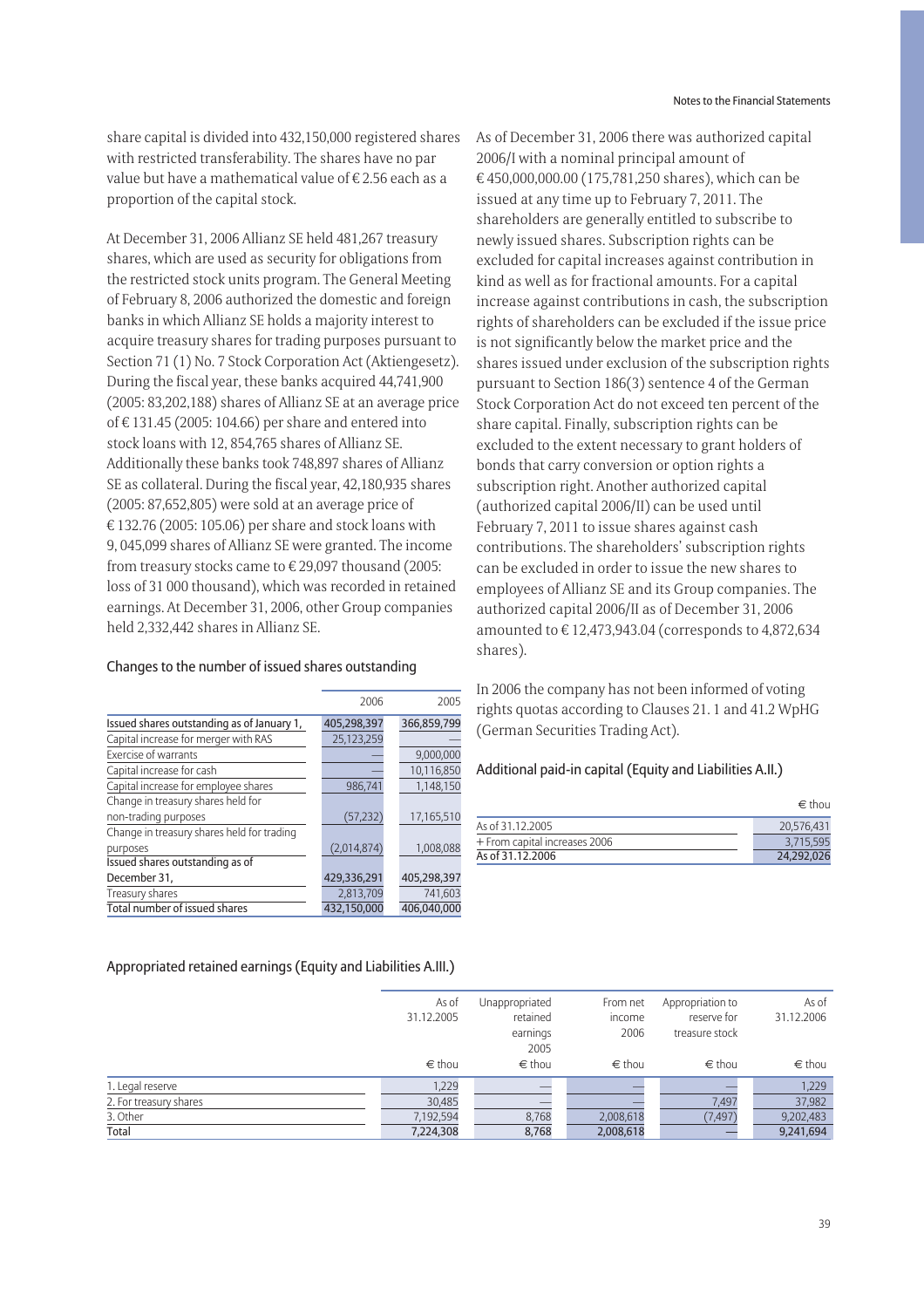# <span id="page-43-0"></span>12 Participation certificates (Equity and Liabilities B.)

The item participation certificates shows the guaranteed total redemption price that Allianz SE has to pay when the 6,098,665 participation certificates still outstanding are redeemed by their holders. The distributions for the year under review attributable to participation certificates are reported under other liabilities.

The General Meeting of May 4, 2005 authorized the Management Board, with the consent of the Supervisory Board, to issue new participation certificates for up to € 25,000,000.00 in order to secure the subscription rights of the holders of the participation certificates already issued, if this is necessary according to the terms of the participation certificates. In the event of a capital increase or the issuance of bonds carrying conversion or option rights granting shareholders subscription rights the terms of the participation certificates provide for the right of holders of such certificates to subscribe for further participation certificates at conditions that are comparable to the conditions for shareholders.

The terms and conditions for participation certificates provide for an annual distribution of 240.0 percent of the dividend paid by the company in respect of one Allianz no-par value share. In addition, under certain conditions, certificate holders are granted the right to subscribe to new participation certificates; here the pre-emptive rights of shareholders are excluded. Participation certificates do not confer on their holders any voting rights, any rights to conversion into Allianz shares or any rights to liquidation proceeds. They are unsecured and rank pari passu with the claims of other unsecured creditors

Participation certificates are redeemable at the option of their holders every five years, for the first time as of December 31, 2001, by giving 12 months' notice. Up to now this right of redemption has been exercised for 358 participation certificates. In this case, the conditions guarantee a redemption price equal to the weighted average of the issue price of all the previous issues of participation certificates. The current redemption price per certificate is based on the last issue date of April 2003 and is equal to  $\epsilon$  72.39.

The company has the right to call the participation certificates for redemption to the end of the financial year upon six months' prior notice every year. In such case, the cash compensation for each participation certificate is equal to 122.9 percent of the average Allianz share price. Alternatively the company can offer to exchange ten Allianz shares for eight participation certificates. Allianz SE has consistently stated at General Meetings that there is no legal obligation on the part of Allianz SE to call for redemption of the profit participation certificates by December 31, 2006 or at any other date.

## 13 Subordinated liabilities (liabilities C.)

Subordinated liabilities in the amount of € 7,510,083 thousand result from the issuance of subordinated bonds in the amount of € 5,930,748 thousand by Allianz Finance II B. V., which has transferred the proceeds from these issues to Allianz SE, and in the amount of  $\in$  1,579,336 thousand from the issuance of a bond by Allianz SE. See footnote no. 16.

## 14 Insurance reserves (liabilities D.)

### Aggregate policy reserve

The aggregate policy reserve was down in the fiscal year by € 399 million. This decrease is mainly due to the quota share reinsurance contract with an insurer.

### Reserve for loss and loss-adjustment expenses

The reserve for loss and loss-adjustment expenses decreased by € 466,349 thousand. This was due mainly to the decrease in the group quota of an insurer.

### Equalization reserve and similar reserves

In the fiscal year,  $\epsilon$  49,339 thousand was allocated to this item. This was due mainly to a special effect stemming from the conversion of the insurance branches pursuant to Clause 6 BerVersV. This special effect amounted to € 234,586 thousand and related to the non-life classes burglary, theft, extended coverage, hail, tap water, storm, animal, technical and associated residential building reinsurance.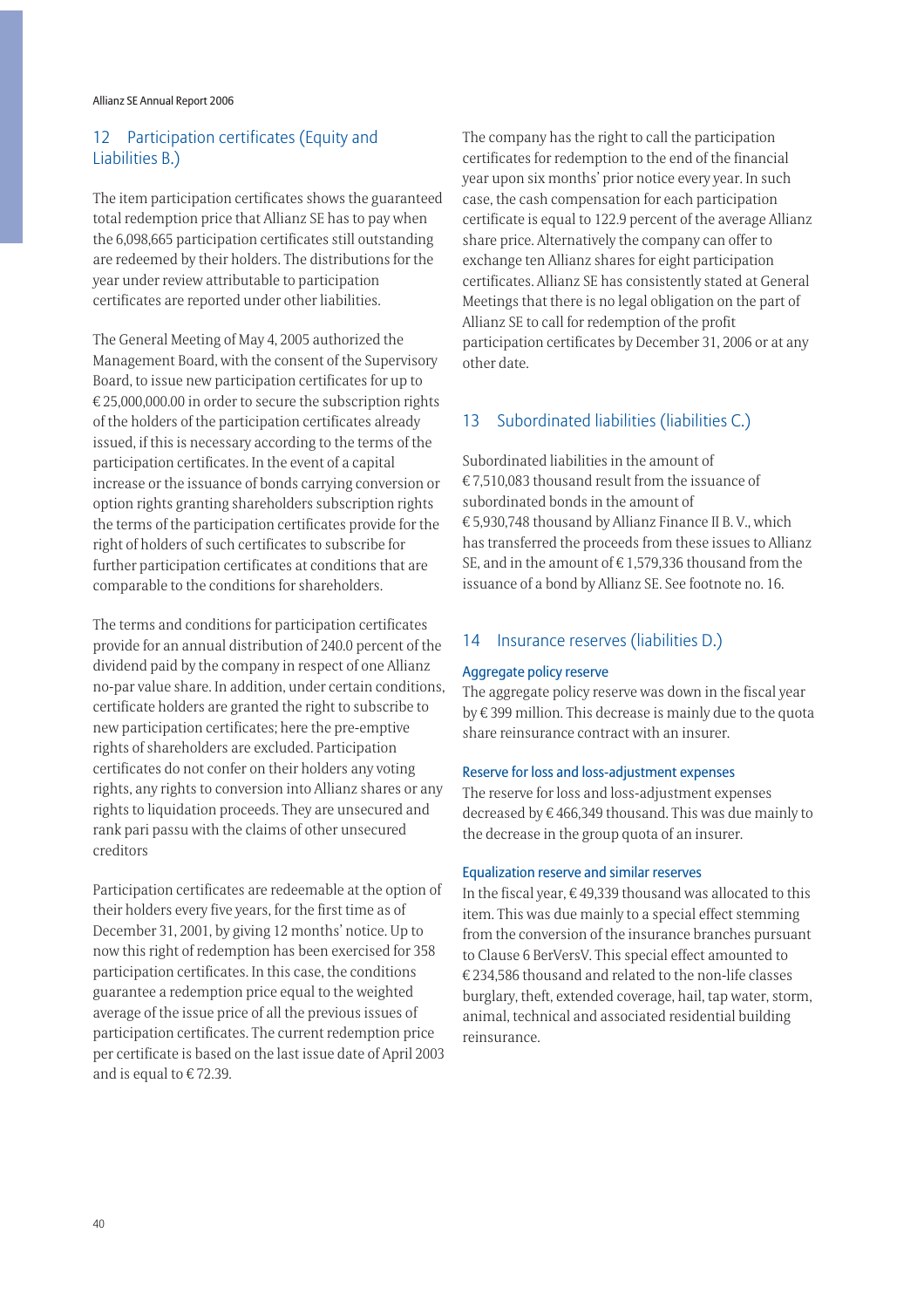# <span id="page-44-0"></span>15 Other reserves (Equity and Liabilities E.)

The pension obligations of Allianz Deutschland AG and other German Group companies are accrued in the financial statements of Allianz SE because the company has assumed joint liability for the pension obligations and undertaken to fulfill them. In addition to pensions

and similar liabilities of € 3,398,374 thousand (2005: € 3,306,214 thousand) and provisions for taxation in the amount of € 725,398 thousand (2005: € 237,973 thousand), other reserves are recorded here that have developed as follows:

|                                  | Provision                     | Use                     | Revenue<br>from the<br>release of<br>other<br>provisions | Allocation     | Provision                     |
|----------------------------------|-------------------------------|-------------------------|----------------------------------------------------------|----------------|-------------------------------|
|                                  | 31.12.2005<br>$\epsilon$ thou | 2006<br>$\epsilon$ thou | 2006<br>$\epsilon$ thou                                  | 2006<br>€ thou | 31.12.2006<br>$\epsilon$ thou |
| Deferred tax from branches (RAS) |                               |                         |                                                          | 6,558          | 6,558                         |
| Anticipated losses               | 1,167,051                     | 341,875                 | 13,213                                                   | 349,695        | 1,161,658                     |
| Other                            | 94,334                        | 70,943                  | 2,245                                                    | 114,532        | 135,678                       |
| Total                            | 1,261,385                     | 412,818                 | 15,458                                                   | 470,785        | 1,303,894                     |

The total increase in other reserves of € 42,509 thousand derives, on the one hand, from the allocation to reserves for anticipated losses  $\epsilon$  106,991 thousand for derivative financial instruments, and, on the other hand, from a

decrease in the provision for the formal warranty made in respect of the Fireman's Fund Insurance Company by € 39,299 thousand and a reduction in other provisions by a net amount of € 25,183 thousand.

# 16 Long-term and secured liabilities, external group financing

In the items covering other liabilities, subordinated liabilities and bonds liabilities totaling € 12,740,638 thousand with a residual term of more than five years are included.

### The terms are presented in detail as follows:

|                                  |                         | Residual term of up to 5<br>years |                 | Residual term of more than 5<br>years |                         | Total           |
|----------------------------------|-------------------------|-----------------------------------|-----------------|---------------------------------------|-------------------------|-----------------|
|                                  | 2006<br>$\epsilon$ thou | 2005<br>$\epsilon$ thou           | 2006            | 2005                                  | 2006<br>$\epsilon$ thou | 2005            |
|                                  |                         |                                   | $\epsilon$ thou | $\epsilon$ thou                       |                         | $\epsilon$ thou |
| Subordinated liabilities (C.)    |                         |                                   |                 |                                       |                         |                 |
| Intra-group transmissions        |                         |                                   |                 |                                       |                         |                 |
| proceeds from issues             | 237,286                 | 199,771                           | 5,693,462       | 4,893,462                             | 5,930,748               | 5,093,233       |
| Other                            | 79,336                  | 79,336                            | 1,500,000       | 1,500,000                             | 1,579,336               | 1,579,336       |
| Subtotal                         | 316,622                 | 279,107                           | 7,193,462       | 6,393,462                             | 7,510,084               | 6,672,569       |
| Bonds (G.II)                     | 516,065                 | 368,204                           | 414,000         | 414,000                               | 930,065                 | 782,204         |
| Miscellaneous liabilities (G.IV) |                         |                                   |                 |                                       |                         |                 |
| Intra-group transmissions        |                         |                                   |                 |                                       |                         |                 |
| proceeds from issues             | 5,537,051               | 6,774,319                         | 2,620,395       | 1,120,395                             | 8,157,446               | 7,894,714       |
| Other intra-group liabilities    | 16,240,279              | 13,858,589                        | 2,512,781       | 2,523,728                             | 18,753,060              | 16,382,317      |
| Subtotal intra-group liabilities | 21,777,330              | 20,632,908                        | 5,133,176       | 3,644,123                             | 26,910,506              | 24,277,031      |
| Liabilities to third parties     | 796,715                 | 1,195,290                         |                 |                                       | 796,715                 | 1,195,290       |
| Subtotal                         | 22,574,045              | 21,828,198                        | 5,133,176       | 3,644,123                             | 27,707,221              | 25,472,321      |
| Total                            | 23,406,732              | 22,475,509                        | 12,740,638      | 10,451,585                            | 36,147,370              | 32,927,094      |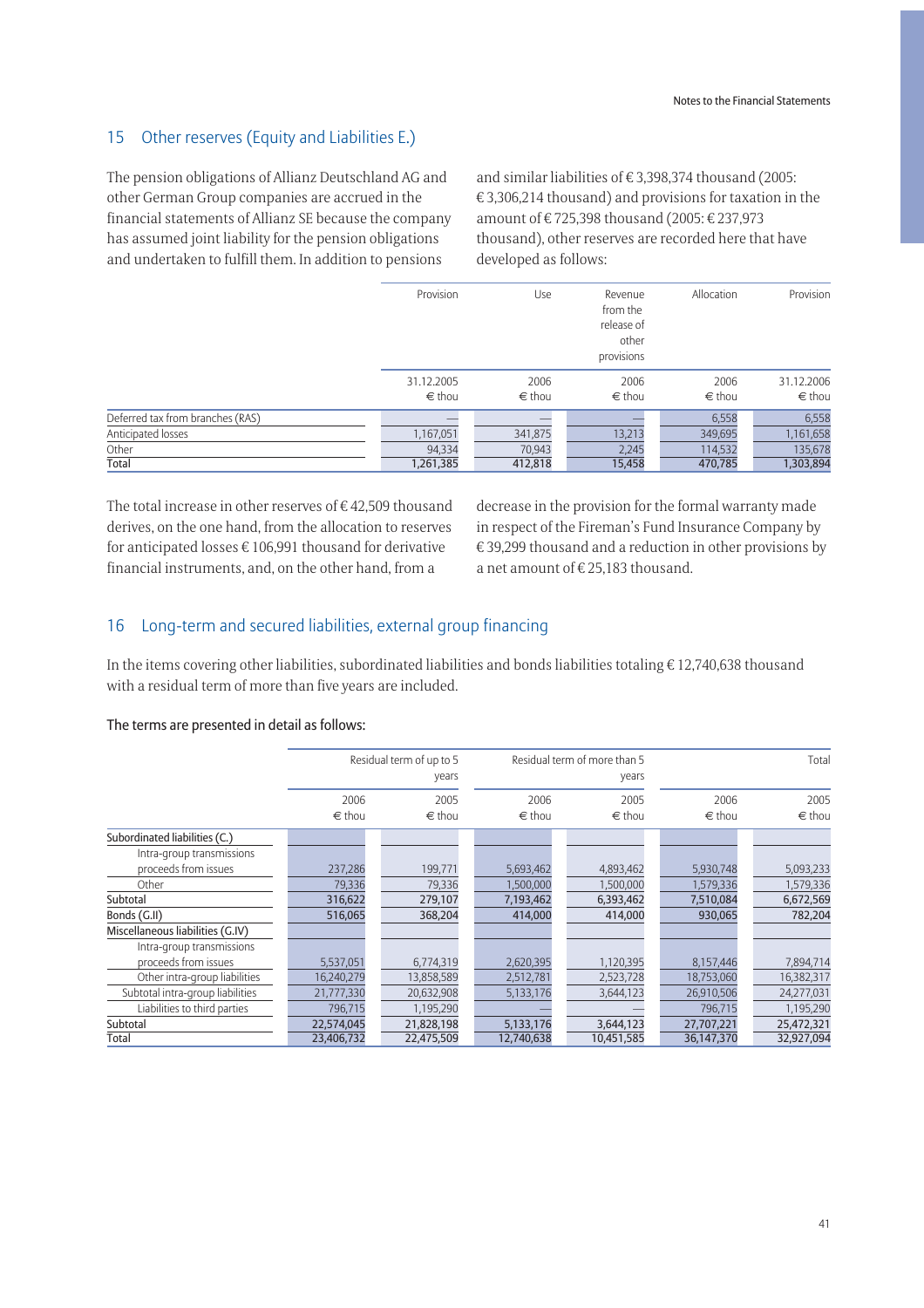#### Allianz SE Annual Report 2006

The increase in subordinated liabilities with a residual term of more than five years results from the issue of a subordinated bond of € 800,000 thousand by Allianz Finance II B.V. The other liabilities were changed essentially by the increase in intra-group liabilities from the intra-group cash pooling amounting to  $\epsilon$  2,218,640 thousand.

From the other total liabilities of  $\epsilon$  27,707,221 thousand, € 3,924,819 thousand is secured by the mortgaging of assets and  $\epsilon$  259,118 thousand in the form of mortgages, annuity land charges and ship mortgages.

Other and subordinated liabilities are primarily derived from intra-group loans.

The majority of these intra-group loans of € 14,088,194 thousand represent the transmission of issue proceeds from intra-group financing using financial companies in the Netherlands and the US, from which € 5,930,748 thousand is allotted to subordinated liabilities and € 8,157,446 thousand to other liabilities. These liabilities have the following residual terms:

### Maturity table (liabilities relating to passing on of intra-group issue proceeds)

| Book value in                                         | Total<br>$\epsilon$ thou | Term up<br>to 1 year<br>€ thou | Term<br>l-3 years<br>$\epsilon$ thou | Term<br>3-5 years<br>$\epsilon$ thou | Term<br>5-10 years<br>$\epsilon$ thou | Term<br>$>$ 10 years<br>€ thou |
|-------------------------------------------------------|--------------------------|--------------------------------|--------------------------------------|--------------------------------------|---------------------------------------|--------------------------------|
| <b>Balance sheet item</b><br>Subordinated liabilities | 5,930,748                | 237,286                        |                                      |                                      |                                       | 5,693,462                      |
| Other liabilities<br>Total                            | 8.157.446<br>14,088,194  | 2,404,721<br>2,642,007         | 3,132,330<br>3,132,330               |                                      | 2,620,395<br>2,620,395                | 5,693,462                      |

## Information about derivative financial instruments

### Options dealing in shares and share indices

| Class      | Nominal   | Fair                     | Book                     |                               |
|------------|-----------|--------------------------|--------------------------|-------------------------------|
|            | € thou    | Value<br>$\epsilon$ thou | Value<br>$\epsilon$ thou | Balance sheet<br>item         |
| Long Call  |           |                          |                          | Assets, B.III.:               |
|            |           |                          |                          | 36,163 € thou<br>Assets D.IV: |
|            | 2,471,970 | 767,849                  | 363,785                  | 327,622 € thou                |
| Short Call | 474,765   | (195, 705)               | 198,172                  | Liabilities G.IV.             |

Options will be valued according to the Black Scholes model if they are exercised in Europe, and according to the binomial model in the case of exercise in America, on the basis of the closing rate on the valuation date. Yield curves derive from the swap rates on the valuation date. The dividend yield is calculated based on the last published dividend proposal. Volatility is calculated based on current traded implicit volatility, taking into account residual term and the ratio between strike price and relevant date price.

### Forward contracts in shares, share indices and equity swaps

| Class               | Nominal   | Fair Value | Book Value | <b>Balance Sheet</b> |
|---------------------|-----------|------------|------------|----------------------|
|                     | € thou    | € thou     | € thou     | item                 |
| Long Forward        | 657,031   | 93,362     |            |                      |
| Short Forward       | 1,330,201 | (750, 632) | 730,205    | Liabilities E.       |
| <b>Equity Swaps</b> | 1,595,038 | (187, 676) |            |                      |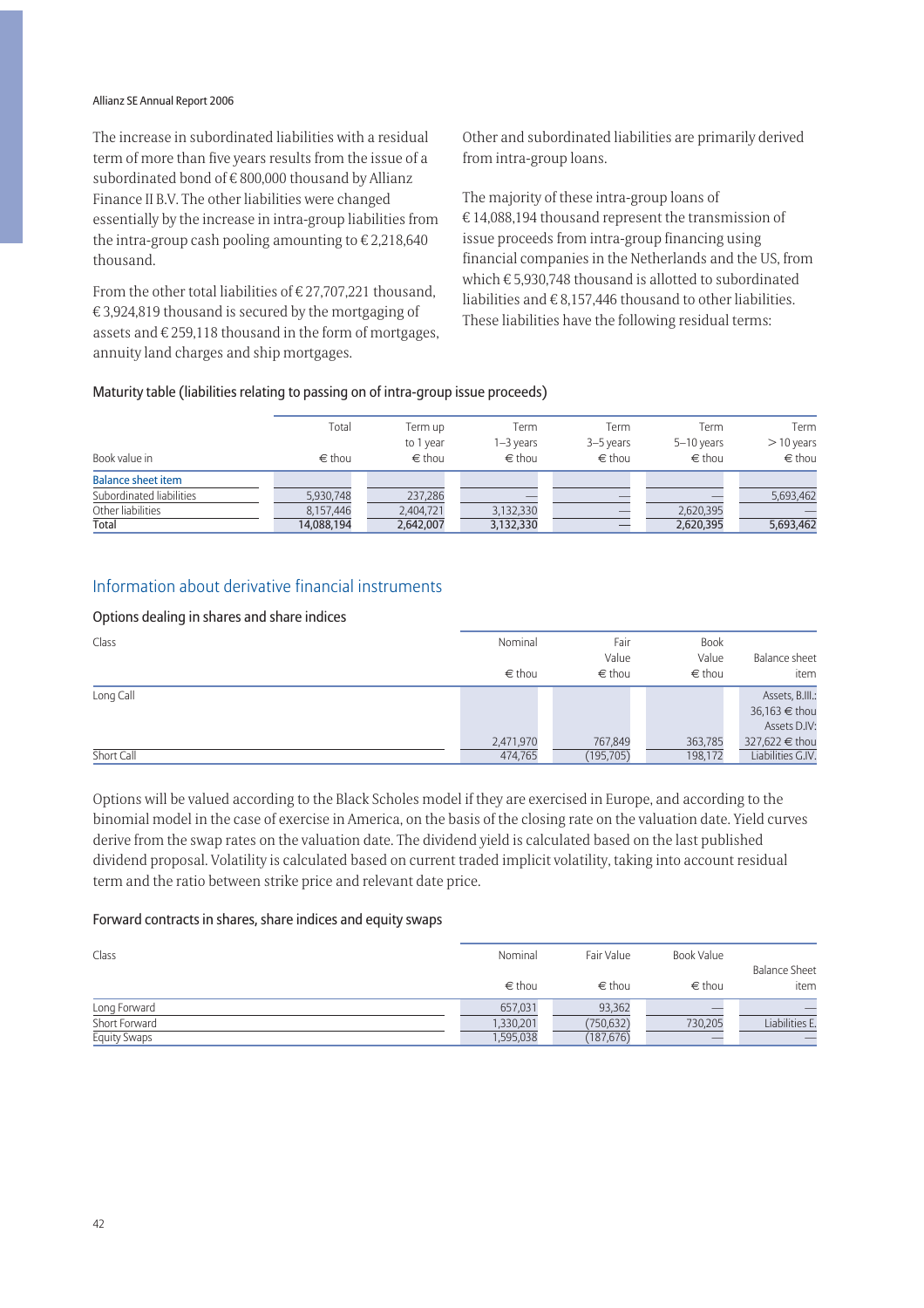The fair value of a forward contract or sale is determined as the difference between the underlying closing price on the valuation date and the discounted future price. The discounting interest rates are calculated from swap rates with identical maturity on the valuation date. If in the timeline of the futures contract dividends payments accrue which are not balanced by compensation payments, they are also taken into account with their cash values.

The fair value of an equity swap is the difference between the fair values of sold and purchased positions. The sold position is evaluated as a forward sale and the purchased position as a forward contract.

In the case of liabilities from hedge RSUs, with which the group companies secure their liabilities from the group equity incentive plans internally toward Allianz SE, the fair value of the embedded equity swap is determined as the difference between the acquisition costs paid on the issue date by the group companies to Allianz SE and the price of the Allianz SE shares on the evaluation date, adjusted by the amount of estimated future discounted dividends.

#### Forward contracts currencies

|                               | Nominal            |                 | Fair Value Book Value | Balance<br>Sheet                 |
|-------------------------------|--------------------|-----------------|-----------------------|----------------------------------|
| Class                         | € thou             | $\epsilon$ thou | € thou                | Position                         |
| Long Forward<br>Short Forward | 132.819<br>282.223 | (1, 921)<br>297 | 1.921<br>521          | Liabilities E.<br>Liabilities E. |

To record the fair value of a currency forward contract, a nominal denominated in euros (per date of futures contract) is discounted with a Euro interest rate with identical maturity while a nominal denominated in foreign currency (per date of futures contract) is discounted with a foreign currency interest rate with identical maturity. The spot price is converted to euros. The difference with the Euro cash value produced the fair value of the futures contract.

#### Credit derivatives

|                     | Nominal         |                 | Fair Value Book Value | Balance<br>Sheet     |
|---------------------|-----------------|-----------------|-----------------------|----------------------|
| Class               | $\epsilon$ thou | $\epsilon$ thou | $\epsilon$ thou       | Position             |
| Credit Default Swap | 740,000         | (5,254)         |                       | 5,254 Liabilities E. |
|                     |                 |                 |                       |                      |

The fair value of a credit default swap is recorded as the difference between the cash value of the series of payments based on the current spread on the valuation date. The discounting interest rates to be used here are calculated from the swap rates with identical maturity on the valuation date. The assumptions used for the recovery rate are guided by each current underlying standard. Probabilities of survival are based on the loss probabilities published by Moody's.

| Category                           | Position of Allianz SE  | Nominal value<br>$\epsilon$ thou | Fair value<br>€ thou | Book value<br>$\epsilon$ thou |
|------------------------------------|-------------------------|----------------------------------|----------------------|-------------------------------|
| Currency-related transactions      | Foreign currency buyer  | 132,819                          | (1, 921)             | 1,921                         |
| Currency-related transactions      | Foreign currency seller | 282,223                          | 297                  | 521                           |
| Share / Index-related transactions | Share / Index buyer     | 3,129,001                        | 861,211              | 363,785                       |
| Share / Index-related transactions | Share / Index seller    | 1,844,966                        | (946, 337)           | 928,377                       |
| <b>Equity Swaps</b>                | Share / Index seller    | 1,595,038                        | (187, 676)           |                               |
| Other transactions-CDS             | Credit Protection Buyer | 740,000                          | (5,254)              | 5,254                         |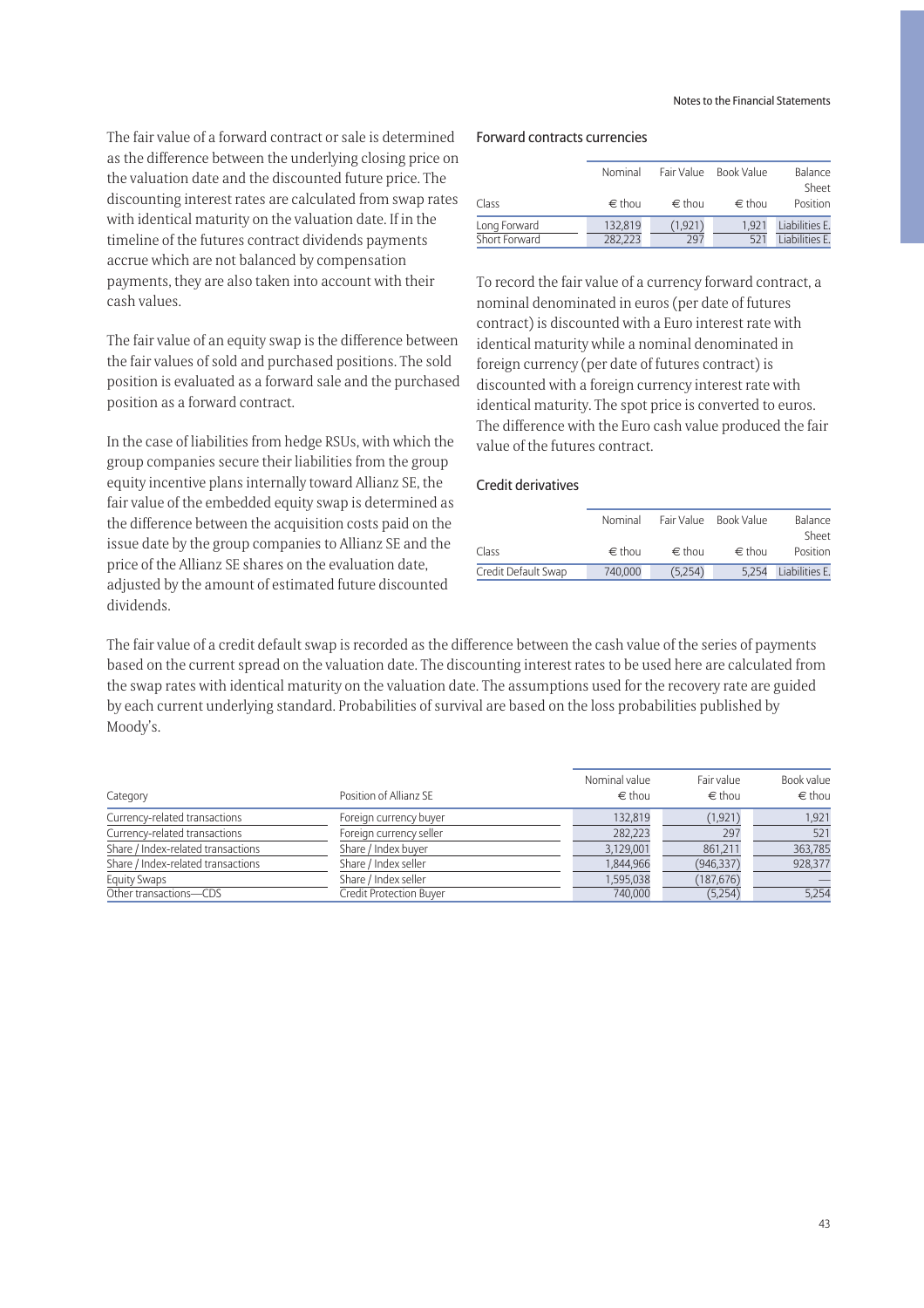# <span id="page-47-0"></span>Supplementary Information to the Income Statement

## 17 Gross Premiums Written (Income Statement  $I.1.a)$

|                             | 2006<br>$\epsilon$ thou | 2005<br>$\epsilon$ thou |
|-----------------------------|-------------------------|-------------------------|
| Property/casualty insurance | 4,020,416               | 4,518,467               |
| Life reinsurance            | 365,381                 | 330,065                 |
| Total                       | 4,385,797               | 4,848,532               |

# 18 Allocated interest return (Income Statement I.2.)

The amount of interest income calculated and transferred under this heading from non-underwriting section to the underwriting section is in accordance with Clause 38 RechVersV. The reduction in interest income by  $\epsilon$  14.109 thousand results from the reduction in funds held by others under reinsurance business assumed.

## 19 Change in expenditure for own-account insurance cases (Income Statement I.4.a)

The net expenditure for insured events has decreased by around € 308,994 thousand. The decrease in the claims following natural catastrophes was essential in relation to this development.

# 22 Investment income (Income Statement II.1.)

|                                                                                                       | 2006<br>$\epsilon$ thou | 2006<br>€ thou | 2005<br>$\epsilon$ thou |
|-------------------------------------------------------------------------------------------------------|-------------------------|----------------|-------------------------|
| Investment income                                                                                     |                         |                |                         |
| a) Income from long-term equity investments                                                           |                         |                |                         |
| From affiliated enterprises: € thou 1,644,027 (817,998)                                               |                         | 1,657,944      | 821,223                 |
| b) Proceeds from other investments From affiliated                                                    |                         |                |                         |
| enterprises: € thou 260,940 (290,541)                                                                 |                         |                |                         |
| aa) Proceeds from real estate, real estate rights, and buildings, including buildings on property not |                         |                |                         |
| owned by Allianz                                                                                      | 37,232                  |                | 39,702                  |
| bb) Proceeds from other investments                                                                   | 658,166                 |                | 715,900                 |
|                                                                                                       |                         | 695,398        | 755,602                 |
| c) Income from write-ups                                                                              |                         | 129,623        | 195,260                 |
| d) Gains from disposal                                                                                |                         | 125,335        | 1,172,041               |
| e) Income from profit pooling and profit transfer                                                     |                         | 3,314,916      | 2,029,038               |
| Total                                                                                                 |                         | 5,923,216      | 4.973.164               |

## 20 Changes in other insurance net provisions (Income Statement I.5.)

Of which € (12,817) thousand (2005: (240,050) thousand) accrues to the net actuarial reserve and  $\epsilon$  (786) thousand (2005: (14,727) thousand) to other insurance net reserves.

# 21 Expenditure for own-account insurance business (Income Statement I.7.)

The gross expenditure for insurance business of € 1,152,303 thousand (2005: € 1,315,032 thousand) compares with received provisions and profit sharing from the insurance transactions (reinsurance) totaling € 359,870 thousand (2005: € 364,673 thousand). The overall expenditure for own-account insurance business has decreased by € 157,926 thousand in comparison with the previous year.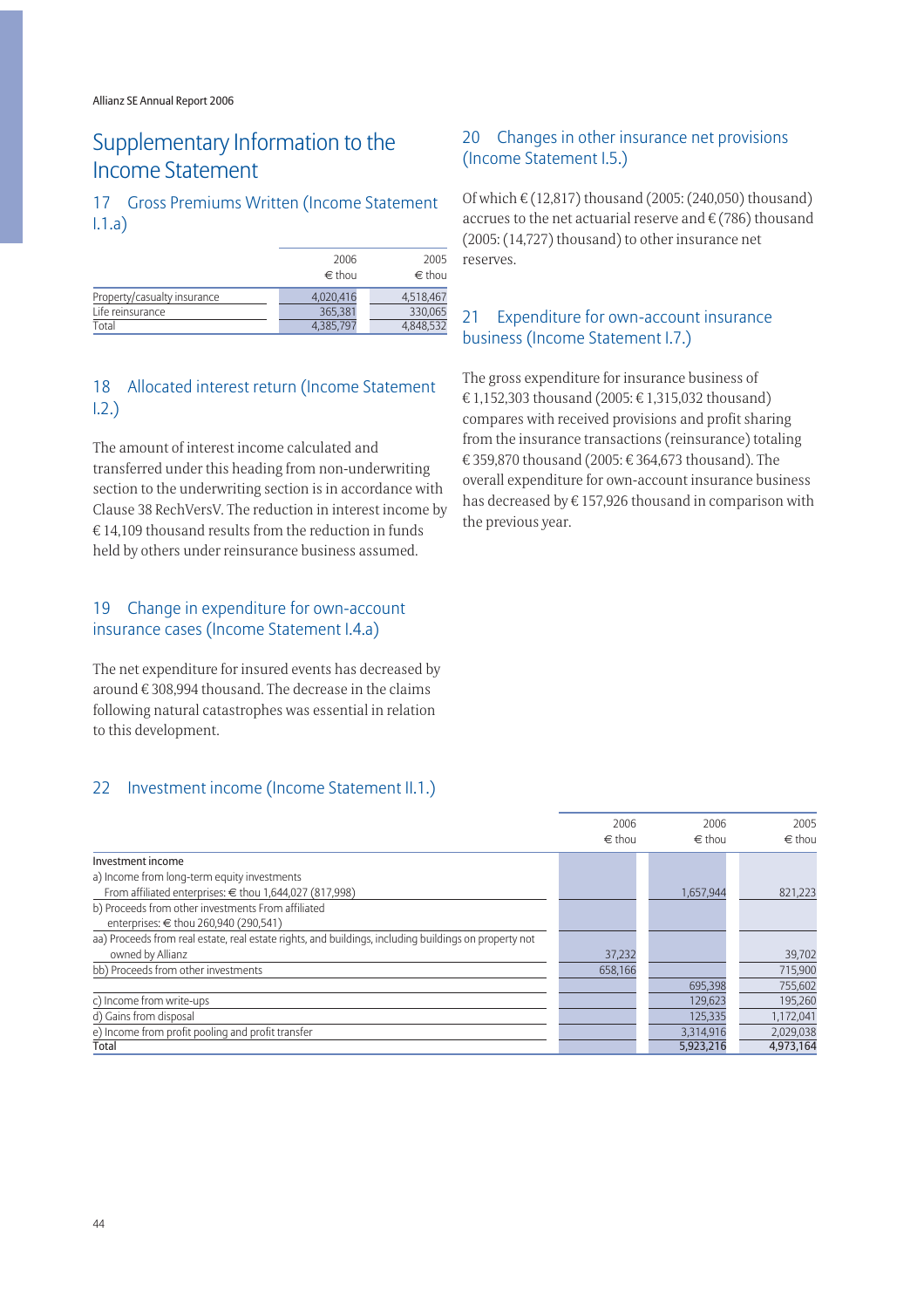## <span id="page-48-0"></span>23 Investments expenses (Income Statement  $II.2.$

|                                    | 2006<br>$\epsilon$ thou | 2005<br>€ thou |
|------------------------------------|-------------------------|----------------|
| Investment expenses                |                         |                |
| a) Investment management, interest |                         |                |
| charges and other investment       |                         |                |
| expenses                           | (1,666,960)             | (1,459,281)    |
| b) Depreciation and write-downs on |                         |                |
| investments                        | (434, 225)              | (83, 530)      |
| c) Losses from disposal            | (70,010)                | (553, 813)     |
| d) Expenses from losses taken over | (32, 349)               | (349, 788)     |
| Total                              |                         | (2, 446, 412)  |

A partial amount of the stocks, investment shares, and other non-fixed-interest securities with a book value of  $\epsilon$  62,303 thousand was not depreciated to the lower market value as of the balance sheet date, i.e.,  $\epsilon$  62,257 thousand, pursuant to § 341b HGB, because it is intended as a long-term investment and the reduction in value is not permanent.

## 24 Write-downs on investments

The write-down on investments contains extraordinary write-downs in accordance with § 253 Para. 2 Clause 3 German Commercial Code (HGB) of € 914 thousand on real estate and of € 194,688 thousand on holdings in affiliated enterprises.

## 25 Other income (Income Statement II.4.)

Material items are: Refund of expenses in the amount of € 124,159 thousand (2005: € 212,543 thousand) for old age pensions for employees of German group companies, for which the reserves with Allianz SE were created. The decrease in expenses compared with 2005 is due to the move to the new calculation basis (mortality tables) in 2005, the adjustment of current pensions on January 1, 2006 according to Clause 16 BetrAVG and the extension of the one percent pension index-linked increase to other age groups in 2005.

In addition, revenue accrued from the release of other reserves of € 15,458 thousand (2005: € 13,827 thousand) as well as currency exchange earnings of € 221,329 thousand (2005: € 142,710 thousand).

## 26 Other expenses (Income Statement II.5.)

These are principally: Expenses for old age pensions for employees of German group companies of

€ 124,159 thousand (2005: € 212,543 thousand). The decrease results from special effects in 2005, as described under 'Other Income'. In addition, interest and similar expenses totaling  $\epsilon$  210,759 thousand (2005:  $\epsilon$  201,077 thousand), expenses for the increase in non-insurance reserves of € 362,445 thousand (2005: € 823,068 thousand) as well as currency exchange losses of € 116,865 thousand (2005: € 253,604 thousand). The considerably reduced expenses for the allocation of non-insurance reserves are mainly due to allocations to the provisions for anticipated losses for derivative financial instruments of € 349,695 thousand (2005: € 630,910 thousand), no appropriation to reserves for the declaration of commitment to the Fireman's Fund Insurance Company (previous year € 115,871 thousand) and the rental guarantee for a property portfolio of Dresdner Bank (previous year € 55,635 thousand).

#### Fees for the auditor

Expenses of  $\epsilon$  7,559 thousand were recorded for the year. This is split up as follows:

|                                               | $\epsilon$ thou |
|-----------------------------------------------|-----------------|
| a) Audit                                      | 4.948           |
| b) Other certification and valuation services | 2.069           |
| c) Tax advice services                        | 487             |
| d) Other services                             | 55              |
| Total                                         | 7.559           |

# 27 Taxes (Income Statement II.8. und II.9.)

The option to record deferred taxes assets in accordance with Clause 274 (2) German Commercial Law (HGB) was not used. When calculating the tax amount to be charged to subsequent accounting years the company netted the anticipated future tax benefits with the anticipated tax burden.

Since the company files a consolidated tax return with most of its German subsidiaries, Allianz SE is liable for a substantial portion of the taxes payable by participants in the tax group. The income taxes recorded incorporates the necessary capitalization of claims against the tax authorities for ratable payment of the entire corporate income tax receivable of € 313,673 thousand according to the former tax credit method resulting from a change in legal requirements (SEStEG).

## 28 Net Income (Income Statement II.10.)

|                                              | 2006<br>$\epsilon$ thou | 2005<br>$\epsilon$ thou |
|----------------------------------------------|-------------------------|-------------------------|
| Net income                                   | 4,017,237               | 1,431,160               |
| Transfer to appropriated retained earnings - |                         |                         |
| Other appropriated retained earnings         | 2,008,618               | 611,160                 |
| Balance sheet profit                         | 2,008,619               | 820,000                 |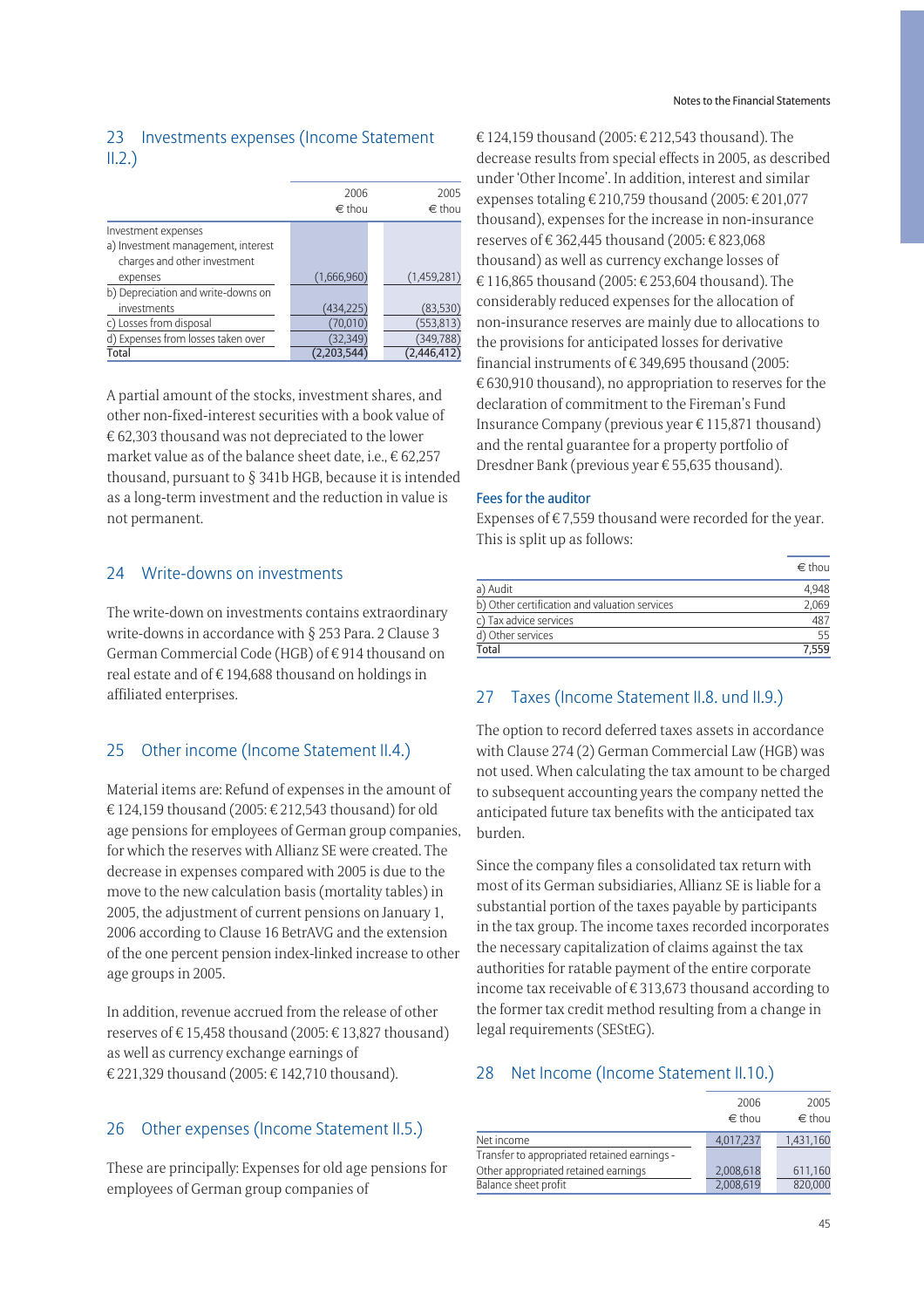# <span id="page-49-0"></span>Other information

# Contingent liabilities, legal proceedings and other financial commitments

As of December 31, 2006 the company had contingent liabilities under guarantees amounting of  $\epsilon$  7,561 thousand, matched by rights of recourse for the same amount.

- Bonds for  $\epsilon$  1.1 bn issued by Allianz Finance B.V., Amsterdam in 1997 and increased in 2000,
- Bonds issued in 1998 for € 1.6 bn by Allianz Finance B.V., Amsterdam
- Bonds issued in 2002 for € 2.0 bn by Allianz Finance II B.V., Amsterdam
- Subordinated bonds issued in 2002 for € 2.0 bn by Allianz Finance II B.V., Amsterdam
- Subordinated bonds issued in 2002 for  $\epsilon$  1.0 bn by Allianz Finance II B.V., Amsterdam
- Subordinated bonds issued in 2002 for US Dollar 500 mn by Allianz Finance II B.V., Amsterdam
- Loan taken out for Australian Dollar 100 mn by Allianz Australia Ltd., Sydney
- Bonds issued in 2005 by Allianz Finance II B.V., Amsterdam with a repayment dependent on the development of the German share index (DAX) issue volume € 1.262 bn
- Subordinated bonds issued in 2006 for € 800 mn by Allianz Finance II B.V., Amsterdam
- Bonds issued in 2006 for € 1.5 bn by Allianz Finance II B.V., Amsterdam
- Subordinated bonds issued in 2005 for  $\epsilon$  1.4 bn by Allianz Finance II B.V., Amsterdam
- Guarantee declaration for Allianz Cornhill in favour of Lloyds TSB amounting British Pound 40 million
- Letters of credit for liabilities of Allianz Global Corporate & Specialty AG, Munich, amounting to US Dollar 512 mn
- Letters of credit for liabilities of Allianz Global Corporate & Specialty AG, Munich, amounting to US Dollar 100 mn

Allianz SE is committed to making future capital payments in favor of our North American holding company, Allianz of America, Inc., Wilmington. This will place Allianz of America Inc., Wilmington, in a position to provide sufficient capital to AGR U.S. Insurance Company, Los Angeles, so that this company can meet its payment obligations for claims received in connection with the attack on the World Trade Center. These future capital payments are limited to US Dollar 167 mn and are secured by pledges in securities.

With respect to Fireman's Fund Insurance Co., Novato, there is a conditional commitment to make capital payments, which must, in particular, be made in case of future negative developments of the reserves for the year 2003 and before. They are limited to US Dollar 1.1 bn.

A commitment to make capital payments in the amount of € 27 mn also exists with respect to Allianz Global Corporate & Specialty France, Paris.

In connection with the capital increase of the U.S. subsidiaries Allianz Life of North America, Fireman's Fund Insurance Co. and AGR US Insurance Company, guarantees to acquire shares of Allianz Life of North America and Allianz Insurance Company in the amount of US Dollar 650 mn were given. This guarantee expired during the fiscal year.

For Allianz of America, Inc., Wilmington, a guarantee declaration was made for liabilities in connection with the acquisition of PIMCO Advisors L.P. Allianz originally acquired from its subsidiary Allianz of America Inc., Wilmington, a stake of 69.5 percent in PIMCO, whereby minority shareholders held the option to tender their share of Allianz of America Inc., Wilmington. On December 31, 2006 the stake of Pacific Life in PIMCO was still 2.0 percent, so that the liabilities of Pacific Life as of December 31, 2006 amounted to US Dollar 0.3 bn.

A guarantee declaration was given to Dresdner Bank AG, Frankfurt, amounting to  $\epsilon$  50 mn, for the acquisition of receivables from payments for the rights to use a name in connection with Allianz Arena.

Guarantee declarations have also been given for deferred annuity agreements signed by Allianz-RAS Seguros y Reaseguros S.A., Madrid.

For the US Dollar Commercial Paper Program a guarantee was given to investors by Allianz Finance Corporation, USA. At the end of the year US Dollar 105 mn in commercial papers was issued as part of the program.

In the context of a Securities Lending Agreement, Allianz SE gave a payment guarantee to PIMCO funds and Abu Dhabi Investment Authority to fulfill financial obligations of Dresdner Bank AG.

There is an agreement between Allianz Risk Transfer Zurich and Allianz SE regarding a target minimum capitalization in the form of a Net Worth Maintenance Agreement.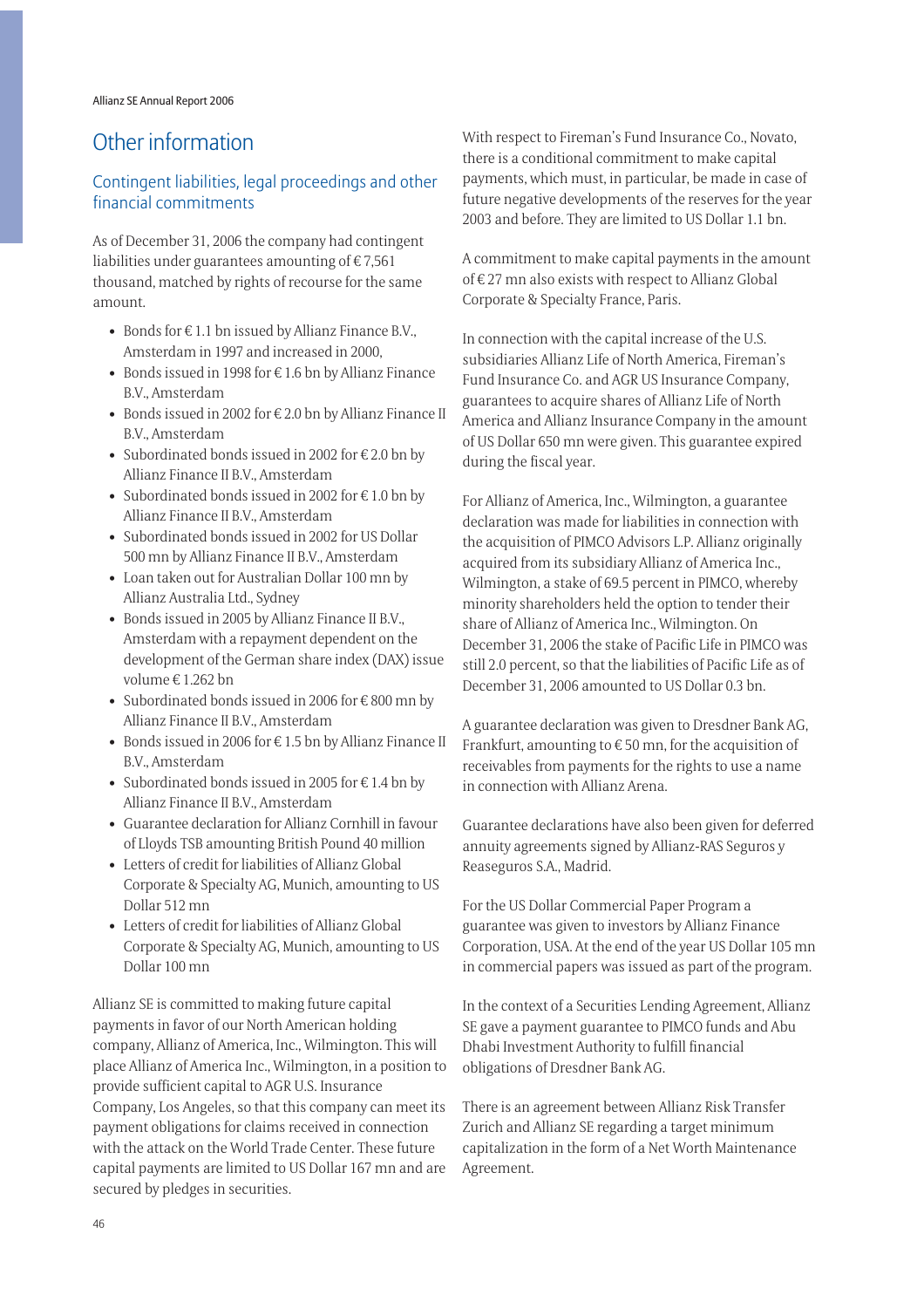There is a conditional commitment to repay dividends received to Allianz Capital Partner GmbH, in order to ensure that company's ability to meet warranty obligations in connection with the disposal of a shareholding.

Rental guarantees for a property portfolio of Dresdner Bank, which is limited to  $€$  400 mn.

There are also value asset liabilities of  $\epsilon$  75.8 mn for the phased-in retirement liabilities of German group companies.

In connection with the sale of holdings in individual cases, guarantees were given covering the various bases used to determine purchase prices. These can for example relate to tax risks. In respect of the sale of Allianz of Canada, which took place in 2005, these also relate to additional elements of purchase price fixing and, secondly, to the business insured by AGR U.S. Re Canada branch.

A contingent indemnity agreement was entered with respect to securities issued by HT1 Funding GmbH in case HT1 Funding GmbH can not serve the agreed coupon of the bond partly or in total.

Allianz SE has also provided several subsidiaries and associates with either a standard indemnity guarantee or such guarantee as is required by the supervisory authorities, which cannot be quantified in figures. This includes in particular a deed of general release for Dresdner Bank in accordance with Clause 5 (10) of the Statute of Deposit Security Arrangement Fund.

Legal obligations to assume any losses arise on account of management control agreements and/or transfer-of-profit agreements with the following companies:

- ACM-Compagnie Mercur AG
- Allianz Alternative Assets Holding GmbH
- Allianz Autowelt GmbH
- Allianz Deutschland AG
- Allianz Finanzbeteiligungs GmbH
- Allianz Global Corporate & Specialty AG
- Allianz Immobilien GmbH
- Allianz ProzessFinanz GmbH
- AZ-Arges Vermögensverwaltungsgesellschaft mbH
- AZ-Argos 3 Vermögensverwaltungsgesellschaft mbH
- AZ-Argos 10 Vermögensverwaltungsgesellschaft mbH
- IDS GmbH-Analysis and Reporting Services
- META Finanz-Informationssysteme GmbH
- Allianz Capital Partners Management GmbH (contract cancelled by merger as of January 24, 2007)
- Allianz Global Risks Rückversicherungs-AG (contract cancelled by merger as of August 31, 2006)
- Allianz Private Equity Partners GmbH (contract cancelled as of December 31, 2006)
- AZ-Argos 15 AG (contract cancelled by merger as of January 24, 2007)
- AZ-Argos 2 Vermögensverwaltungsgesellschaft mbH (contract cancelled by merger as of August 10, 2006)
- Bayerische Versicherungsbank AG (contract cancelled by merger as of January 30, 2006)

There are financial commitments in connection with the promise of compensation to holders of rights under stock option programs of Assurances Générales de France.

Financial liabilities of € 256 mn arose in 2006 from advertising agreements.

Potential liabilities amounting to  $\epsilon$  29.9 mn were outstanding at the balance sheet date for calls on equity stocks not fully paid up with respect to affiliated enterprises.

### Litigation

On November 5, 2001, a lawsuit, Silverstein versus Swiss Re International Business Insurance Company Ltd., was filed in the United States District Court for the Southern District of New York against certain insurers and reinsurers, including a subsidiary of Allianz SE which is now named Allianz Global Risks US Insurance Company (AGR US). The complaint sought a determination that the terrorist attack of September 11, 2001 on the World Trade Center constituted two separate occurrences under the alleged terms of various coverages. Allianz SE is indirectly concerned by this lawsuit as reinsurer of AGR US. In connection with the terrorist attack of September 11, 2001 Allianz Group recorded net claims expense of approximately  $\epsilon$  1.5 bn in 2001 on the basis of one occurrence. On December 6, 2004, a New York jury rendered a verdict that the World Trade Center attack constituted two occurrences under the alleged terms of various coverages. Following this decision, the Allianz Group determined that no additional provisions on a net basis were necessary because the additional liabilities arising from the decision were offset by positive developments in settling World Trade Center claims and higher levels of reinsurance coverage due to Allianz under the two occurrence theory. On October 18, 2006, the United States Court of Appeals for the Second Circuit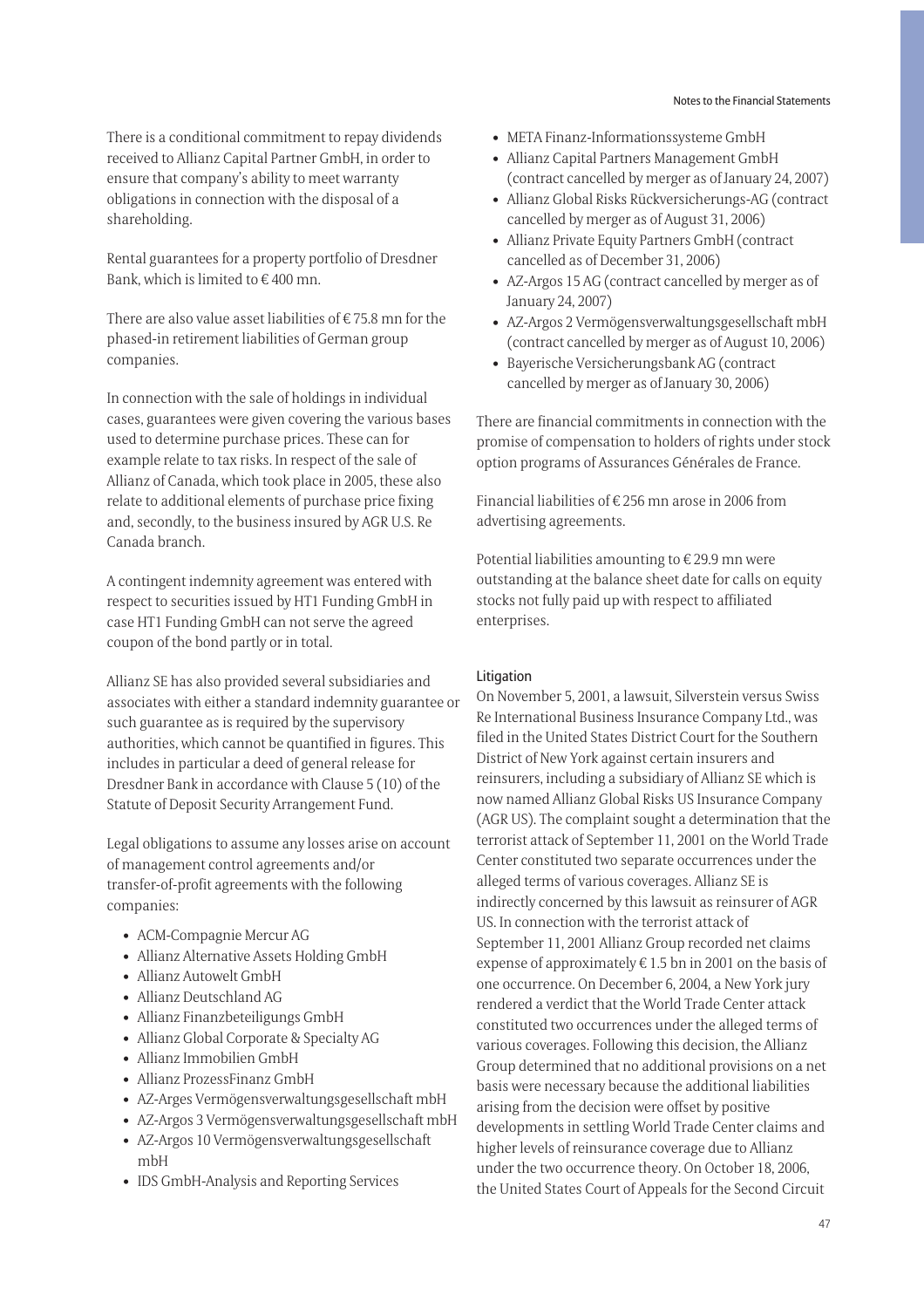#### Allianz SE Annual Report 2006

of New York affirmed the decision of the lower court. We currently estimate the financial effect on the Allianz Group resulting from the Court of Appeals' decision to be € 145 million which is covered by the overall reserve.

On May 24, 2002, pursuant to a statutory squeeze-out procedure, the AGM of Dresdner Bank AG resolved to transfer shares from its minority shareholders to Allianz SE as principal shareholder in return for payment of a cash settlement amounting to  $\epsilon$  51.50 per share.

The amount of the cash settlement was established by Allianz SE on the basis of an auditor's report and its adequacy was confirmed by a court-appointed auditor. Some of the replaced minority shareholders applied, in a shareholders' compensation claim brought before the Frankfurt District Court, for a determination of an appropriate cash settlement. The opinion of the management is that the cash settlement is appropriate and the application made by the minority shareholders will not meet with success. Should the court set the amount on cash settlement higher, this increase will have an effect on all the approximately 16 million shares transferred to Allianz SE.

## Tax impact on the financial statements

The year's results were only slightly affected by writedowns based on tax law. The future effects on earnings of valuation adjustments made for tax purposes will be spread over several years and will not be of material effect for any single year.

## Events after the balance sheet day

#### Net claims from the "Kyrill" winter storm in Europe

According to a rough estimate of the status as of the beginning of February, from winter storm "Kyrill" we expect a liability for our account in the amount of about  $€57$  million

## Acquisition of minority interests in Assurances Générales de France and Allianz Lebensversicherungs-Aktiengesellschaft

On January 18, 2007, Allianz SE announced its intention to acquire the outstanding shares in Assurances Générales de France (or "AGF", and together with its subsidiaries, the "AGF Group") that it does not already own. In addition, Allianz AZL Vermögensverwaltung

GmbH & Co. KG a 100 percent subsidiary of Allianz Deutschland AG, Allianz SE's wholly-owned German insurance holding company, announced its intention to acquire the 9.0 percent interest in Allianz Lebensversicherungs-Aktiengesellschaft (or "Allianz Leben") that it does not already own. The aggregate volume of the transactions is expected to amount to approximately  $\notin$  10.5 bn.

## Early partial redemption of BITES exchangeable bond

On January 29, 2007, the Allianz Group announced its intention to make an early redemption of 64.35 percent of the BITES bond issued in February 2005 with shares of Munich Re. The number of Munich Re shares used to redeem the bond was based on the averages of the DAX index and the Munich Re share price during a 20-day reference period which started on February 1, 2007 and ended on February 28, 2007. The delivery of the Munich Re shares took place on March 9, 2007.

This partial redemption means that each outstanding BITES bond was reduced to 35.65 percent of the original principal value. The number of outstanding bonds remained unchanged.

As a result of the partial redemption of this exchangeable bond, the Allianz Group's shareholding in Munich Re was reduced from approximately 9.4 percent to approximately 4.9 percent.

## Sale of shares in BMW AG

On February 7, 2007, as a part of its active portfolio management, Allianz SE sold approximately 16.1 million ordinary shares in BMW AG. The shares were placed with institutional investors. The sale resulted in proceeds of approximately € 736 mn.

## Acquisition of Majority in ROSNO

On February 21, 2006, Allianz SE acquired approximately 49.2 percent of the shares in ROSNO from Sistema. Together with its own stake of approximately 47.7 percent, Allianz SE holds now approximately 97 percent in ROSNO, one of the top four insurance companies in Russia that is active in the property/casualty, life/health and asset management business.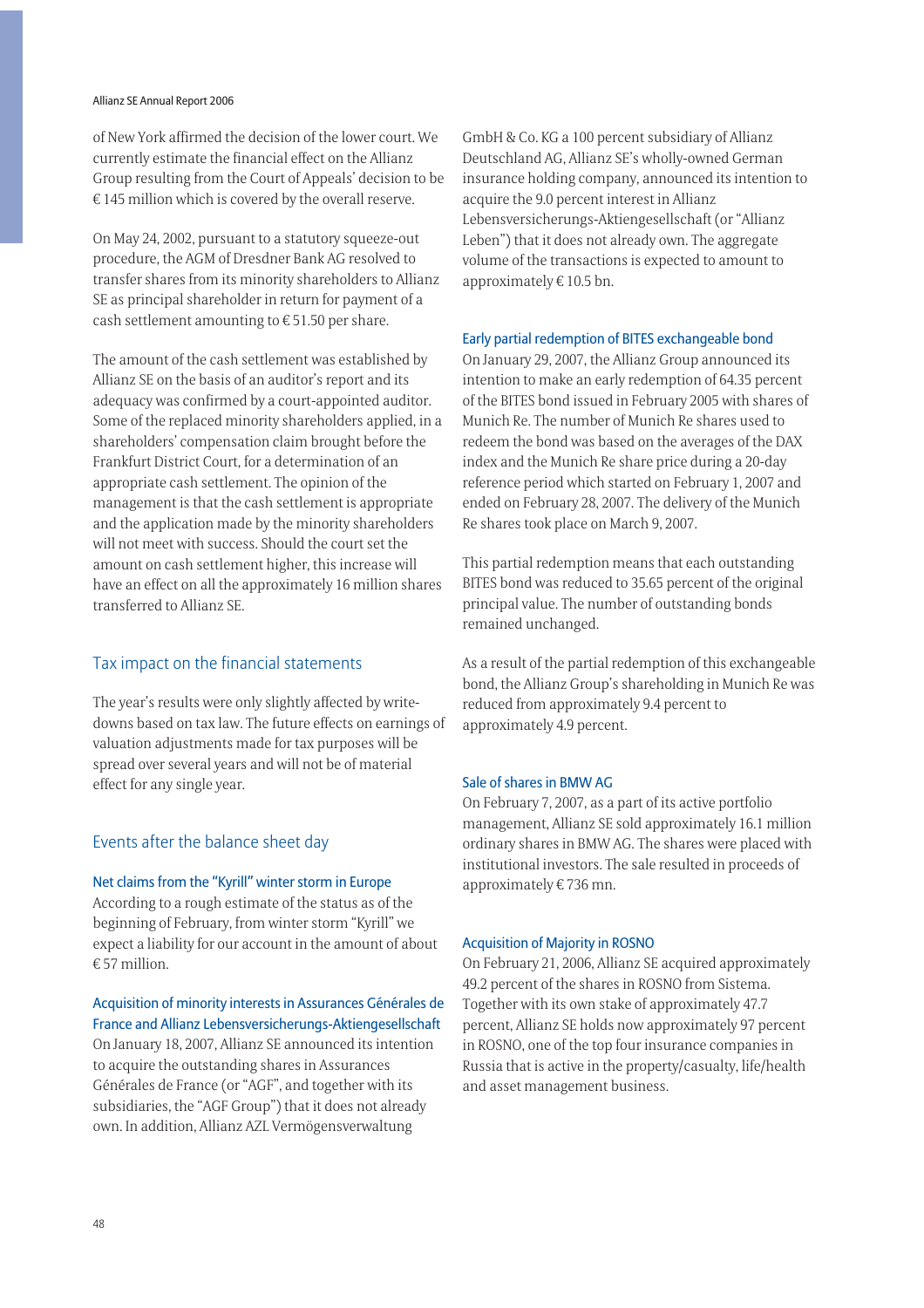## Board of Management remuneration

As of December 31, 2006 the Board of Management consisted of 11 (2005: 10) members, for whose work the expenditure listed below was made.

The remuneration of the Board of Management consists of a fixed component of the basic salary as well as a variable component of an annual bonus and a mediumterm three year bonus. Other components consist of Group equity incentives in the form of 97,758 stock appreciation rights (SAR) and 49,762 restricted stock units (RSU).

|                                           | 2006<br>$\epsilon$ thou | 2005<br>$\in$ thou |
|-------------------------------------------|-------------------------|--------------------|
| Fixed remuneration                        |                         |                    |
|                                           | 6,935                   | 5,513              |
| Variable remuneration                     | 18,224                  | 10,851             |
| Perquisites                               | 201                     | 200                |
| Fixed and variable remuneration total     | 25,360                  | 16,564             |
| Value of SARs at grant date               | 3,668                   | 4,877              |
| Value of RSUs at grant date               | 6,142                   | 8,216              |
| Group Equity Incentive at grant date 2006 | 9,810                   | 13,093             |
| <b>Total remuneration</b>                 | 35,170                  | 29,657             |

## Equity remuneration plan

At Allianz Group Equity Incentives are paid in the form of Stock Appreciation Rights (SAR) and Restricted Stock Units (RSU).

The granting price of the Group equity incentive programs for 2006 was € 132.41 (average share closing price of the Allianz share in Xetra trading on ten trading days following the Annual General Meeting on May 4, 2006.

## Supervisory Board remuneration

|                                | €         | ℁     |
|--------------------------------|-----------|-------|
| <b>Fixed Salary</b>            | 1.029.178 | 47 4  |
| Performance-based remuneration | 988,000   | 40.7  |
| Committee remuneration         | 410,088   | 16.9  |
| Total                          | 2.427.266 | 100.0 |

For detailed information please refer to the remuneration report on page 22 to 27.

## Employees as of December 31, 2006

(Excluding members of the Board of Management, trainees, interns and employees on maternity leave or doing basic military training/community services)

|                 | 2006  | 2005  |
|-----------------|-------|-------|
| Full-time staff |       | 18    |
| Part-time staff | 83    |       |
| Total           | 1.005 | 1.000 |

## Staff expenses

|                                                 | 2006<br>$\in$ thou | 2005<br>$\epsilon$ thou |
|-------------------------------------------------|--------------------|-------------------------|
| 1. Wages and salaries                           | 132,009            | 114,941                 |
| 2. Statutory welfare contributions and expenses |                    |                         |
| for optional support payments                   | 12,140             | 11,100                  |
| 3. Expenses for pensions and other              |                    |                         |
| post-retirement benefits                        | 22,366             | 14,543                  |
| 4. Total expenses                               | 166,515            | 140,584                 |

# Declaration of Compliance with the German Corporate Governance Code

On December 18, 2006 the Board of Management and the Supervisory Board of Allianz SE issued the Declaration of Compliance with the German Corporate Governance Code required by Clause 161 AktG, and made it permanently available to shareholders on the company's website.

Munich, February 7, 2007 Allianz SE

The Board of Management

| Diekmann     | Dr. Achleitner |
|--------------|----------------|
| <b>Booth</b> | Carendi        |
| Cucchiani    | Dr. Faber      |
| Dr. Perlet   | Dr. Rupprecht  |
| Thierry      | Dr. Walter     |
| Dr. Zedelius |                |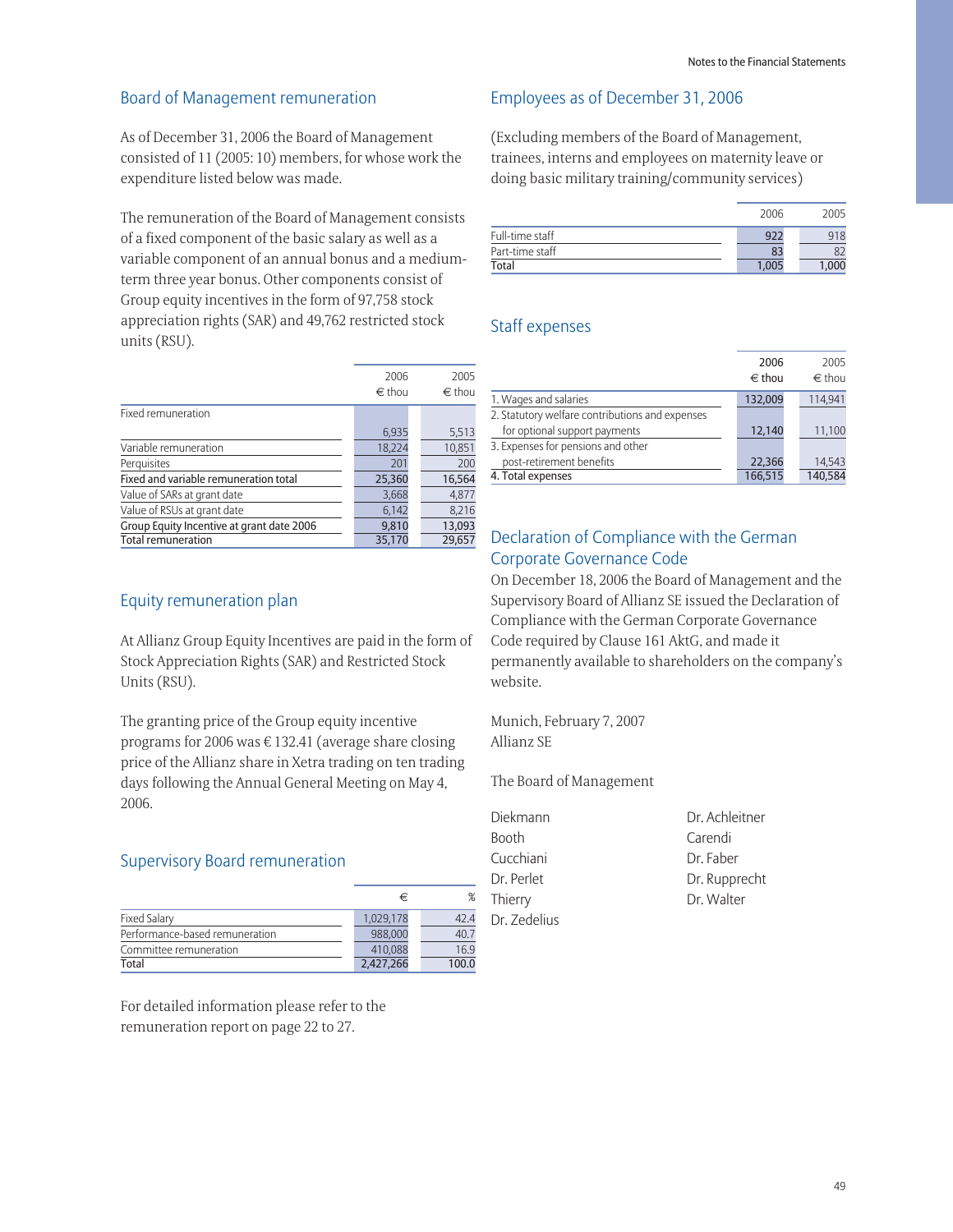# <span id="page-53-0"></span>Auditor's Report

We have audited the annual financial statements, comprising the balance sheet, the income statement and the notes to the financial statements, together with the bookkeeping system, and the management report of the Allianz SE for the business year from 1 January 2006 to 31 December 2006. The maintenance of the books and records and the preparation of the annual financial statements and management report in accordance with German commercial law and supplementary provisions of the articles of incorporation are the responsibility of the Company's management. Our responsibility is to express an opinion on the annual financial statements, together with the bookkeeping system, and the management report based on our audit.

We conducted our audit of the annual financial statements in accordance with Section 317 HGB ["Handelsgesetzbuch": "German Commercial Code"] and German generally accepted standards for the audit of financial statements promulgated by the Institut der Wirtschaftsprüfer [Institute of Public Auditors in Germany] (IDW). Those standards require that we plan and perform the audit such that misstatements materially affecting the presentation of the net assets, financial position and results of operations in the annual financial statements in accordance with [German] principles of proper accounting and in the management report are detected with reasonable assurance. Knowledge of the business activities and the economic and legal environment of the Company and expectations as to possible misstatements are taken into account in the determination of audit procedures. The effectiveness of the accounting-related internal control system and the evidence supporting the disclosures in the books and records, the annual financial statements and the management report are examined primarily on a test basis within the framework of the audit. The audit includes assessing the accounting principles used and significant estimates made by management, as well as

evaluating the overall presentation of the annual financial statements and management report. We believe that our audit provides a reasonable basis for our opinion.

Our audit has not led to any reservations.

In our opinion, based on the findings of our audit, the annual financial statements comply with the legal requirements and supplementary provisions of the articles of incorporation and give a true and fair view of the net assets, financial position and results of operations of the Company in accordance with [German] principles of proper accounting. The management report is consistent with the annual financial statements and as a whole provides a suitable view of the Company's position and suitably presents the opportunities and risks of future development.

Munich

6 March 2007

KPMG Deutsche Treuhandgesellschaft Aktiengesellschaft Wirtschaftsprüfungsgesellschaft

Robert

Johannes Pastor Dr. Frank Pfaffenzeller Wirtschaftsprüfer Wirtschaftsprüfer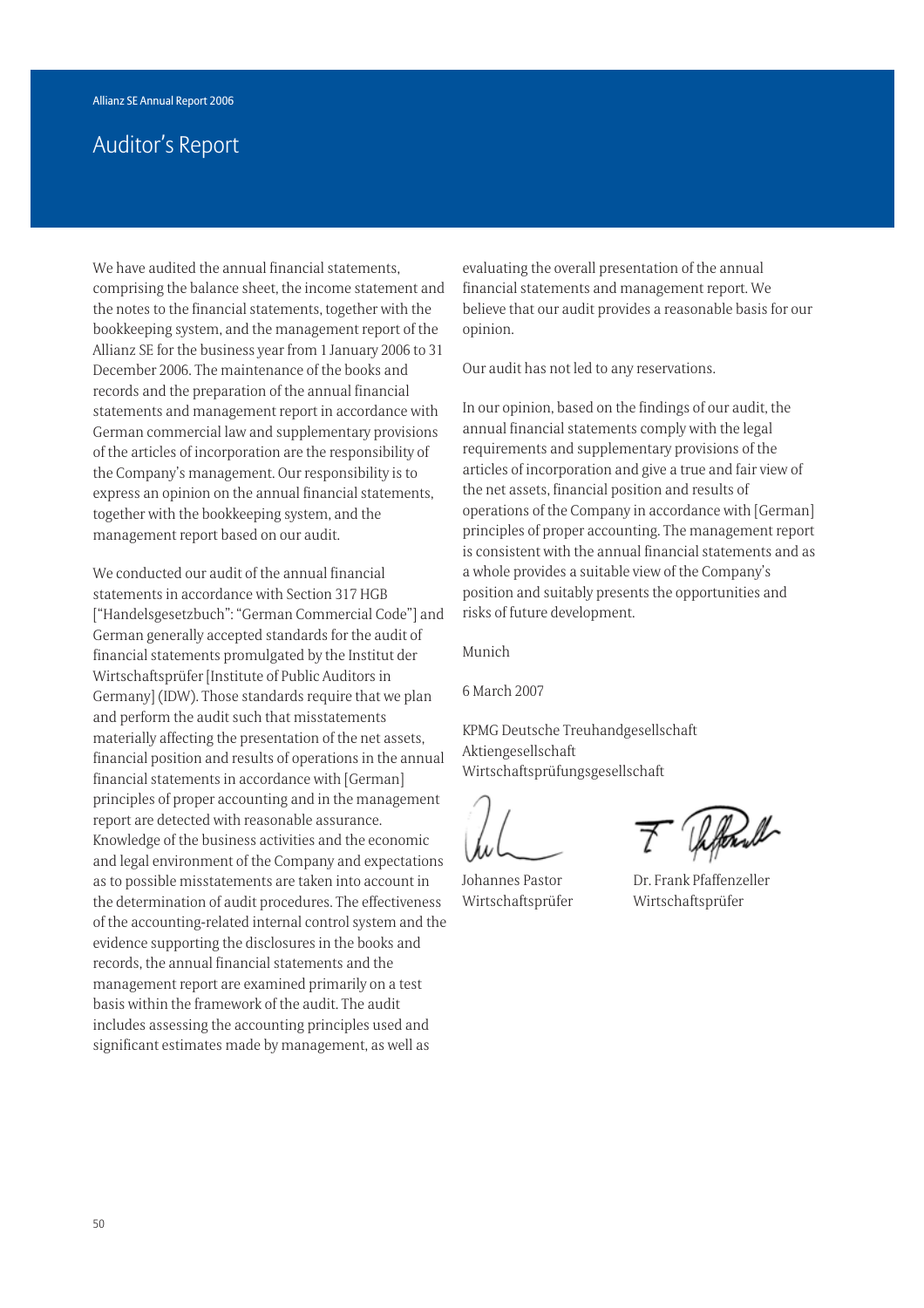# <span id="page-54-0"></span>Mandates of the Members of the Supervisory Board

#### Dr. Henning Schulte-Noelle

Membership in other statutory supervisory boards in Germany E.ON AG, Siemens AG, ThyssenKrupp AG

Norbert Blix until October 13, 2006 Membership in other statutory supervisory boards in Germany Allianz Versorgungskasse VVaG (Vice Chairman)

#### Dr. Wulf H. Bernotat

Membership in other statutory supervisory boards in Germany METRO AG, RAG AG (Chairman), Bertelsmann AG Membership in Group bodies E.ON Energie AG (Chairman), E.ON Ruhrgas AG (Chairman) Membership in comparable \*) supervisory bodies Membership in Group bodies E.ON Nordic AB (Chairman), E.ON Sverige AB (Chairman), E.ON UK plc (Chairman), E.ON U.S. Investments Corp. (Chairman)

Dr. Diethart Breipohl until October 13, 2006 Membership in other statutory supervisory boards in Germany Continental AG, KarstadtQuelle AG, KM Europa Metal AG (Chairman) Membership in comparable \*) supervisory bodies Assurances Générales de France, Atos Origin S. A., LCL (Le Crédit Lyonnais), Euler Hermes S. A.

Jean-Jacques Cette since October 27, 2006

#### Dr. Gerhard Cromme

Membership in other statutory supervisory boards in Germany Axel Springer AG, Deutsche Lufthansa AG, E.ON AG, Siemens AG, ThyssenKrupp AG (Chairman) Membership in comparable \*) supervisory bodies BNP PARIBAS S. A., Compagnie de Saint-Gobain S. A., Suez S. A.

#### Claudia Eggert-Lehmann

Membership in other statutory supervisory boards in Germany Dresdner Bank AG

#### Hinrich Feddersen until October 13, 2006

Franz Fehrenbach until October 13, 2006 Membership in comparable \*) supervisory bodies

Membership in Group bodies Robert Bosch Corporation

Peter Haimerl until October 13, 2006 Membership in other statutory supervisory boards in Germany Dresdner Bank AG (Vice Chairman)

Godfrey Robert Hayward since October 27, 2006

Prof. Dr. Rudolf Hickel until October 13, 2006 Membership in other statutory supervisory boards in Germany GEWOBA AG Wohnen und Bauen in Bremen, Howaldtswerke-Deutsche Werft GmbH, Salzgitter AG Stahl und Technologie

#### Dr. Franz B. Humer

Membership in other statutory supervisory boards in Germany

Membership in Group bodies Hoffmann-La Roche AG (Chairman), Roche Deutschland Holding GmbH (Chairman), Roche Diagnostics GmbH (Chairman) Membership in comparable \*) supervisory bodies DIAGEO plc London

Membership in Group bodies Chugai Pharmaceutical Co. Ltd. Tokio, Roche Holding AG Basel (Chairman)

#### Prof. Dr. Renate Köcher

Membership in other statutory supervisory boards in Germany BASF AG, Infineon Technologies AG, MAN AG

#### Igor Landau

Membership in other statutory supervisory boards in Germany adidas AG, Dresdner Bank AG (until December 31, 2006)

Membership in comparable \*) supervisory bodies Essilor S. A., HSBC France, Sanofi-Aventis S. A.

Dr. Max Link until October 13, 2006

Iris Mischlau-Meyrahn until October 13, 2006

As of December 31, 2006 or (with members who resigned) day of resignation. \*) We regard memberships in other supervisory bodies as "comparable" if the company is listed on a stock exchange or has more than 500 employees.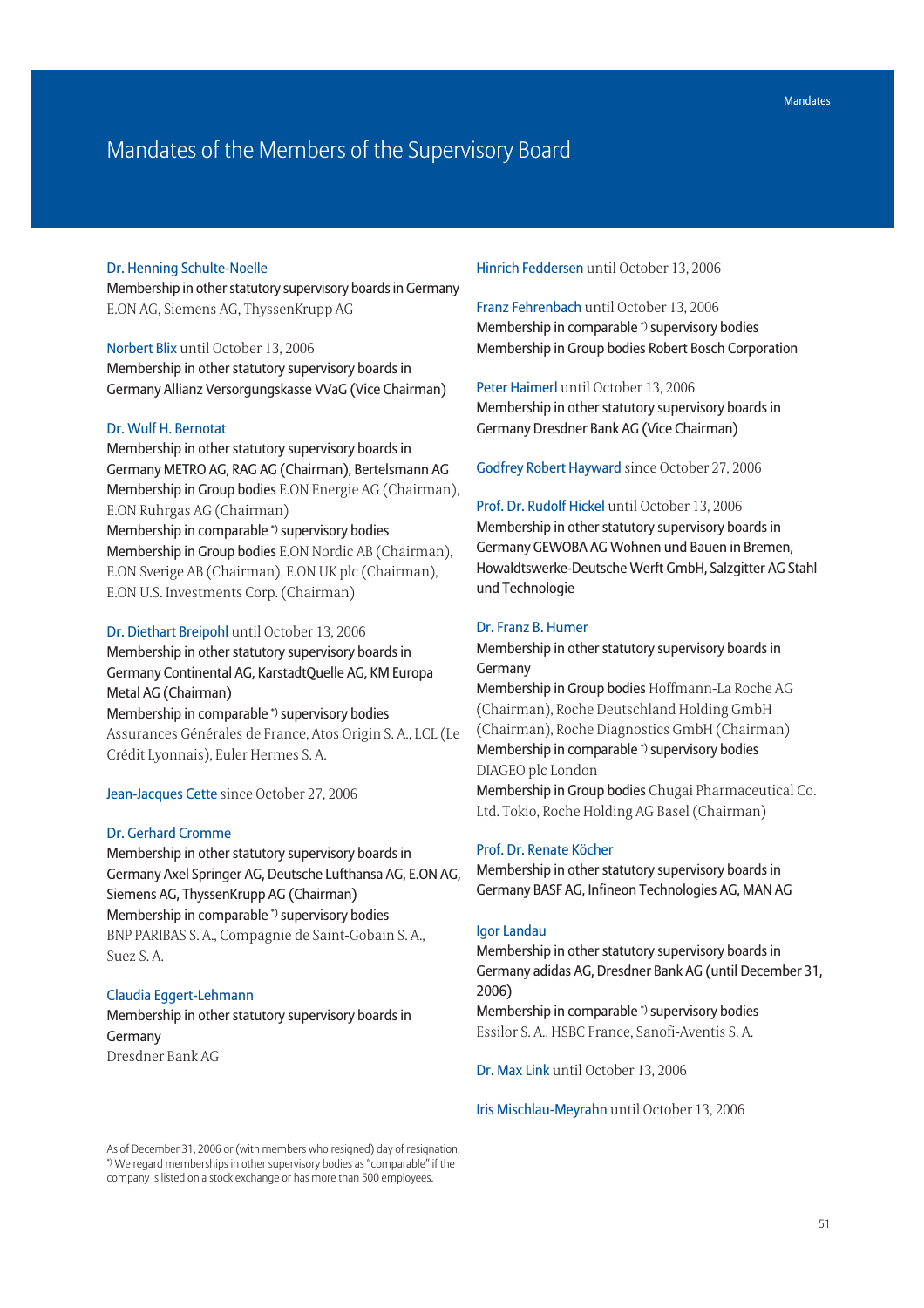Allianz SE Annual Report 2006

Karl Neumeier until October 13, 2006

Jörg Reinbrecht since October 27, 2006 Membership in other statutory supervisory boards in Germany SEB AG

Sultan Salam until October 13, 2006 Membership in other statutory supervisory boards in Germany Dresdner Bank AG (until November 30, 2006)

Dr. Manfred Schneider until October 13, 2006 Membership in other statutory supervisory boards in Germany Bayer AG (Chairman), DaimlerChrysler AG, Linde AG (Chairman), METRO AG, RWE AG, TUI AG

### Margit Schoffer

Membership in other statutory supervisory boards in Germany Dresdner Bank AG

Prof. Dr. Dennis J. Snower until October 13, 2006

Rolf Zimmermann since October 27, 2006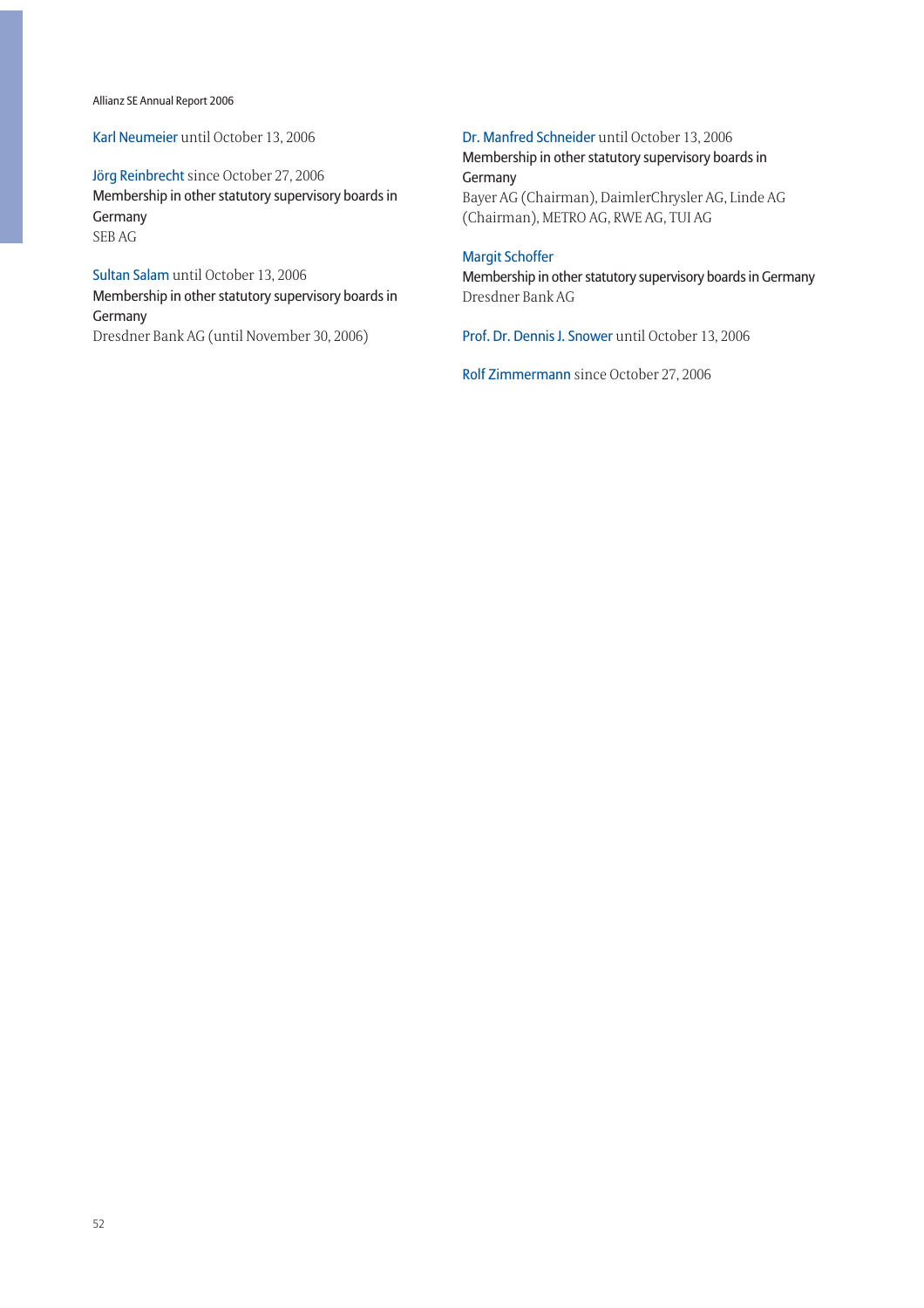# <span id="page-56-0"></span>Mandates of the Members of Board of Management

#### Michael Diekmann

Membership in other statutory supervisory boards in Germany BASF AG, Deutsche Lufthansa AG, Linde AG (Vice Chairman)

Membership in Group bodies Allianz Deutschland AG (Chairman), Allianz Global Investors AG (Chairman), Dresdner Bank AG (Chairman)

Membership in comparable<sup>\*</sup>) supervisory bodies Membership in Group bodies Assurances Générales de France (Vice President), Riunione Adriatica di Sicurtà S. p. A. (Vice President)

#### Dr. Paul Achleitner

Membership in other statutory supervisory boards in Germany Bayer AG, RWE AG

Membership in Group bodies Allianz Deutschland AG, Allianz Global Investors AG, Allianz

Lebensversicherungs-AG

Membership in comparable<sup>\*</sup>) supervisory bodies Membership in Group bodies Allianz Elementar

Lebensversicherungs-AG (Chairman), Allianz Elementar Versicherungs-AG (Chairman), Allianz Investmentbank AG (Vice Chairman)

#### Clement B. Booth

Membership in other statutory supervisory boards in Germany

Membership in Group bodies Allianz Global Corporate & Specialty AG (Chairman)

### Membership in comparable<sup>\*</sup>) supervisory bodies

Membership in Group bodies Allianz Australia Ltd., Allianz Cornhill Insurance plc (Chairman), Allianz Irish Life plc, Euler Hermes S. A.

#### Jan R. Carendi

Membership in comparable\*) supervisory bodies Membership in Group bodies Allianz Life Insurance Company of North America (Chairman), Fireman's Fund Insurance Company (Chairman)

#### Enrico Cucchiani

Membership in comparable\*) supervisory bodies ACEGAS-APS S. p. A., Banca Antonveneta Membership in Group bodies Allianz Companía de Seguros S. A. Barcelona (Vice Chairman), Allianz Elementar Lebensversicherungs-AG (Vice Chairman), Allianz Elementar Versicherungs-AG (Vice Chairman), Allianz Investmentbank AG, Allianz Suisse Lebensversicherungsgesellschaft, Allianz Suisse Versicherungsgesellschaft, Companhia de Seguros Allianz Portugal S. A. (Vice Chairman), Koc Allianz Hayat ve Emeklilik A. S., Koc Allianz Sigorta T. A. S., Lloyd Adriatico S. p. A. (Chairman), Riunione Adriatica di Sicurtà S. p. A.

### Dr. Joachim Faber

### Membership in other statutory supervisory boards in Germany Bayerische Börse AG

Membership in Group bodies Allianz Beratungs- und Vertriebs-AG (Vice Chairman), Deutscher Investment-Trust Gesellschaft für Wertpapieranlagen mbH (Chairman)

Membership in comparable\*) supervisory bodies Membership in Group bodies Assurances Générales de France, Riunione Adriatica di Sicurtà S. p. A.

#### Dr. Helmut Perlet

## Membership in other statutory supervisory boards in Germany GEA-Group AG

Membership in Group bodies Allianz Deutschland AG, Allianz Global Corporate & Specialty AG (Vice Chairman), Dresdner Bank AG, Allianz Global Investors AG, Dresdner Bank AG

Membership in comparable<sup>\*</sup>) supervisory bodies Membership in Group bodies Allianz Life Insurance of North America, Fireman's Fund Insurance Company, Lloyd Adriatico S. p. A., Riunione Adriatica di Sicurtà S. p. A. ,

As of December 31, 2006 or (with members who resigned) day of resignation. \* ) We regard memberships in other supervisory bodies as "comparable" if the company is listed on a stock exchange or has more than 500 employees.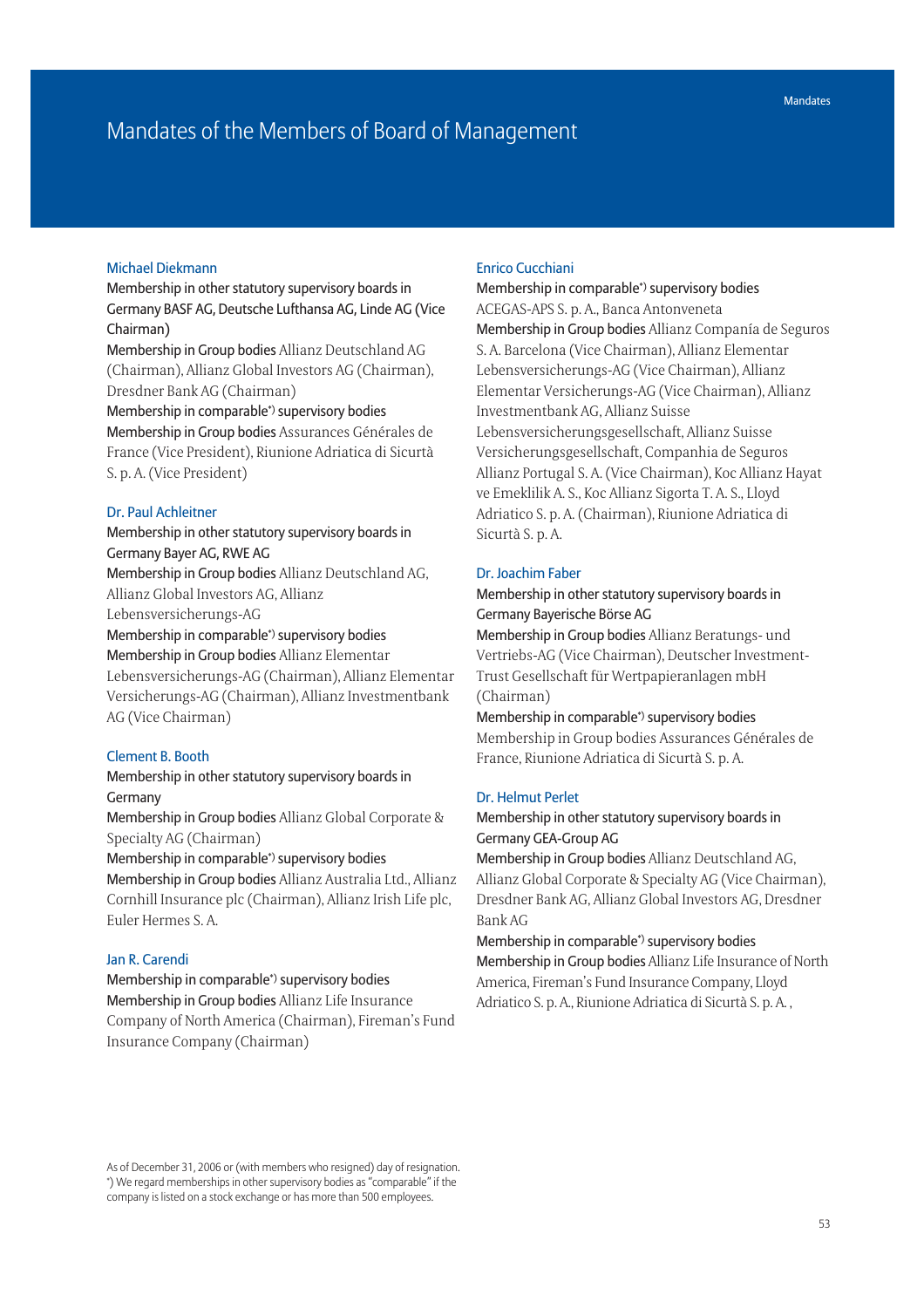### Dr. Gerhard Rupprecht

Membership in other statutory supervisory boards in Germany Fresenius AG, Heidelberger Druckmaschinen AG Membership in Group bodies Allianz Beratungs- und Vertriebs-AG (Chairman), Allianz Lebensversicherungs-AG (Chairman), Allianz Private Krankenversicherungs-AG (Chairman), Allianz Versicherungs-AG (Chairman) Membership in comparable \*) supervisory bodies Membership in Group bodies Allianz Life Insurance Co. Ltd. Seoul

### Jean-Philippe Thierry

## Membership in other statutory supervisory boards in Germany

Membership in Group bodies Allianz Global Corporate & Specialty AG

Membership in comparable \*) supervisory bodies Baron Philippe de Rothschild, Compagnie Financière Saint-Honoré, Eurazeo, Paris Orléans, Pinault Printemps Redoute, Société Financière et Foncière de participation Membership in Group bodies AGF International, Allianz Compañia de Seguros y Reaseguros S. A., Allianz Nederland Groep N.V., Euler Hermes S. A. (Chairman), Mondial Assistance AG (Chairman),

### Dr. Herbert Walter

Membership in other statutory supervisory boards in Germany Deutsche Börse AG, E.ON Ruhrgas AG Membership in Group bodies Allianz Beratungs- und Vertriebs-AG

Membership in comparable \*) supervisory bodies Banco Popular Español S. A., Banco Portugues de Investimento S. A.

## Dr. Werner Zedelius

Membership in Group bodies Allianz Hungária Biztositó Rt. (Chairman), Allianz pojistovna a. s. (Chairman), Allianz-Slovenska poistovna a. s. (Chairman), T. U. Allianz Polska S. A. (Chairman), T. U. Allianz Zycie Polska S. A. (Chairman), Rosno (Vice Chairman)